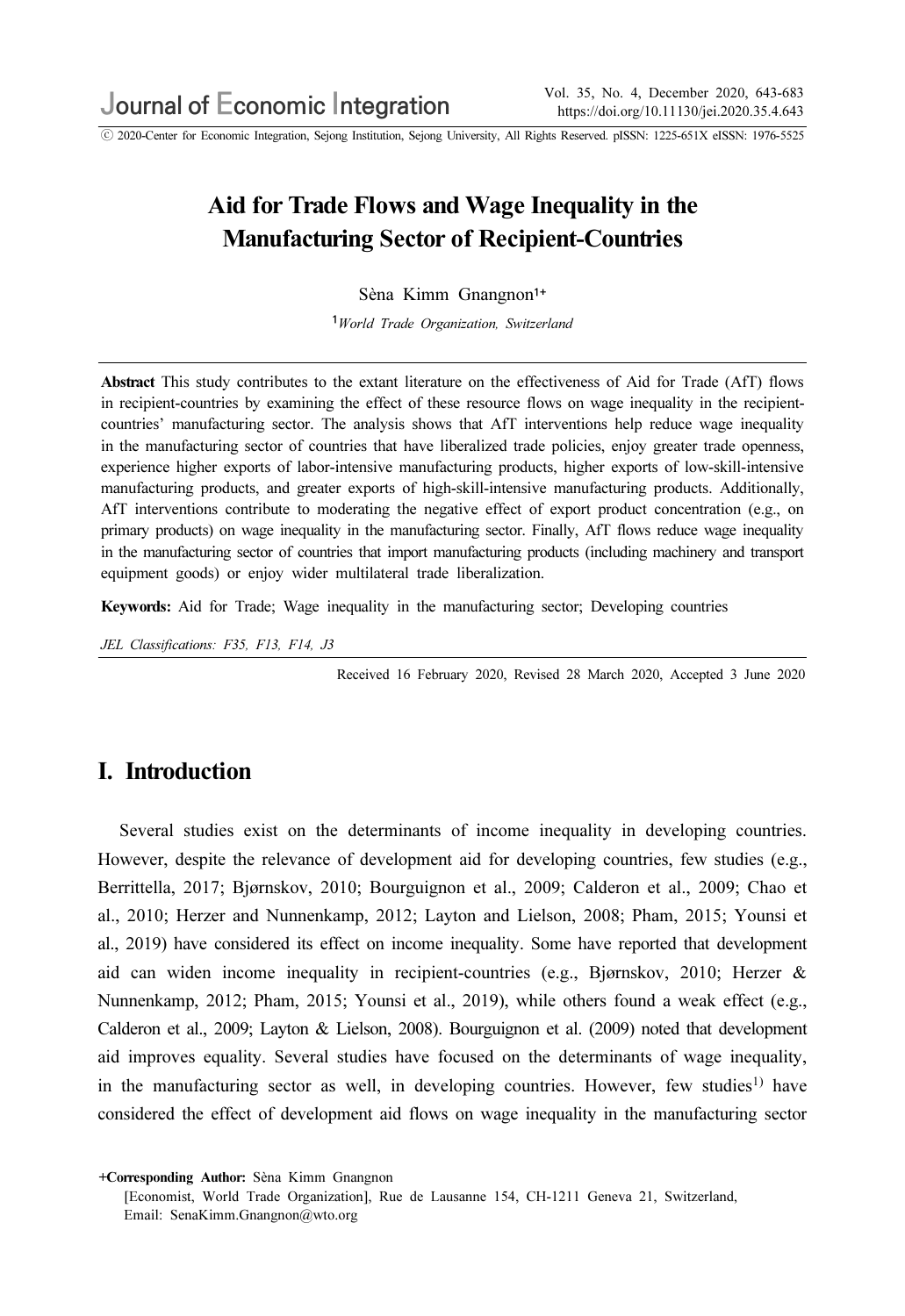of recipient-countries, and even fewer on the effect of Aid for Trade (AfT) flows, which represents part of development aid dedicated to the development of the trade sector in developing countries, on wage inequality in the manufacturing sector of recipient-countries.<sup>2)</sup> The desire of developing countries to secure greater financial resources to participate in international trade has underpinned the launch of the AfT Initiative by the Members of the World Trade Organization (WTO) at the 2005 WTO Hong Kong Ministerial Conference. The purpose of this Initiative is contained in Paragraph 57 of the Hong Kong Ministerial Declaration (WTO, 2005), which states "Aid for Trade should aim to help developing countries, particularly LDCs, to build the supply side capacity and trade-related infrastructure that they need to assist them to implement and benefit from WTO Agreements and more broadly to expand their trade." Yet, the original intent of WTO members when launching the AfT Initiative was not to influence wages in the recipient-countries, including wages in the manufacturing sector, and thus wage inequality in this sector. However, AfT flows can genuinely affect wage inequality in the manufacturing sector of recipient-countries through its effects on several economic features of these countries, including trade policy (e.g., Gnangnon, 2018a), manufacturing exports (e.g., Ghimire et al., 2013; Gnangnon, 2018c, Hühne et al., 2014a), and export product diversification (e.g., Gnangnon, 2019b, 2019c; Kim, 2019).

This study contributes to the literature on the AfT effectiveness by exploring the effect of AfT flows on wage inequality in the manufacturing sector through these various channels. A sample of 65 AfT recipient-countries were analyzed over 1996-2016. The empirical findings showed that all these factors are responsible for the effect of AfT flows on wage inequality in the manufacturing sector of recipient-countries. This study additionally shows that manufacturing imports (e.g., imports of machinery and transport equipment) and the extent of multilateral trade liberalization highly influence the effect of AfT interventions on wage inequality in the manufacturing sector of recipient-countries.

The study is presented as follows. Section 2 provides a theoretical discussion on how AfT flows can affect wage inequality in the manufacturing sector of developing countries through these channels. Section 3 presents the model to empirically test the issue, and section 4 presents the data analysis. Section 5 discusses the appropriate econometric method for the empirical analysis, section 6 interprets the empirical outcomes, and section 7 concludes.

<sup>1)</sup> One of these rare studies is that of Chao et al. (2010), who have shown that an increase in foreign aid adversely affects national welfare and widens the wage inequality between skilled and unskilled workers.

<sup>2)</sup> Despite the important but still growing literature on the effectiveness of AfT flows (e.g., Cadot et al., 2014; Gnangnon, 2020a; OECD-WTO, 2017), there is to the best of our knowledge, no study on the effect of AfT flows on wage inequality in the manufacturing sector.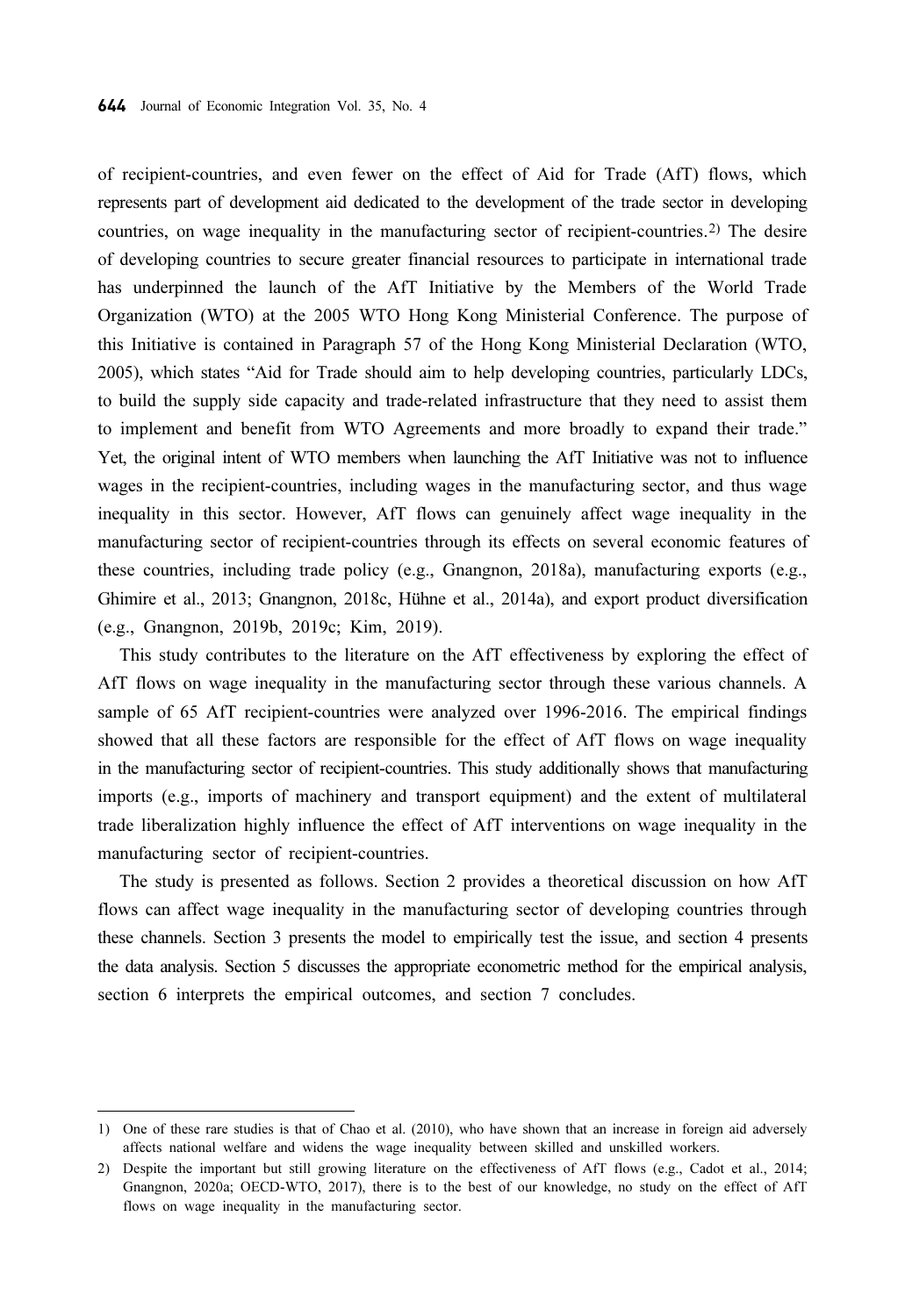## II. Theoretical Discussion

This section discusses various channels through which AfT flows can affect wage inequality in the manufacturing sector of recipient-countries. These channels include trade policy liberalization (and trade openness), inward foreign direct investment (FDI), export of manufacturing products (and export product diversification). Each of these channels is subsequently discussed.

# A. Effect of AfT flows on wage inequality through trade policy liberalization (or trade openness)

Gnangnon (2018a) empirically demonstrated that AfT flows are associated with greater trade policy liberalization in recipient-countries. Therefore, we hypothesize that the effect of AfT flows on wage inequality in the manufacturing sector of recipient-countries depends on the extent to which trade policy affects wage inequality. A literature review is presented on the effect of trade liberalization (or trade openness) on wage inequality in the manufacturing sector of developing countries, and how AfT interventions affect wage inequality in the manufacturing sector through the trade policy channel, is discussed.

Studies have examined the effect of trade liberalization on wages inequality in developing countries from different perspectives, starting from the standard Heckscher-Ohlin (HO) and Stolper-Samuelson (S-S) theories. The HO theory is based on restrictive assumptions, including perfect competition, perfect labor, capital mobility in the short term, trade in final goods, and fixed technology. The S-S theory relates factor prices to the changes in relative prices induced by trade. These theories predict that developing countries that liberalize their trade regimes (or open-up their economies to international trade), and thus experience lower trade costs, enjoy reduction in wage inequality between skilled and unskilled labor. This is because these countries are assumed to be relatively rich in unskilled labor, and therefore specialize in unskilled labor-intensive goods. Through liberalization, these countries enjoy higher exports and prices of unskilled labor-intensive products, which lead to increased demand and wages of unskilled labor relative to skilled labor. Therefore, wage inequality between skilled and unskilled workers would decline. In other words, when a developing country integrates into the world trade market, the skill premium (i.e., the wage differential between unskilled and skilled workers) and wage inequality will decline. Some studies have supported this theoretical prediction for the manufacturing sector. Rose (1987) argued theoretically that regulatory protectionism generates rents and higher wage premiums in the presence of workers' bargaining power. These wage premiums are reduced or totally eliminated as trade barriers are partially or completely removed, thus making trade liberalization negatively associated with wage inequality. This is particularly the case because unskilled workers' relative income deteriorate if unskilled labor-intensive sectors experience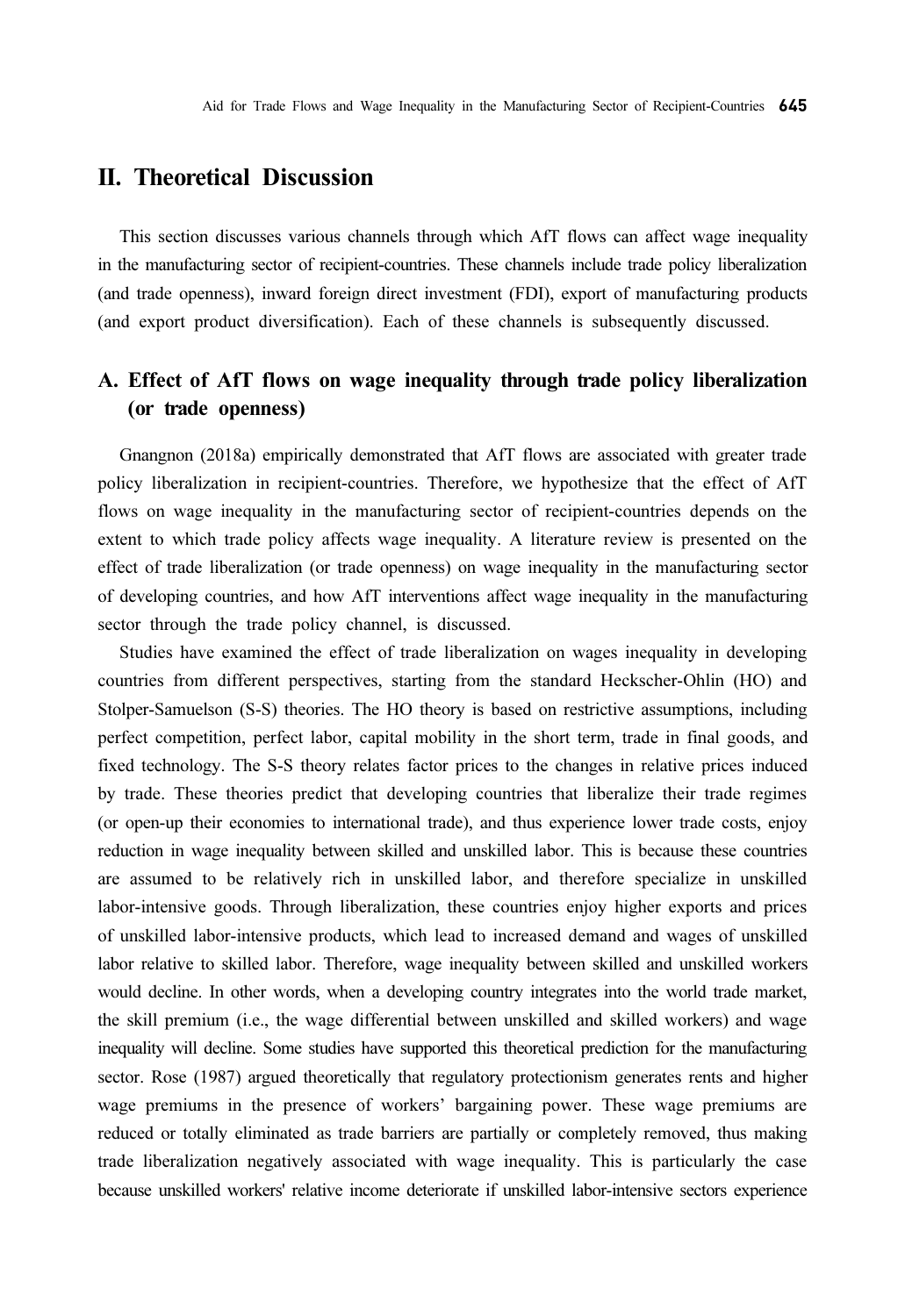relatively higher tariffs before the trade reforms. Studies by Revenga (1997) for Mexico, and Ghazali (2011) for Tunisia showed that trade liberalization reduced the rents captured by skilled labor, and hence reduced the wage inequality between skilled and unskilled labor. Other studies<sup>3)</sup> have not confirmed the theoretical prediction, that is, trade liberalization (or trade openness) is associated with lower wage inequality. Instead, these studies found that several developing countries experienced a rise in the wage inequality, despite integration into the global market (e.g., Goldberg & Pavcnik, 2004; 2007). Specifically, few studies have reported a positive association between trade policy protection and wage inequality (measured by industry wage premiums) in the manufacturing sector in developing counties. For example, Currie and Harrison (1997) theoretically and empirically demonstrated that trade reforms led to significant employment losses for exporters and highly affected firms (although, on average, employment in the private sector manufacturing firms was unaffected). Simultaneously, low-paid workers were hired by parastatals. Feliciano (2001), Attanasio et al. (2004), Goldberg and Pavcnik (2005), Sen (2008), and Anwar and Sun (2012) explained the positive effect of trade reforms on wage inequality (between skilled workers and unskilled workers) by the significant effect of trade reforms on industries highly intensive in unskilled labour. Thus, by increasing competition and productivity,4) trade liberalization led to decreased goods price of those unskilled labor-intensive industries, a higher demand for skilled workers than unskilled workers, and a decline in the wages of unskilled labor. These factors led to widened wage inequality between skilled and unskilled workers (Anwar & Sun, 2012; Galiani et al., 2003; Hanson & Harrison, 1999; Mishra & Kumar, 2005). Chaudhuri and Yabuuchi (2007) emphasized the rise in wage inequality when import tariffs on low-skilled manufacturing sector in the presence of labor market imperfections were lowered.

Different other theoretical perspectives<sup>5)</sup> (that received empirical support) emerged to reconcile the real-world evidence and the theoretical predictions of the Heckscher-Ohlin-Samuelson (HOS).

Rise in wage inequality between low-skilled and high-skilled workers is explained by Feenstra and Hanson (1996, 1997), who stressed on the role of intermediate products that can be imported (i.e., the "outsourcing"). Feenstra and Hanson (1996) developed a model in which highly intensive activities in unskilled workers are outsourced from the North to the South, the latter being considered as a relatively skill-poor country and where low-skilled labor is comparatively

<sup>3)</sup> Goldberg and Pavcnik (2007) provided a literature review of the studies concerning the effect of trade liberalization on wages and inequality in developing countries.

<sup>4)</sup> This aligns with the theoretical argument that productivity enhancement at the firm level due to the greater competition induced by trade liberalization can translate into higher industry wages (e.g., Helpman & Krugman, 1989).

<sup>5)</sup> Harrison et al. (2011) provided a survey on many mechanisms through which trade can affect and usually results in higher income inequality. Institutional factors, including rigidities in the labor market, represent another perspective on the relationship between trade and wage inequality (e.g., Topalova, 2010).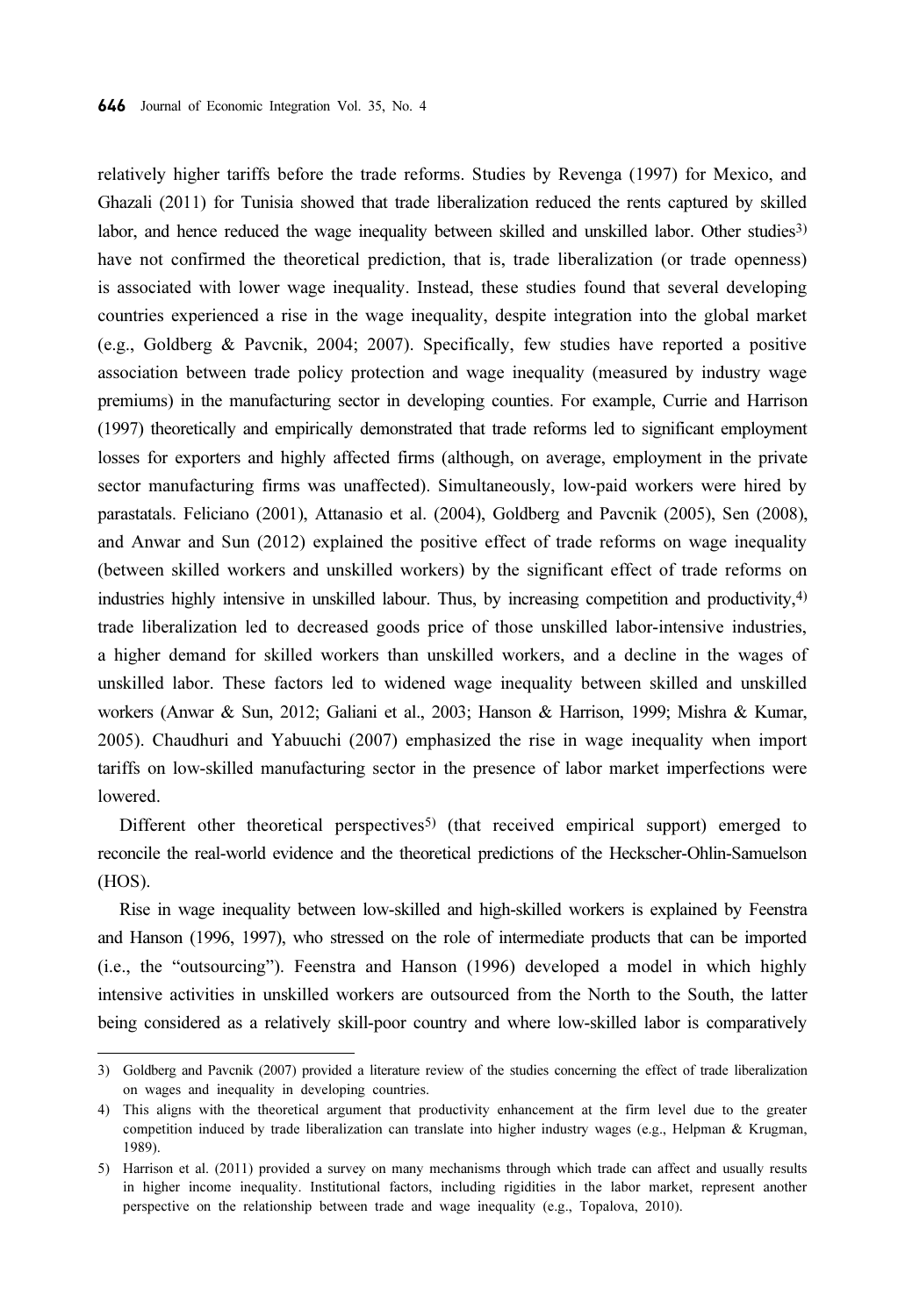cheaper (see also Feenstra & Hanson, 2001). The North would experience reduced wages of low-skilled workers relative to wages of high-skilled workers, due in particular to lower demand for low-skilled labor in the North. This leads to a rise in the wage inequality between skilled and unskilled workers. However, the outsourcing of low-skilled production work from the North to the South corresponds to a high-skilled production work in the South (i.e., developing countries). This leads to a rise in the demand for skilled labor in developing countries, and hence, higher wage inequality. Ebenstein et al. (2014) reported a positive effect of trade and offshoring on wage inequality for American workers.

Another perspective has relaxed the fixed technology assumption in the HOS prediction, and considered technology as endogenous for a country. Greater trade liberalization (or trade openness) could change a country's technological orientation (e.g., Wood, 1995) through higher imports of goods embedded with advanced knowledge and technology and through capital inflows (e.g., Acemoglu, 2003). Consequently, the technology changes induced by greater participation in international trade will increase the demand for skilled labor rather than for unskilled (or low-skilled) labor. Wages for high-skilled labor would increase relatively to that of unskilled (or low-skilled) labor, thereby leading to widened wage inequality between skilled and unskilled labor. This is referred to as the skilled-bias technological change (SBTC) argument to explain the increasing wage inequality between skilled and unskilled labor. While several studies<sup>6)</sup> have provided empirical support for the SBTC theory<sup>7)</sup> for developed economies (see, e.g., Lee & Wie, 2015) some have reported a positive association between technological changes and wage inequality in developing countries, including Berman et al. (2005) and Kijima (2006) for India; Bustos (2011) for Argentina; Chen et al. (2010) for China; Harrison (2008) for Brazil and India; Hahn and Choi (2017) for Korea, and Lee and Wie (2015) for Indonesia, and Martorano and Sanfilippo (2015) for Asian countries. Additionally, Berman and Machin (2000) observed that skill biased technology transfer contributes to the rise in the demand for skilled workers in middle-income countries, but less so in low-income countries. Gourdon (2011) provided empirical evidence that South-South trade liberalization has led to a greater bias of technological change toward skill-intensive sectors than North-South trade liberalization and to a higher wage inequality in developing countries, with this effect being more important in low-income countries. Zhu and Trefler (2005) showed that technological catch-up by developing countries led to the migration of the production of the least skill-intensive Northern goods to developing countries, where these goods have become the most skill-intensive products. These have widened the wage inequality in both developing and developed countries.

<sup>6)</sup> Nevertheless, Card and DiNardo (2002) proposed that nonmarket factors (e.g., minimum wage and labor unions) are more important than technological changes in explaining rising wage inequality. They have considered technological change as an episodic event, and not a secular trend.

<sup>7)</sup> Feenstra and Hanson (1999) showed that offshoring (by 25%) and technological change (by 30%) explained the increase in the relative wage of nonproduction workers in the United States over 1979-1990.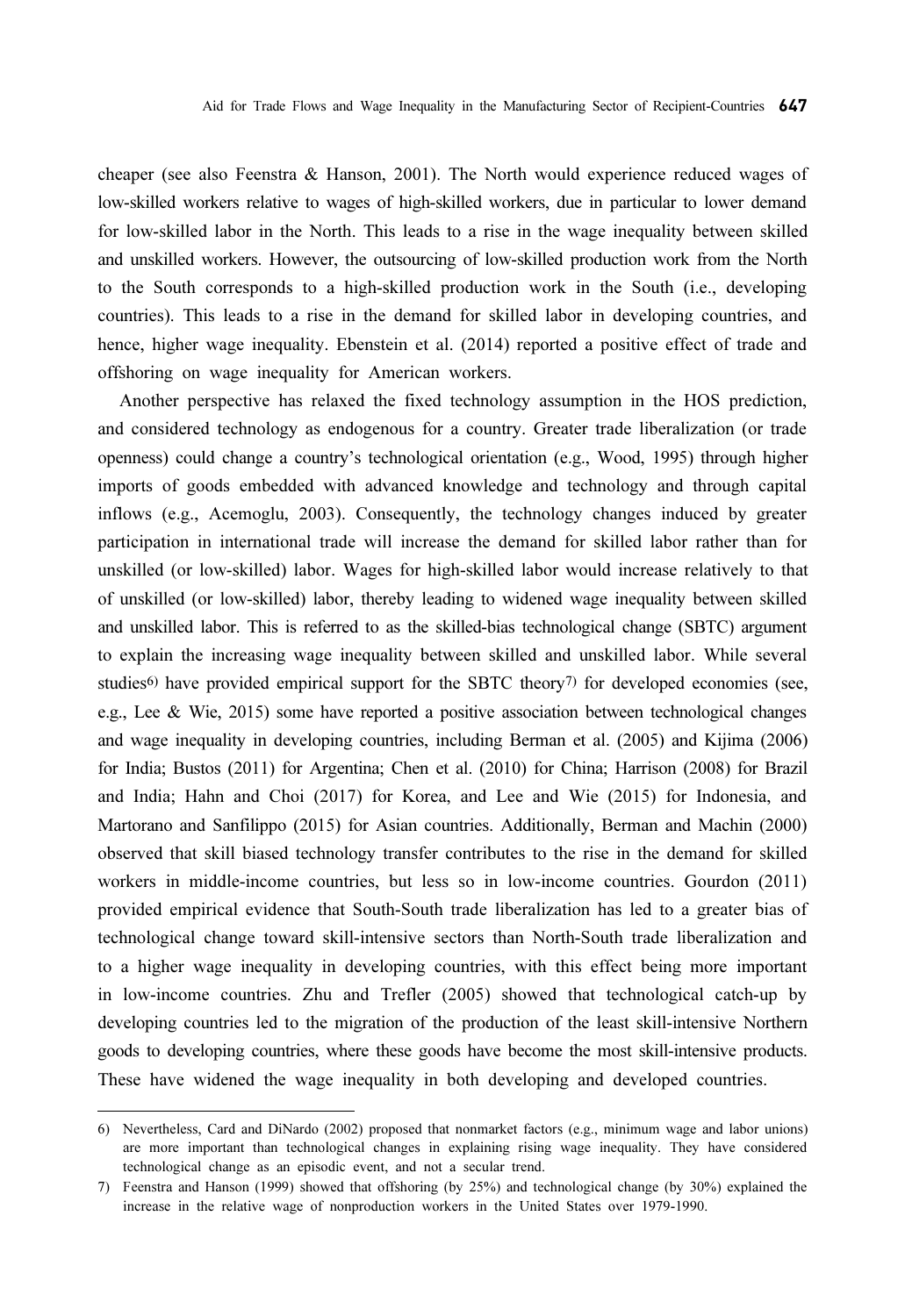The South-South trade argument explains wage inequalities in developing countries, given the substantial increase in South-South trade since the 1980s. The emergence of developing countries, such as China, with a large pool of unskilled labor force has increased competition among developing countries in the context of South-South trade and led to a reduction in the prices of products and low-skilled labor rewards, which has led to a wide wage gap between skilled and unskilled workers in developing countries. Davis (1996) developed a theoretical framework on the effect of trade liberalization on rewards from factors within different countries with similar endowments and emphasized the need for differentiating among various developing countries to obtain clear results on the wages effects of trade liberalization; thus, the key is how a country has been positioned among other countries within its own cone of diversification. Gourdon (2011) empirically proved that trade liberalization in the context of South-South trade has contributed to greater wage inequality in middle-income, developing countries than North-South trade liberalization.

Based on this literature review, we postulate that the effect of AfT flows on wage inequality depends on how trade policy affects wage inequality. Despite the lack of consensus in the literature, one might conclude that trade policy liberalization results in greater wage inequality in the manufacturing sector of developing countries, even though this remains an empirical issue. We postulate that as AfT flows are associated with greater trade policy liberalization, these inflows result in higher (lower) wage inequality in the manufacturing sector of developing countries, depending on whether trade policy liberalization induces higher (lower) wage inequality in this sector. Simultaneously, AfT interventions address the structural constraints8) that prevent recipient-countries from genuinely participating in, and taking fair advantages of international trade. Thus, these inflows not only enhance competitiveness of the existing small and medium enterprise (SMEs) but also promote the emergence of new SMEs, thereby developing self-employment and allowing previously unemployed or underemployed workers to earn income (or wage). Given the large pool of less skilled unemployed workers in many developing countries, the employment generated by AfT flows (e.g., Gnangnon, 2018b; 2019a) reduces wage inequality between high-skilled and low-skilled workers, including in the context of greater trade policy liberalization. However, if thanks to greater trade liberalization AfT flows promote technological changes in recipient-countries, these resource inflows can eventually lead to a widening of wage inequality in the manufacturing sector of recipient-countries, considering the positive wage inequality effect of SBTC. On the other hand, AfT flows, in particular, AfT for trade policy and regulation, can help mitigate the adverse effect of trade-induced technological changes by compensating workers and firms for the social dislocation resulting

<sup>8)</sup> Structural constraints are addressed by including improvement of the business environment, better access to finance, and support for seizing opportunities in the international market (see ITC/WTO (2014); OECD/WTO (2015) and OECD/WTO (2019)).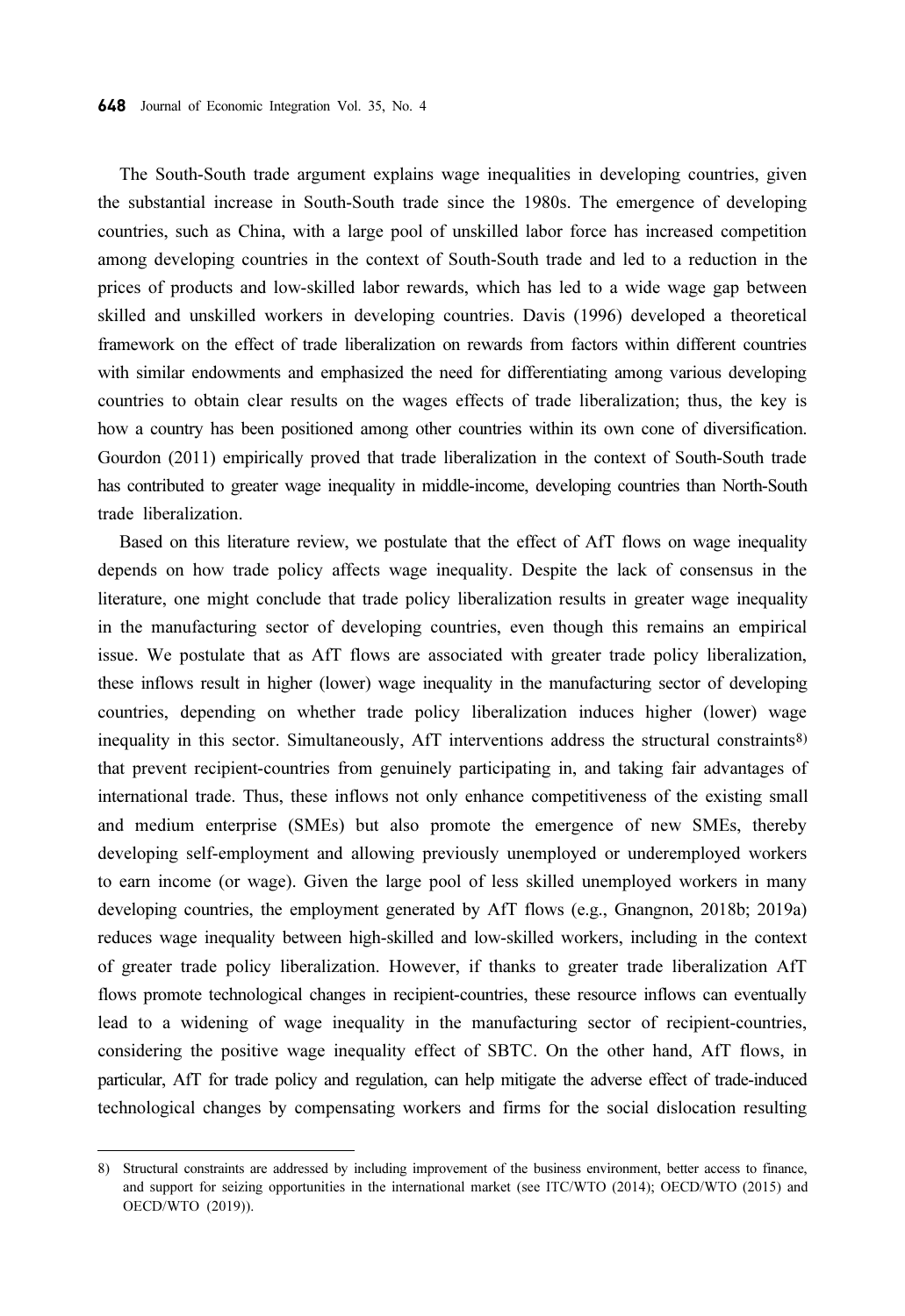from increased competition associated with greater trade liberalization (e.g., OECD, 2010). In this scenario, AfT flows would be associated with lower wage inequality as countries further liberalize their trade regimes.

# B. Effect of AfT flows on wage inequality through exports, including manufacturing exports

Studies examined the effect of international trade on wage inequality by relying on the heterogeneous firm trade model developed by Melitz (2003) and incorporating firms and workers' heterogeneity as well as labor market imperfections. In this study, wage inequality is refered to as the wage gap between exporters and nonexporters. For example, Egger and Kreickemeier (2009) developed a heterogeneous firm trade model where imperfections of the labor market are considered through a fair wage effort mechanism. This model considers that workers attach importance to receiving "fair wages," which depend on the economic success of their firm. Thus, workers expect to receive higher wages as their firms become more productive and profitable, so that in equilibrium, productive exporting firms would pay higher wages. Overall, in this study, wages differ from firm to firm and fuel wages inequality. Helpman et al. (2010) developed the Melitz-type model (see Melitz, 2003) by including searching and matching frictions as well as employer screening to explain the relationship between trade and wage inequality. In this setting, employees bargain for profit sharing because hiring costs prevent workers outside a firm from perfectly substituting for current employees. Therefore, ex-ante, workers are homogeneous, but benefit from a firm-specific ability bonus. The incentives for firms to screen workers arise from the complementarities between employees' abilities and the firm's productivity. Thus, highly productive exporting firms would strengthen their monitoring of workers and retain those workers with higher average ability. They would pay higher wages to those workers because it is costly to replace higher-ability employees. In this context, greater trade liberalization would incentivize highly productive firms to export and intensify their monitoring of workers. Therefore, exporting firms would pay higher wages than nonexporting firms because they are likely to have workforce with higher average ability.

In fact, exporter wage premium dates back to the seminal work by Bernard and Jensen (1995, 1997), which received strong empirical support<sup>9)</sup> in the literature. Bernard and Jensen (1997) considered the case of the United States in the 1980s and shown that the rise in wage inequality in the US manufacturing was because of the relative rise in the labor demand by exporting firms, which, compared with nonexporting firms, employ more highly skilled rather than lower-skilled workers. The rise in the wage inequality between skilled and low-skilled workers is due to the expansion of exporting firms, which demand a relatively more number

<sup>9)</sup> See, for example, Schank et al. (2007) for a literature review on this matter.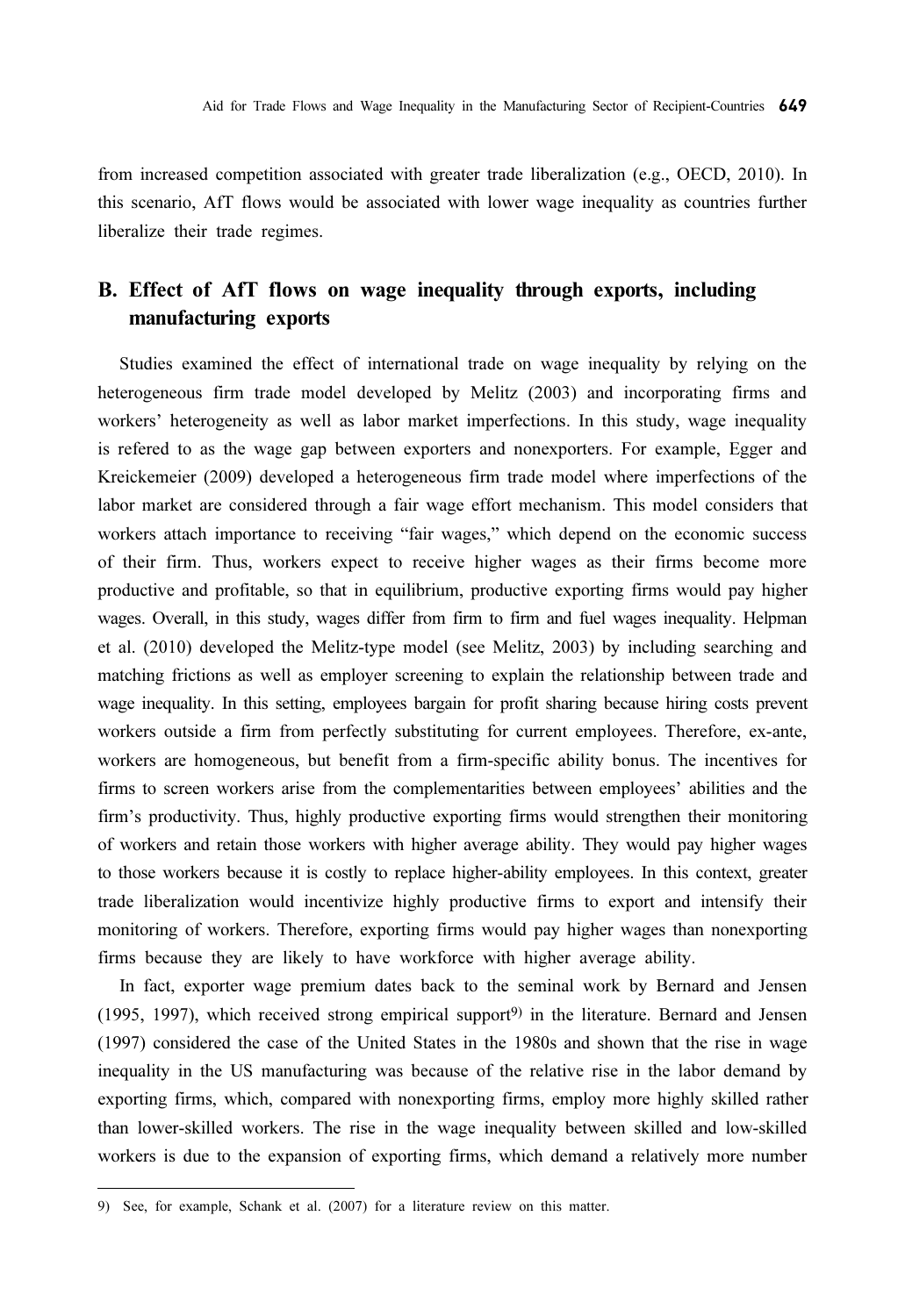of highly skilled than low-skilled workers. This increasing wage inequality effect owing to expansion of manufacturing exports can be further strengthened if exporting firms compensate skill groups differently compared with domestic firms, and particularly if they pay a higher export wage premium to highly skilled than low-skilled workers. Some studies have also shown that employment premium10) is associated with exporting because exporting firms usually have a large workforce than nonexporting firms (e.g., Bernard & Jensen, 1999, Brambilla et al., 2015; Serti et al., 2010). Additionally, exporting firms reward their workers with higher wages (including through a premium, see Brambilla et al., 2015), especially if they enjoy higher profits (e.g., Brambilla et al., 2012; Amiti & Davis, 2012; Baumgarten, 2013). Kong et al. (2018) examined Chinese firms and found that higher exports are positively associated with higher average wages of firms. However, only top managers, including those having overseas work experience, enjoy a wage premium, and only employees with high educational level receive significant wage premiums, while other employees do not. Matthee et al. (2017) concluded that a large wage inequality exists among exporting firms in the manufacturing sector of South Africa (even relatively among nonexporting firms), However, this inequality is not explained by exporting but rather by the firms' characteristics in the export market. The wage inequality, associated with exporting activities or various types of employment between these activities, - - within different levels of skills, i.e., between highly skilled workers and low-skilled workers - has been illustrated by Alvarez and López (2005), Bustos (2011), Klein et al. (2013), Tsou et al. (2006), and Van Biesebroeck (2005). Bas (2012) used data of Chilean firms operating in the manufacturing sector to demonstrate that exporters that are in the upper range of exporters' productivity distribution tend to use high technology and high-skilled workers than those in the lower range of the distribution. As AfT flows could be associated with higher employment levels (e.g., Gnangnon, 2018b) as well as greater employment diversification (e.g., Gnangnon, 2019a), we expect higher AfT flows to be associated with higher employment premium. This could, in turn, result in lower wage inequality between high-skilled and low-skilled (or unskilled) workers, depending on whether AfT interventions induce higher employment of low-skilled (or unskilled) workers than high-skilled workers in the manufacturing sector.

As AfT flows promote manufacturing exports in recipient-countries (e.g., Ghimire et al., 2013; Gnangnon, 2018c; Hühne et al., 2014a), they could widen the wage inequality. However, in fact, the effect of AfT flows on wage inequality in the manufacturing sector in recipient-countries depends on the degree of the manufacturing of export products. Indeed, Hühne et al. (2014a) used the Standard International Trade Classification (SITC) categories of exported products and reported a positive effect of AfT flows on different categories of SITC manufacturing

<sup>10)</sup> For firms, including manufacturing, see studies such as Aw and Hwang (1995) (for Taiwan), Bernard and Wagner (1997) (for Germany), Blalock and Gertler (2004) (for Indonesia), Isgut (2001) (Colombia), Turco and Maggioni (2013) (for Turkey) and, Bigsten et al. (2004), Rankin et al. (2006), Van Biesebroeck (2005) for Africa.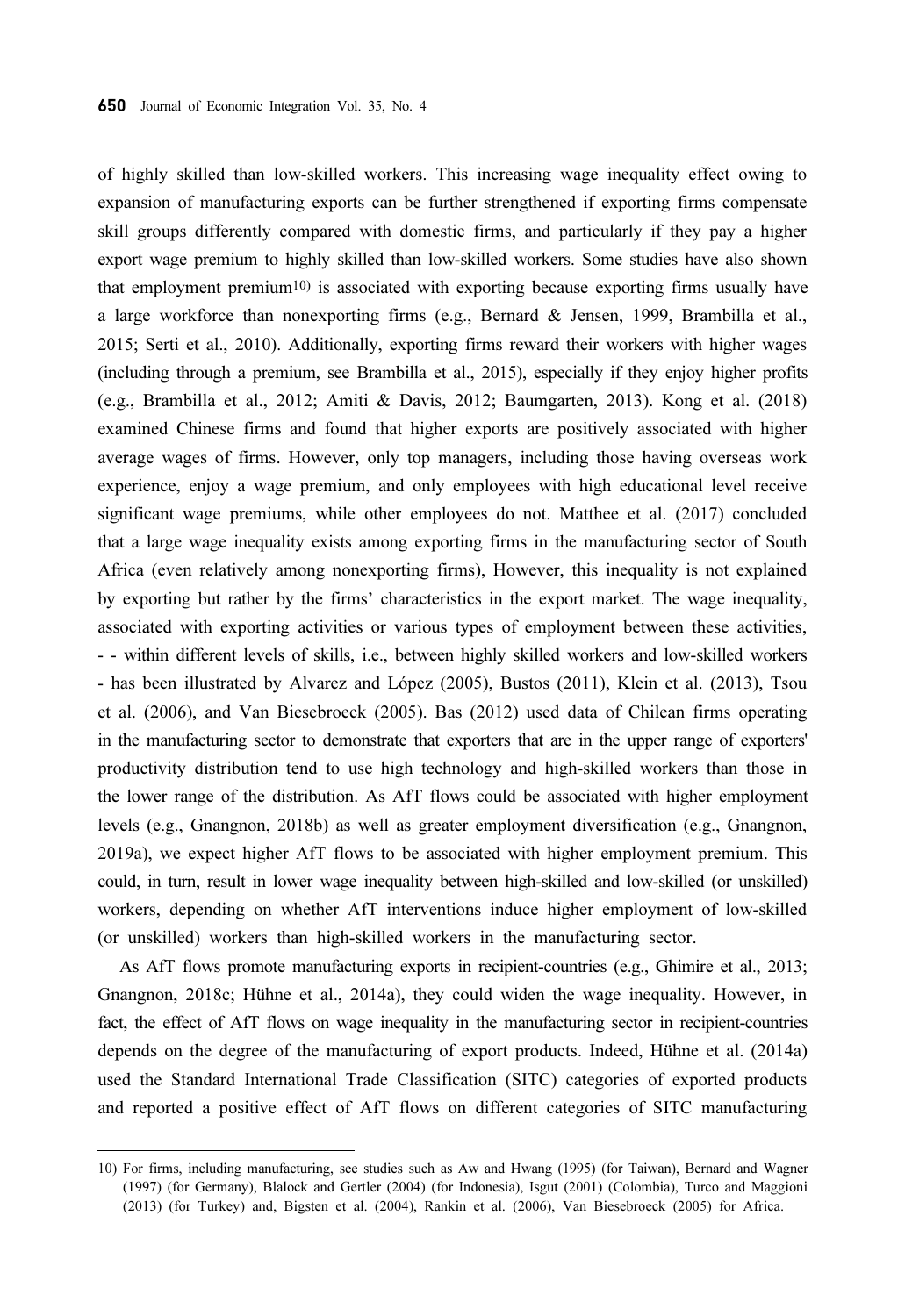export products. Gnangnon (2018c) used a panel dataset of 121 countries across 2002-2015 to show empirically that, on average, AfT flows have a positive effect on exports of low-skilled and technology-intensive manufacturers as well as high-skilled and technology-intensive manufacturers (compared with the total primary export products). However, no significant effect of AfT flows is observed on recipient-countries' exports of medium-skilled and technology-intensive manufactures. By contrast, LDCs benefit from AfT flows on exports of low-skilled and technology-intensive manufactures, but suffer on exports of medium-skilled and technology-intensive manufacture, and exports of high-skilled and technology-intensive manufactures. Therefore, AfT flows induce a relatively higher demand for low-skilled workers (and eventually a relatively higher wages of these workers) if these capital flows are associated with a rise in exports of low-skilled and technology-intensive products compared with other manufacturing products. Thus, AfT interventions reduce the wage gap between low-skilled and high-skilled workers in countries exporting low-skilled and technology-intensive manufactures.11) This argument is relevant when AfT flows serve to rebuild a shrinking manufacturing sector. This is because in such as case, the level of unemployment rises and the level of employment declines (e.g., Autor et al., 2015; Charles et al., 2019), and these reduce the relative wages of workers at the lower end of the income distribution (e.g., Gould, 2018). The same effect might be expected for medium-skilled workers. However, AfT interventions could be associated with higher wage inequality between low-skilled (eventually medium-skilled) workers and high-skilled workers in case of higher exports of high-skilled and technology-intensive manufactures because its expansion would increase the demand for high-skilled workers rather than lower-skilled workers, thus widen the wage inequality between such workers.

Similarly, as AfT flows can be associated with greater export product diversification in recipient-countries (e.g., Gnangnon, 2019b, 2019c; Kim, 2019), these inflows would help increase the relative wages of low-skilled workers compared with that of skilled workers if they were associated with export product diversification toward light manufacturing products, that is, manufacturing products requiring low-skill, and are technology-intensive. In contrast, if AfT interventions were associated with greater export product diversification toward high-skilled and technology-intensive manufactures, they could drive the demand for high-skilled workers (consequently induce a relatively higher wage for those workers) and lead to a higher wage inequality in the manufacturing sector. This is consistent with the strand of literature that shows that product quality and destination of country characteristics affect the wages and type of workers employed by firms. For example, Verhoogen (2008) demonstrated through a Mexican study that the production of higher-quality goods requires higher-quality workers within each occupational category and those workers must receive higher wages. The study

<sup>11)</sup> This argument is plausible for the case of developing countries, given the bulk of low-skilled workers in these countries.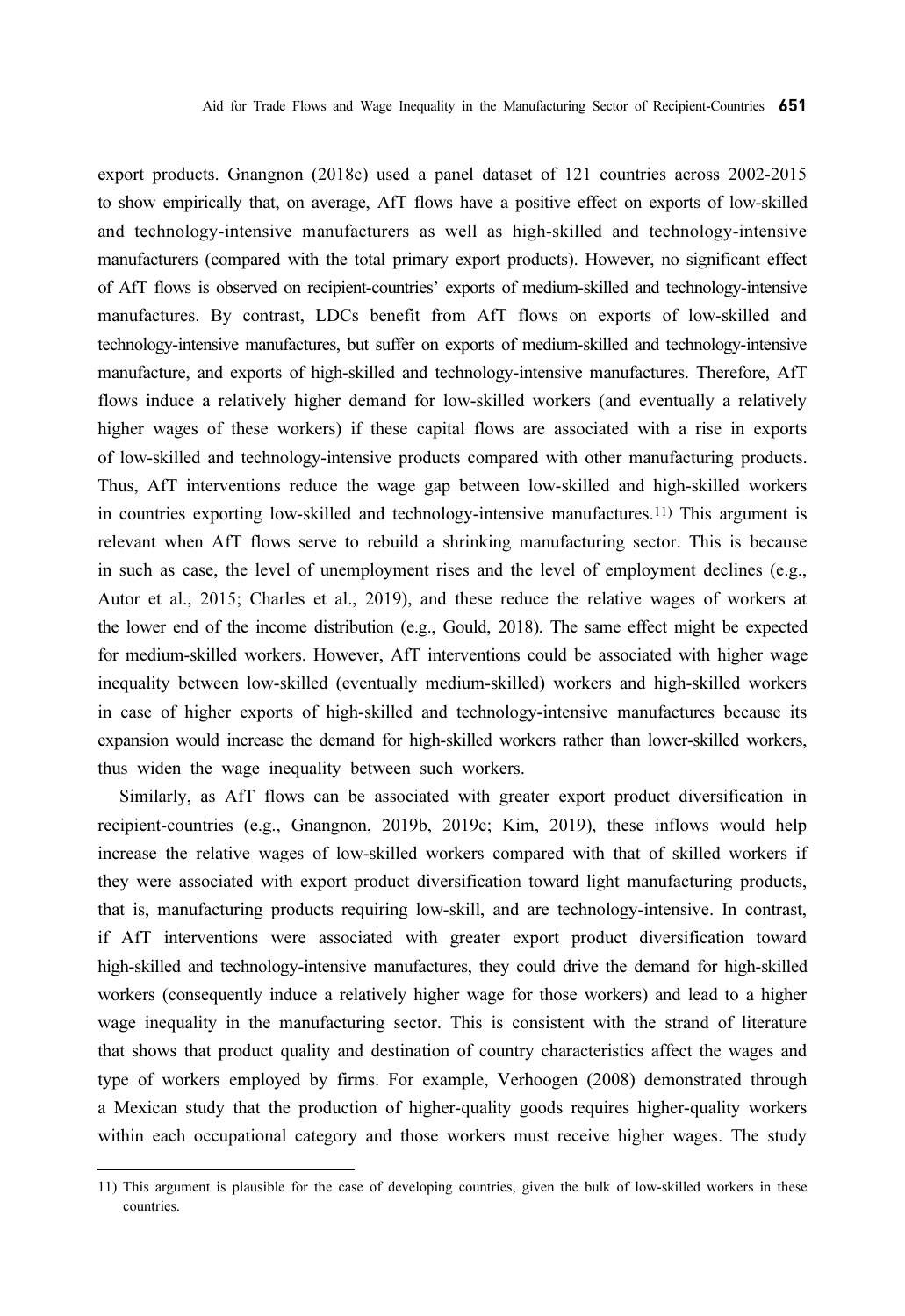explained that as higher incentives to export in a developing country is associated with differential quality upgrading, more productive plants would initially increase exports, produce a higher share of higher-quality goods, and raise wages compared with initially less-productive plants in the same industry. This process would lead to wage dispersion within the industry because firms that were initially more productive were likely to pay higher wages. Bernard et al. (2009) used data on the US manufacturing sector and showed that exporters of multiple products to multiple destinations employ more (skilled) workers and pay higher wages than those reliant on a single product or single destination. The study by Brambilla et al. (2012) on Argentina, supported by the work by Brambilla and Porto (2016) over 82 countries, found that export destinations tend to be "skill biased," whereby exporting (higher-quality products) to high-income countries has involved a relatively higher demand for skilled workers, and thus a relatively higher wage to those workers, compared with exporting to middle-income countries or selling in the domestic market. This implies that exporting higher-quality goods is associated with a higher wage inequality between high-skilled and low-skilled workers. Similarly, in an empirical study in South Africa, Rankin and Schöer (2013) revealed that domestic producers or firms that export to the regional (i.e., the South African Development Community -SADC) market and whose real per capita incomes are lower than those of the international market pay lower wages than firms that export to the international market. Moreover, this difference in wages is explained by the existence of a premium paid by various exporters for various levels of skills. Matthee et al. (2016) provided empirical support to the findings by Rankin and Schöer (2013). However, using data of sub-Saharan African manufacturing firms, Milner and Tandrayen (2007) found slightly different results. They reported that workers' wages are associated with firms' export status, and skill premium is associated with firms' exporting. In contrast with the findings of Matthee et al. (2016) and Rankin and Schöer (2013), Milner and Tandrayen (2007) observed that firms exporting to the African markets paid higher wages, while a negative wage premium is associated with exporting outside the African market. The authors explained these findings through the existence of a disciplining effect on the wages paid by exporting firms only if the latter have exported to more competitive markets.

#### C. Effect of AfT flows on wage inequality through inward FDI

Existing studies (e.g., Donaubauer et al., 2016; Lee & Ries, 2016; Ly-My & Lee, 2019) show a positive effect of AfT flows and FDI inflows. Lee and Ries (2016) showed that total AfT flows, particularly AfT for trade-related infrastructure and AfT for building a productive capacity, are positively associated with greenfield investment. Ly-My and Lee (2019) reported a positive FDI inflow effect of AfT flows and that AfT interventions help diversify greenfield FDI projects. Donaubauer et al. (2016) found empirical evidence that aid for economic infrastructure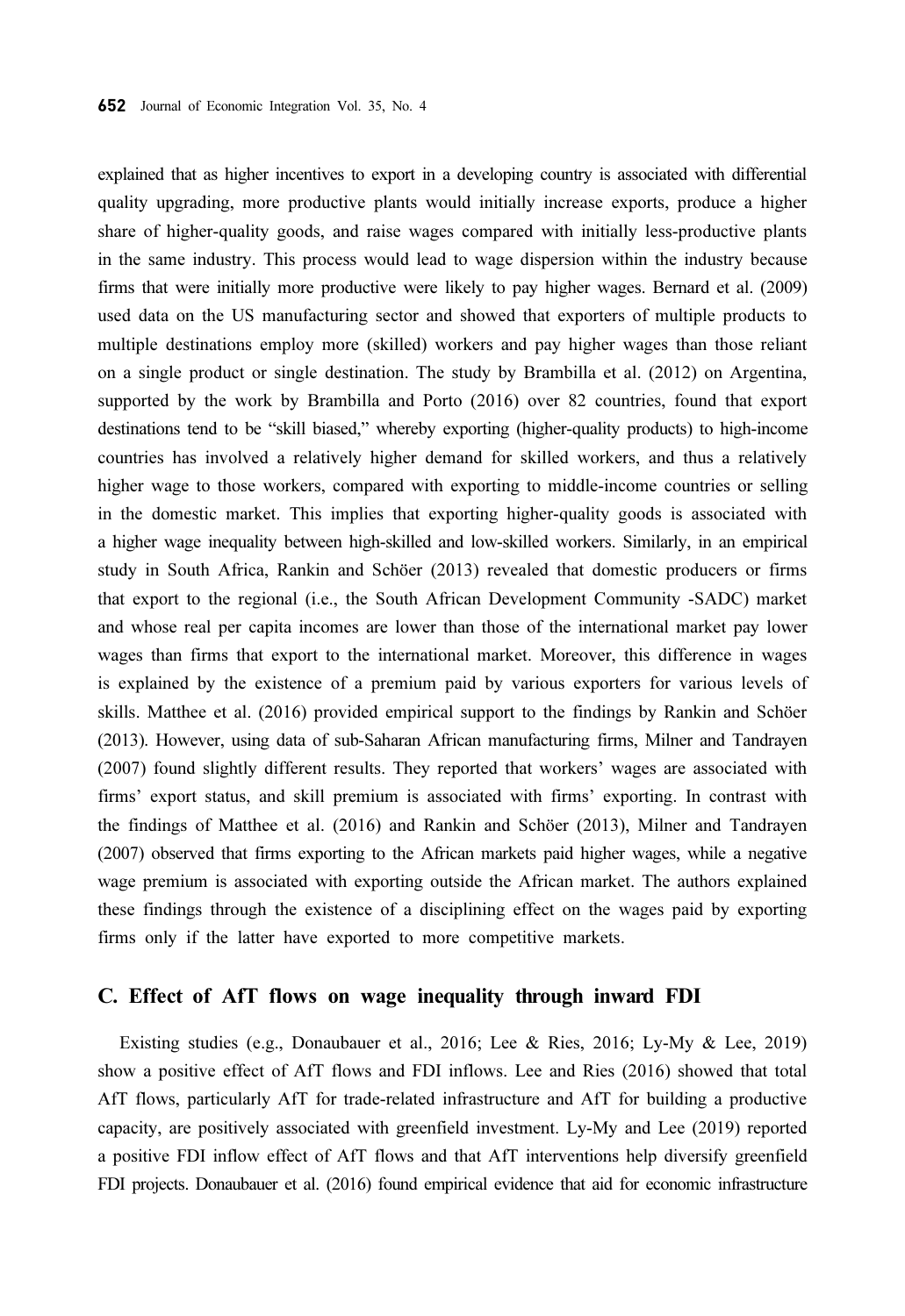(infrastructure in transportation, communication, energy, and finance) enhances recipient-countries' endowments and, consequently, positively influences FDI flows to developing countries. However, Selaya and Sunesen (2012) emphasized that aid allocated to public infrastructure generates higher FDI inflows, while aid invested in physical capital transfers (i.e., directed toward productive sectors such as agriculture, manufacturing and banking) displaces FDI inflows. Dong and Fan (2017) showed that, among others, China's aid in the form of social and economic infrastructure increase FDI inflows from China to African countries, while aid allocated to the development of the productive sector displaces that from China to African countries.

Alternatively, FDI inflows can affect wage inequality between skilled and unskilled labor in the manufacturing sector through various ways, $12$ ) including innovation (introduction of new technologies/technology transfer in the host country), higher productivity, and employment. Figini and Görg (2011) used a sample comprising developed and developing countries and found that across the entire sample, there exists a nonlinear effect of FDI inward stock on wage inequality in the manufacturing sector. This nonlinear effect is robust for developing countries but not for developed countries. With respect to developing countries, wage inequality in the manufacturing sector increases with FDI inward stock, but diminishes with further FDI stock. Chen et al. (2011) used data on enterprises in the Chinese manufacturing sector and reported that higher FDI increased the inter-enterprise wage inequality. Suanes (2016) empirically observed over 13 Latin American economies that FDI in the manufacturing sector has a positive effect on income inequality. As wage represents a significant share of personal income for majority of people, the latter finding can be extended to wage inequality. Using data on Chinese industrial enterprises, Chen et al. (2017) reported that through their effect on labor transfer and technology spillovers, FDI inflows in China have contributed to reducing the wage gap between foreign and domestic firms.

Accordingly, it is assumed that as AfT interventions could be associated with higher FDI inflows in the recipient-countries, these interventions could result in higher wage inequality in the manufacturing sector through relatively higher demand for highly skilled workers. However, as the positive wage inequality effect of FDI decreases as FDI stock rises in developing countries (Figini & Görg, 2011) or as FDI helps reduce the wage gap between foreign and domestic firms in the host country (Chen et al., 2017), AfT flows would be associated with lower wage inequality in the manufacturing sector as the size of FDI would further increase. Overall, the extent to which the effect of AfT flows on wage inequality in the manufacturing sector in recipient-countries depends on the size of FDI to these countries is an empirical matter.

<sup>12)</sup> See, for example, Figini and Görg (2011) and Peluffo (2015) for a literature review of the effect of FDI inflows on income inequality, and particularly wage inequality.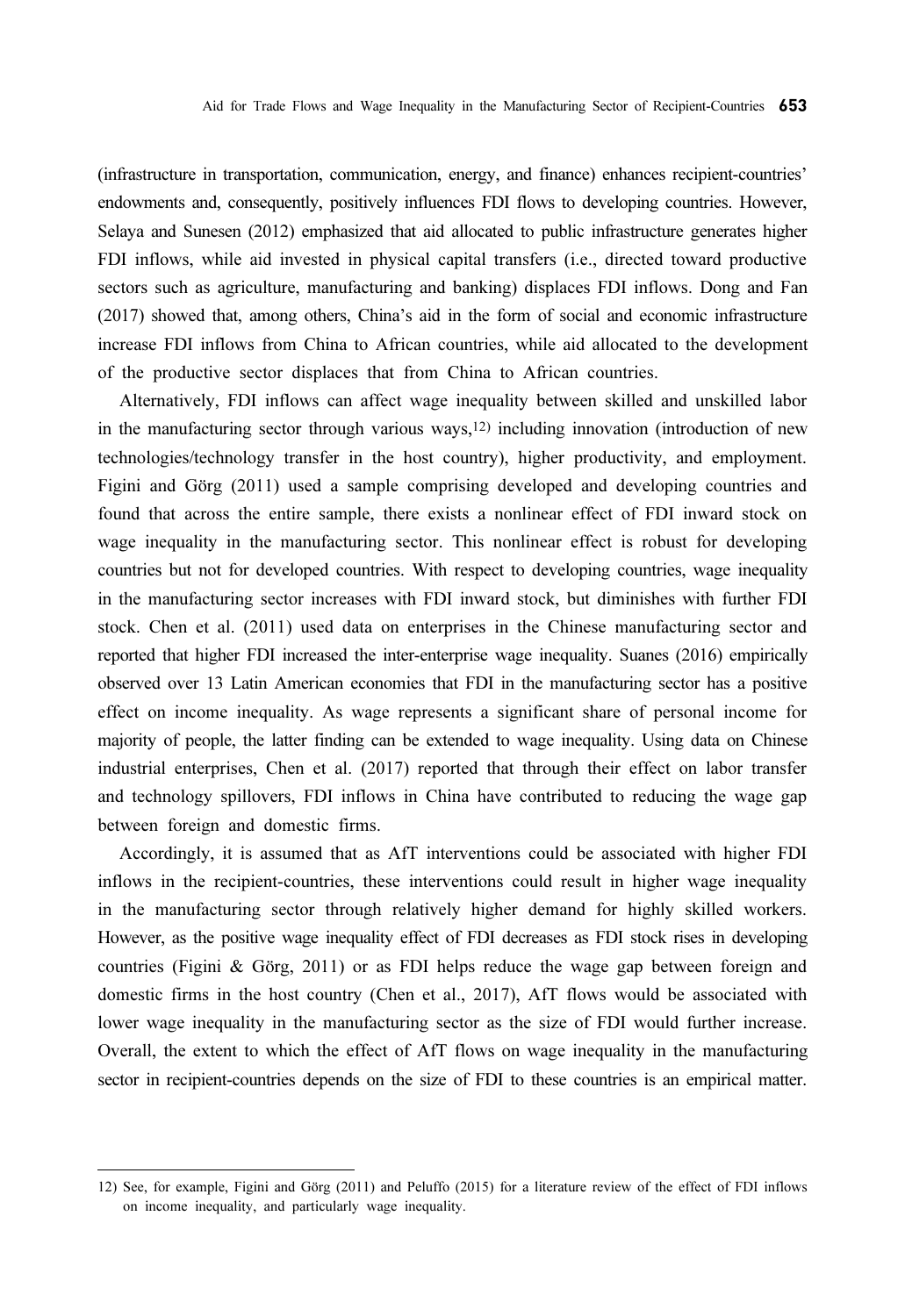#### III. Empirical Model

This study empirically examines the effect of AfT flows on wage inequality in the manufacturing sector of recipient-countries following the study by Figini and Görg (2011) and Martorano and Sanfilippo (2015). We consider a model specification that includes the variable of key interest (i.e., the AfT flows) and three control variables that could affect the influence of AfT flows on wage inequality in the manufacturing sector in recipient-countries. These controls include education level (EDU), which acts as a proxy for the level of human capital accumulated, inflation rate (INFL), and real per capita income (GDPC). Appendix 1 describes these three variables. Other key determinants of wage inequality in the manufacturing sector, such as trade liberalization (or trade openness), inward FDI flows (or stock), or technological development, are excluded in the baseline model because they represent the channels through which AfT interventions can affect wage inequality in the manufacturing sector. In the empirical analysis, the study examines whether these factors genuinely represent channels through which AfT flows affect the wage inequality variable. Following Figini and Görg (2011) and Martorano and Sanfilippo (2015), the education variable is included in the model to control for the supply side of the labor market, that is, the relative endowment of skilled labor. We expect that a higher education level increases the relative supply of skilled labor and reduces wage inequality (e.g., Figini & Görg, 2011; Lankisch et al., 2019). However, a rise in the education level also reflects inequality in workers' education. Here, a higher education level could be associated with higher wage inequality, as high-skilled workers are better rewarded than lower-skilled workers are (e.g., Broecke et al., 2017). Several studies confirm the positive association between inflation and income inequality because inflation erodes the values of real wages, disproportionately influence income inequality, and increase income inequality (e.g., Albanesi, 2007; Bulíř, 2001; Coibion et al., 2017; Lundberg & Squire, 2003). However, there is no consensus on the effect of inflation on income inequality. For example, Chu et al. (2019) demonstrated the existence of an inverted-U-shape relationship between inflation and income inequality. However, Zheng (2020) showed that inflation that reduces economic growth mitigates income inequality by dampening the contribution of asset income relative to wage income. In this context, given that wages contribute significantly to the personal income of the majority in developing countries, the study concludes that the effect of inflation on wage inequality in the manufacturing sector might be positive or negative and remains an empirical issue. Finally, the introduction of the real capita income variable in model (1) captures countries' development level and ensures that the effect of AfT flows on wage inequality in the manufacturing does not capture that of the real per capita income (see a similar argument by Figini & Görg, 2011; see also Sbardella et al., 2017).

We postulate the following model: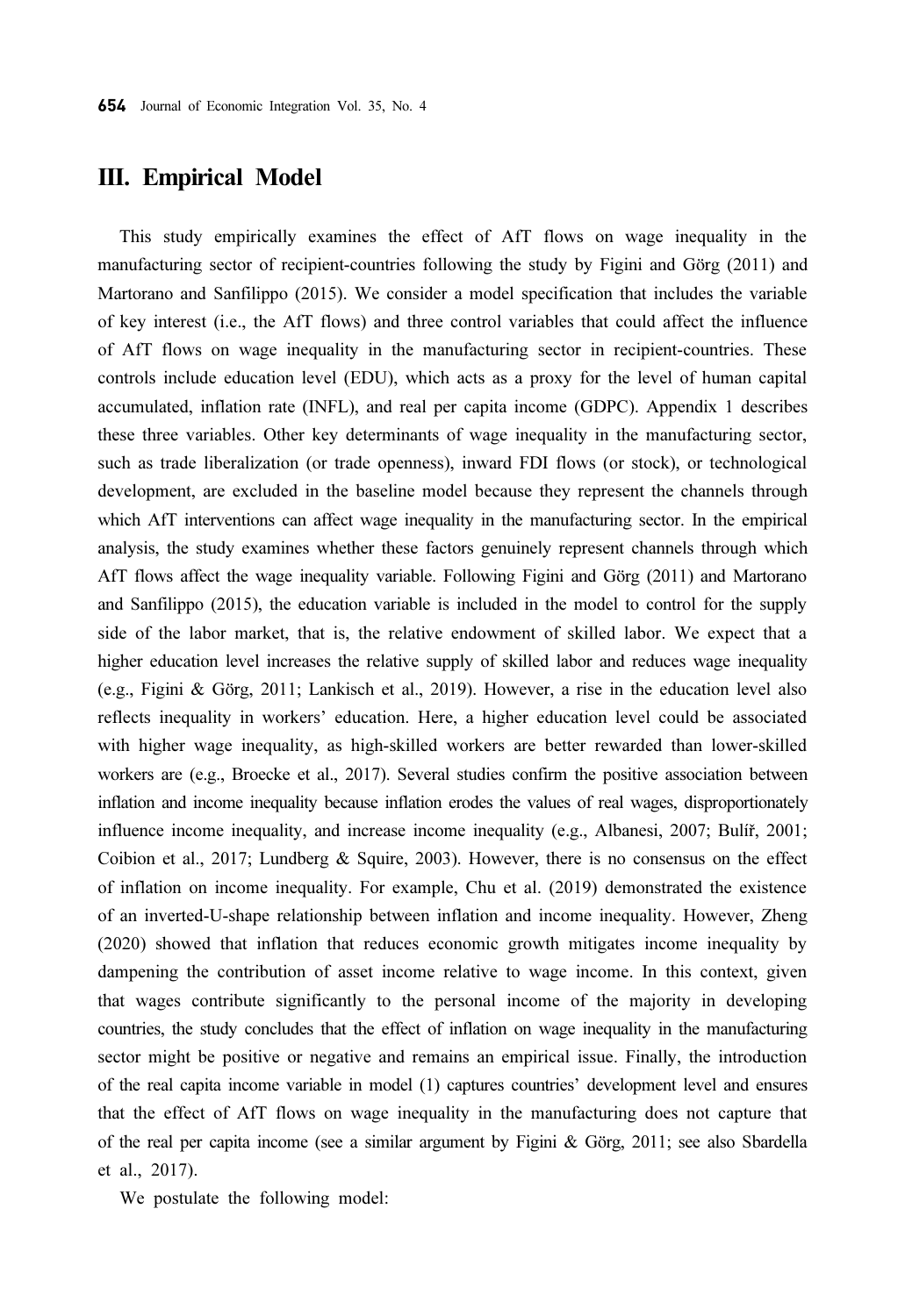$$
WINEQ_{it} = \alpha_0 + \alpha_1 WINEQ_{it-1} + \alpha_2 Aff_{it} + \alpha_3 GDPC_{it} + \alpha_4 EDU_{it} + \alpha_5 INFL_{it} + \mu_i + \vartheta_t + \omega_{it}
$$
\n
$$
\tag{1}
$$

where the subscripts  $i$  and  $t$  are, respectively, a country's index and time. The panel dataset contains 65 countries over the period 1996-2016. The panel dataset is built based on data availability. In particular, we have used nonoverlapping subperiods of 3-year average data to mitigate the effects of business cycles on variables contained in model (1). These subperiods are 1996-1998, 1999-2001, 2002-2004, 2005-2007, 2008-2010, 2011-2013, and 2014-2016. The coefficients to be estimated are  $\alpha_0$  to  $\alpha_5$ .  $\mu_i$  represents countries' specific effects, and  $\vartheta_t$  are the time dummies that reflect global shocks affecting the manufacturing sector wages (hence, the wage inequality) in all countries together.  $\omega_{it}$  is an idiosyncratic error term. Introduction of the one-period lag of the dependent variable as a regressor in model (1) captures the inertia in the index of wage inequality in the manufacturing sector. This inertia arises from the lagged effects of the explanatory variables on wage inequality and in the model, this inertia allows for differentiating between the short term and long-term effect of explanatory variables on wage inequality in the manufacturing sector.

The dependent variable "WINEQ" represents the wage inequality in the manufacturing sector. It is the Theil index of wage inequality computed for each country and every year from 1996 to 2016. Following Figini and Görg (2011), we used a measure of general wage inequality between sectors and between workers, rather than a measure of the gap between wages of skilled and unskilled workers, such as that used by Martorano and Sanfilippo (2015). The Theil index of wage inequality is computed using the country-year data from United Nations Industrial Development Organization on the average wages per employee across 3-digit International Standard Industrial Classification manufacturing industries, which is weighted by the number of employees in each sector.

The variable "AfT" represents the real gross disbursements of AfT flows. In this study, total AfT flows (denoted "AfTTOT") is the main measure of AfT flows, but two components of total AfT flows (the sum of these two components amounts to total AfT flows) are also used. These include the real gross disbursements of AfT flows allocated to the industry sector (denoted "AfTIND") and the real gross disbursements of AfT allocated to all sectors other than the industry sector (denoted "AfTNONIND"), both components being expressed in constant prices 2016 (US Dollar). In principle, data on the gross disbursements of AfT flows contained in the OECD database are obtained from 2002 onward. However, for this study, the data have been extended13) from 1996 to 2016 to obtain a large sample of observations and potentially medium-term effects. This study follows the approach proposed by Clemens et al. (2012), Thiele et al. (2006) and Selaya and Sunesen (2012) (see Appendix 2 for the description of this

<sup>13)</sup> A similar approach for the expansion of AfT data has been used by Hühne et al. (2014b).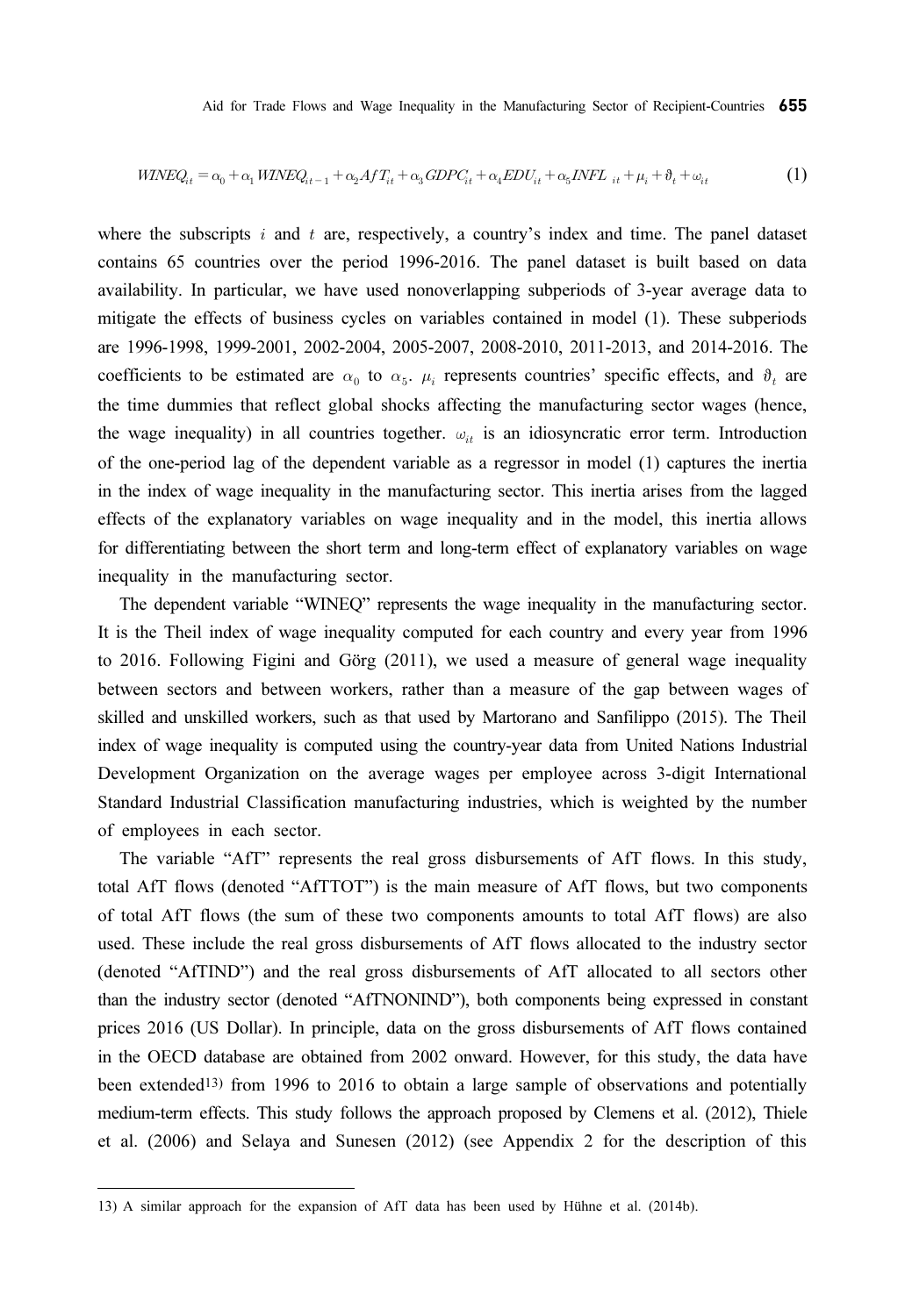approach), and the recent study by Gnangnon (2020b).

To avoid drawbacks of units of measurement when interpreting and comparing results arising from estimations of model (1) and its variants, all five variables contained in model (1) are standardized, as well as all other variables (e.g., trade policy, trade openness, and FDI), which are the channel variables through which the total AfT flows can affect wage inequality in the manufacturing sector. By standardizing all variables, time dummies in the regressions are excluded as their standardized values are equal to zero. The standardization procedure involves calculating the ratio of the difference between the concerned variable and its mean (average) to the standard deviation of this variable for each variable. The coefficients resulting from regressions based on standardized variables (standardized coefficients) are compared and ranked in terms of their contribution to explaining the dynamics of wage inequality in the manufacturing sector. Appendices 3a and 3b provide the standard descriptive statistics, respectively, on unstandardized (i.e., normal) and standardized variables. Appendix 4 lists the 65 countries used in the analysis.

### IV. Data Analysis

Before interpreting the empirical results, it is important to understand the correlation between (unstandardized) AfT flows (including total AfT flows and those allocated to the industry sector and other sectors) and wage inequality in the manufacturing sector. Figure 1 presents the developments of these indicators over the panel dataset under analysis using their average values. Figure 2 shows the correlation between total AfT flows and wage inequality using both unstandardized and standardized values (see, respectively, the left-hand side and the right-hand side graphs in Figure 2). Figure 1 shows an erratic evolution of wage inequality, including contrasting AfT flow variables. The three AfT flow variables move in the same direction. In particular, they have significantly declined from 1996-1998 to 2002-2004, and subsequently increased over the rest of the period; although during the past sub-period, AfT flows to the industry sector declined. These positive movements of AfT flows after 2004 reflect the positive AfT Initiative effect. Interestingly, AfT flows dedicated to the nonindustry sectors represent an important share of the total AfT flows. Total AfT flows, AfT flows for the nonindustry sectors, and AfT flows allocated to the industry sector amounted, respectively, to US\$ 411.8 million, US\$ 398 million, and US\$ 27.2 million in 1996-1998, against US\$ 129.3 million, US\$ 121 million, and US\$ 8.34 million in 2002-2004. Both total AfT flows and AfT for nonindustry sectors reached, respectively, US\$ 347.2 million and US\$ 326 million in 2011-2013, while on this sub-period, AfT flows for the industry sector represented only US\$ 21 million. Finally, in 2014-2016, both total AfT flows and AfT for nonindustry sectors reached, respectively, US\$ 399.1 million and US\$ 387 million, while AfT for the industry sector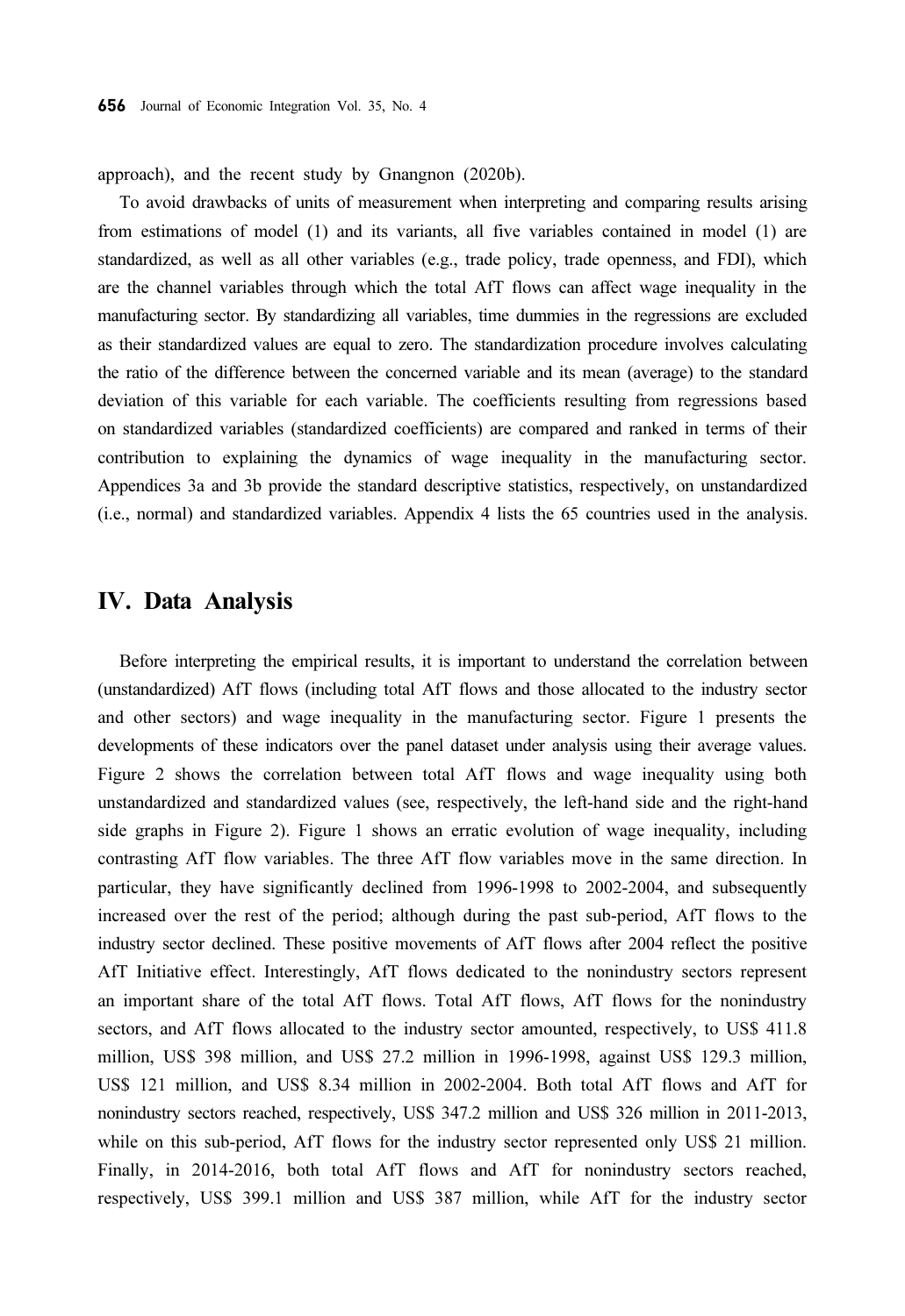amounted to US\$ 11.8 million (against US\$ 21 million in 2011-2013). Figure 2 shows an unclear direction of the correlation pattern between total AfT flows and wage inequality in the manufacturing sector in the two graphs. Nevertheless, Figure 2 shows the absence of outliers in the graph plotted using the standardized variables (right-hand side graph), whereas outliers are present in the left-hand side graph based on unstandardized variables. In other words, the use of standardized variables has helped eliminate outlier problems.





(Source) Author

Note. The variables "AfTTOT", "AfTIND" and "AfTNONIND" represent respectively total AfT flows, AfT flows allocated to the industry sector, and AfT flows for the non-industry sector. They are expressed in millions of US\$, Constant 2016 Prices.

Figure 2. Cross-plot between total AfT flows and wage inequality in the manufacturing sector



(Source) Author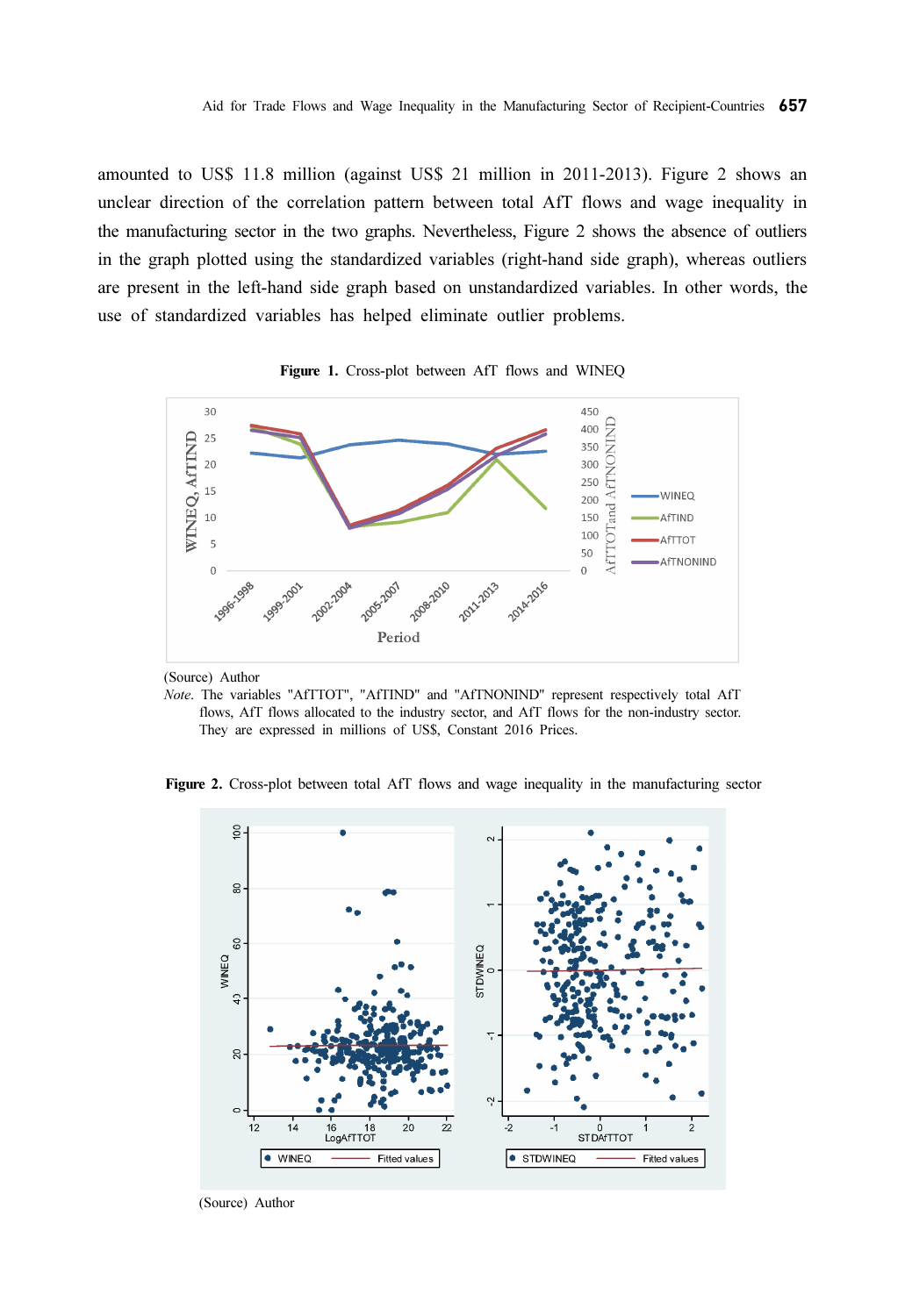# V. Estimation Technique

Model (1) or its different variants are estimated using the two-step system Generalized Methods of Moments (GMM) estimator, which is suitable for dynamic panels with a small time dimension and large cross section (see Arellano & Bover, 1995; Blundell & Bond, 1998). This estimator (also used by Figini & Görg, 2011) was chosen because of its advantages in addressing several endogeneity concerns, compared to other estimators such as the first-difference GMM approach. First, by considering the inertia in wage inequality in the manufacturing sector in model (1), a correlation is introduced between the one-period lag of the dependent variable and countries (unobservable) specific characteristics. This correlation leads to biased and inconsistent estimates (known as Nickell bias, see Nickell, 1981) because the time dimension of the panel dataset in this study is small and the cross-section dimension relatively large. Second, regressors in model (1) capturing AfT flows, the education level, and the real per capita income are potentially endogenous because of the reverse causality and simultaneity bias. Given the limited number of countries in the sample, and to avoid the proliferation of instruments used in the regressions, the inflation variable is considered as exogenous, but results do not change when it is considered endogenous. The exogeneity of this variable rests on the absence of a reverse causality from the dependent to the inflation variable, simply because of the relatively small size of the manufacturing sector in many developing countries (the public sector is the main job provider in many developing countries, including least-developed ones). Therefore, it is unlikely that wage inequality, due to the rise of the relative wage of skilled workers than that of unskilled workers, would fuel inflation in these countries. Third, the system GMM estimator helps overcome the endogeneity problem arising from the omitted variable bias. The two-step system GMM approach involves the estimation of a system of equations (i.e., equations in level and in differences) where lagged values are used as instruments for the first-differenced regressors, and first differences as instruments for the equation levels. In principle, estimates arising from regressions based on the two-step system GMM are fully consistent if the null hypotheses of the Arellano-Bond test of first-order serial correlation in the error term (denoted  $AR(1)$ ) and no second-order autocorrelation in the error term (denoted AR(2)) are not rejected; and if the Sargan test of over-identifying restrictions (OID), which determines the validity of the instruments used in the estimations, generates  $p$ -values higher than 0.10 (at the 10% level). Additionally, the Arellano-Bond test of no third-order serial correlation in the error term (denoted AR(3)) is presented as failure to reject the null hypothesis might reflect a problem of omitted variable(s). Finally, these tests are powerful if the number of instruments is lower than the number of countries (Bowsher, 2002; Roodman, 2009; Ziliak, 1997). To meet this rule of thumb, a maximum of three lags of dependent variable and three lags of endogenous variables were used as instruments in the two-step system GMM-based regressions.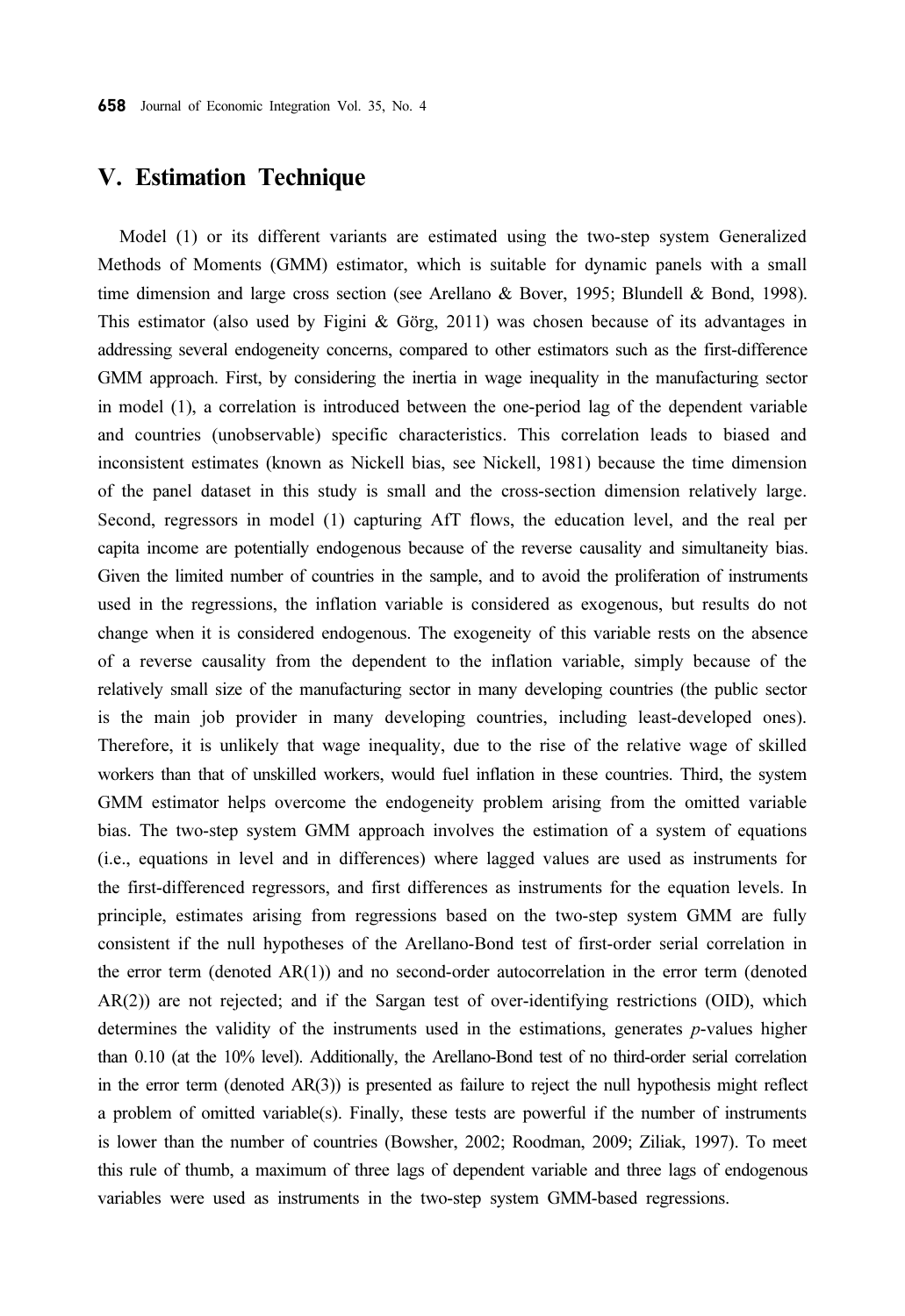Hence, the following specifications of model (1) are estimated over the full sample of 65 countries14) during 1996-2016. Table 1 presents the outcomes of the estimations of model (1), including using "AfTTOT" as the measure of the variable "AfT" (see column [1] of Table 1) or its components highlighted earlier (see column [2]). Column [3] of Table 1 contains the outcomes of the estimation of a variant of model (1) that includes the interaction between the total AfT flows variable and the real per capita income variable. These outcomes help examine the extent to which the effect of total AfT flows on wage inequality in the manufacturing sector varies across the 65 countries in the entire sample, based on their real per capita income.

| Variables                | <b>WINEQ</b> | <b>WINEQ</b> | <b>WINEQ</b> |
|--------------------------|--------------|--------------|--------------|
|                          | (1)          | (2)          | (3)          |
| WINEQ <sub>t-1</sub>     | $0.380***$   | 0.388***     | $0.392***$   |
|                          | (0.0333)     | (0.00976)    | (0.0161)     |
| <b>AfTTOT</b>            | $-0.114**$   |              | $-0.125***$  |
|                          | (0.0488)     |              | (0.0247)     |
| <b>AfTIND</b>            |              | $-0.0907***$ |              |
|                          |              | (0.0159)     |              |
| <b>AfTNONIND</b>         |              | $-0.0863***$ |              |
|                          |              | (0.0238)     |              |
| AfTTOT*GDPC              |              |              | $-0.0316**$  |
|                          |              |              | (0.0136)     |
| <b>GDPC</b>              | $-0.240***$  | $-0.223***$  | $-0.248***$  |
|                          | (0.0456)     | (0.0280)     | (0.0290)     |
| <b>EDU</b>               | $0.189***$   | $0.129***$   | $0.206***$   |
|                          | (0.0475)     | (0.0145)     | (0.0210)     |
| <b>INFL</b>              | $-0.233***$  | $-0.137***$  | $-0.212***$  |
|                          | (0.0335)     | (0.0114)     | (0.0205)     |
| Constant                 | 0.00216      | 0.00196      | 0.0206       |
|                          | (0.0226)     | (0.0132)     | (0.0135)     |
| Observations - Countries | $234 - 65$   | $234 - 65$   | $234 - 65$   |
| Number of Instruments    | 48           | 59           | 62           |
| AR1 (P-Value)            | 0.0011       | 0.0011       | 0.0012       |
| AR2 (P-Value)            | 0.7876       | 0.9073       | 0.7957       |
| AR3 (P-Value)            | 0.3065       | 0.1855       | 0.3294       |
| OID (P-Value)            | 0.4246       | 0.5273       | 0.5842       |

Table 1. Impact of AfT Flows on Wage Inequality in the Manufacturing Sector Estimator: Two-Step System GMM

Note. \* p-value < 0.1; \* \* p-value < 0.05; \* \* \* p-value < 0.01. Robust Standard Errors are in parenthesis.

<sup>14)</sup> Exclusion from the sample of countries such as Republic of Korea (that was previously a recipient of AfT) does not change the empirical outcomes of the analysis quantitatively and qualitatively.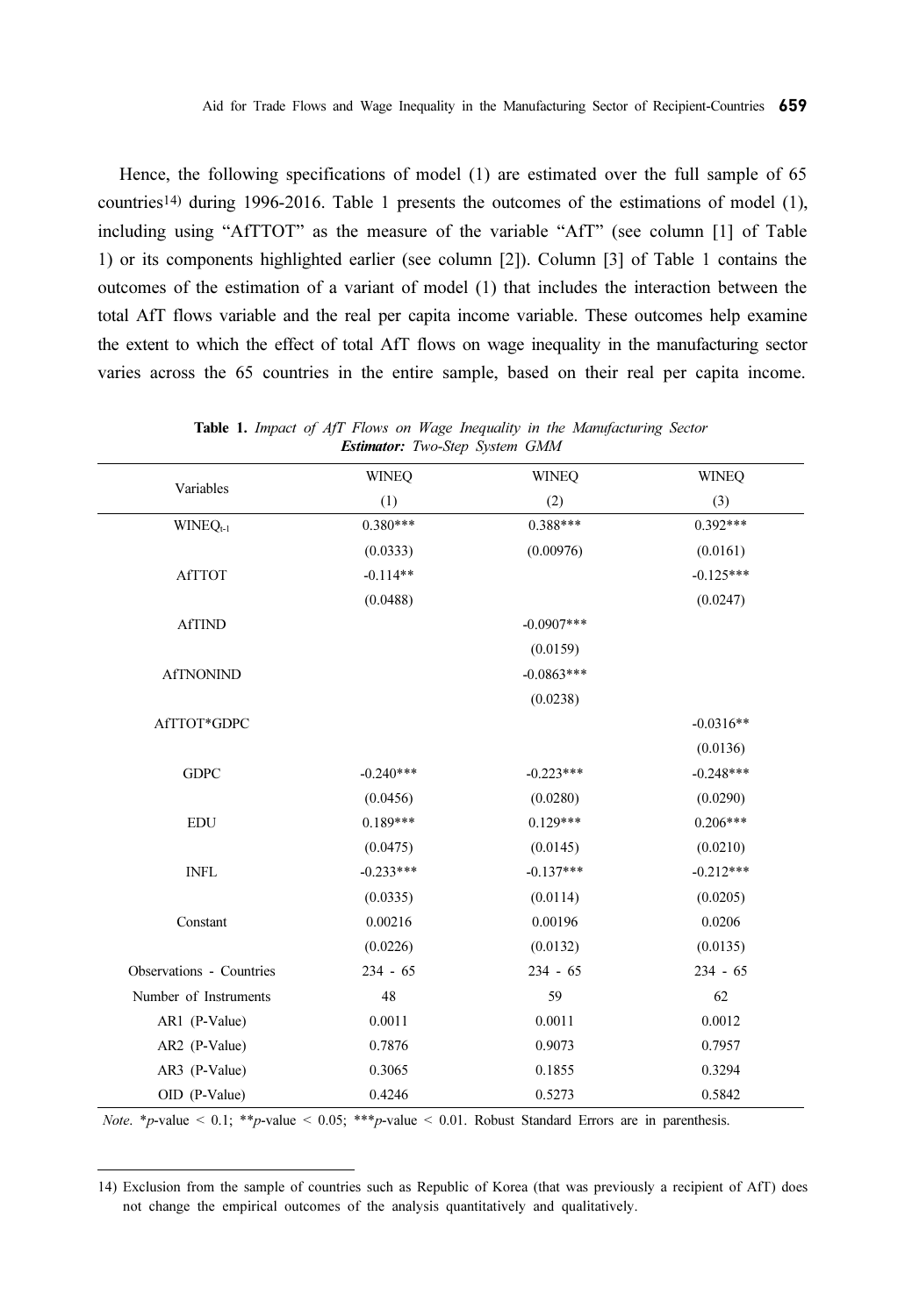Table 2 helps examine how total AfT flows affect wage inequality in the manufacturing sector through trade liberalization (trade openness) channel. These results are obtained by estimating three different variants of model (1) that incorporate a variable capturing trade liberalization/trade openness and its interaction with the total AfT flows variable. Three

|                                     | <b>WINEQ</b> | <b>WINEQ</b> | <b>WINEQ</b> |
|-------------------------------------|--------------|--------------|--------------|
| Variables                           | (1)          | (2)          | (3)          |
| WINEQ <sub>t-1</sub>                | $0.364***$   | 0.387***     | $0.377***$   |
|                                     | (0.0204)     | (0.00981)    | (0.0133)     |
| <b>AfTTOT</b>                       | $-0.119***$  | 0.00315      | $-0.129***$  |
|                                     | (0.0241)     | (0.0241)     | (0.0326)     |
| AfTTOT*DTP                          | $-0.189***$  |              |              |
|                                     | (0.0248)     |              |              |
| AfTTOT*OPEN                         |              | $-0.193***$  |              |
|                                     |              | (0.0276)     |              |
| AfTTOT*OPENSW                       |              |              | $-0.285***$  |
|                                     |              |              | (0.0238)     |
| <b>DTP</b>                          | $-0.112***$  |              |              |
|                                     | (0.0239)     |              |              |
| <b>OPEN</b>                         |              | $-0.0350**$  |              |
|                                     |              | (0.0136)     |              |
| <b>OPENSW</b>                       |              |              | $0.121***$   |
|                                     |              |              | (0.0206)     |
| $G\text{DPC}$                       | $-0.258***$  | $-0.261***$  | $-0.393***$  |
|                                     | (0.0300)     | (0.0376)     | (0.0281)     |
| <b>EDU</b>                          | $0.260***$   | $0.103***$   | $0.250***$   |
|                                     | (0.0310)     | (0.0145)     | (0.0374)     |
| $\ensuremath{\mathsf{INFL}}\xspace$ | $-0.254***$  | $-0.175***$  | $-0.222***$  |
|                                     | (0.0200)     | (0.0217)     | (0.0160)     |
| Constant                            | $0.0412***$  | 0.0289       | $0.0413**$   |
|                                     | (0.0123)     | (0.0188)     | (0.0207)     |
| Observations - Countries            | $229 - 63$   | $231 - 64$   | $231 - 64$   |
| Number of Instruments               | 60           | 60           | 60           |
| AR1 (P-Value)                       | 0.0005       | 0.0023       | 0.0019       |
| AR2 (P-Value)                       | 0.5771       | 0.5601       | 0.7165       |
| AR3 (P-Value)                       | 0.5533       | 0.6117       | 0.6199       |
| OID (P-Value)                       | 0.6012       | 0.5290       | 0.4881       |

Table 2. Impact of AfT Flows on Wage Inequality in the Manufacturing Sector for Varying Levels of Trade Liberalization/Trade Openness Estimator: Two-Step System GMM

Note. \* p-value < 0.1; \* \* p-value < 0.05; \* \* \* p-value < 0.01. Robust Standard Errors are in parenthesis.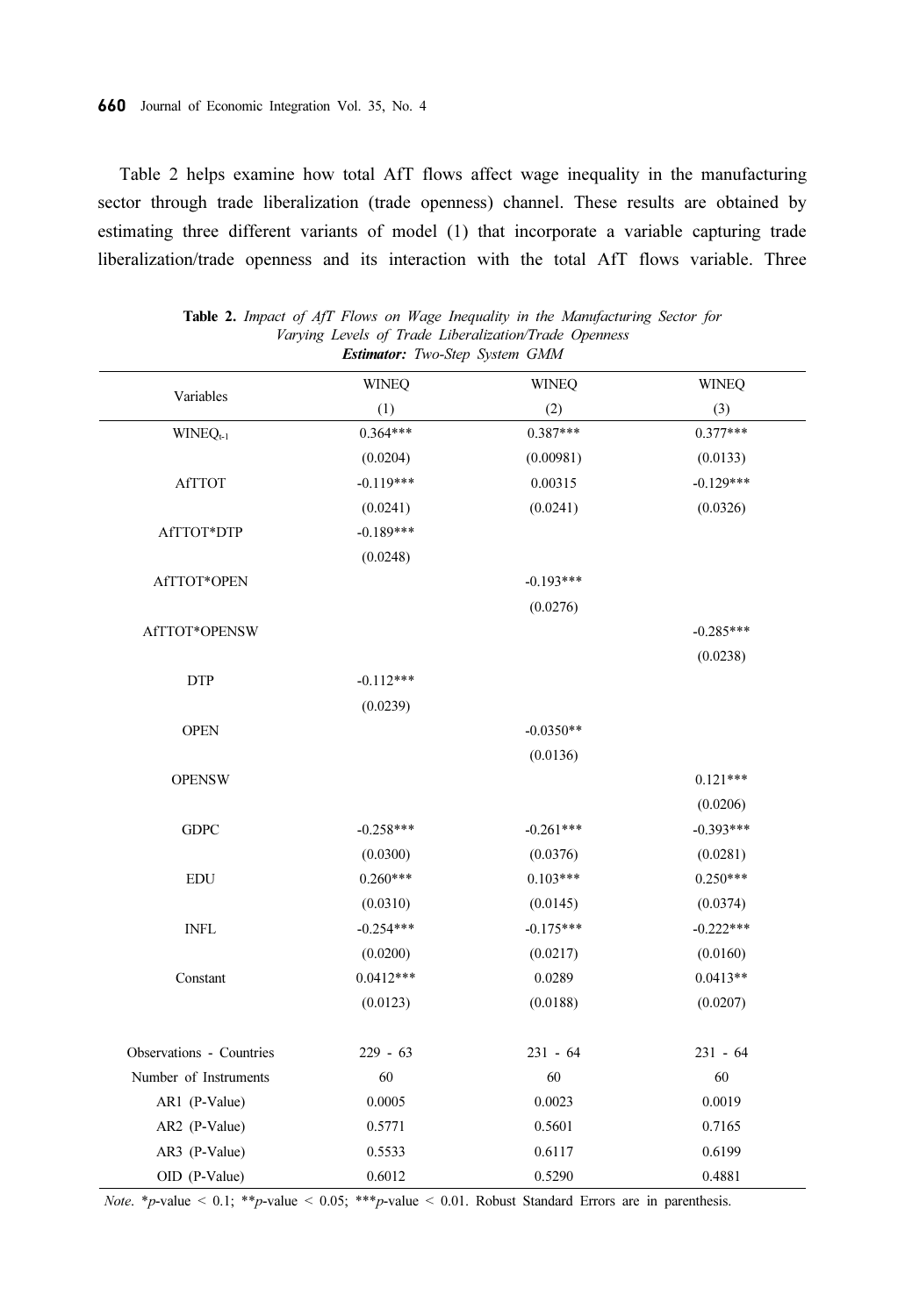alternative trade policy/trade openness variables have been used in the analysis. The first variable is the trade policy index (de Jure measure of trade policy (DTP)), that is, the score of freedom to trade internationally, developed by the Heritage Foundation (see Miller et al., 2019). "DTP" is a composite index of the absence of tariff and nontariff barriers that affect imports and exports of goods and services. Higher values of "DTP" indicate lower trade barriers, that is, greater trade policy liberalization. The second measure (denoted "OPEN") is the standard indicator of trade openness (i.e., de facto trade openness) measured by the sum of exports and imports, expressed as a percentage of GDP. The third measure is also a de facto indicator of trade openness (denoted "OPENSW"), and was proposed by Squalli and Wilson (2011). "OPENSW" is computed by weighing the standard measure of trade openness ("OPEN") by the proportion of a country's trade level relative to the average world trade (Squalli & Wilson, 2011). Compared with the standard trade openness measure, this indicator genuinely reflects countries' level of integration into the international trade market.

Table 3 displays the results of the estimations of other specifications of model (1) that allow assessment of the extent to which the effect of total AfT flows on wage inequality in the manufacturing sector depends on the size of inward FDI to the AfT recipient-countries. These specifications of model (1) include a variable measuring the size of FDI and its interaction with the total AfT flows variable. Specifically, two main measures of the size of FDI (i.e., in terms of flows and stock) expressed in real values and as a percentage of GDP (of the AfT recipient-countries) are used: these include the total inward FDI stock and the net FDI inflows. Table 4 displays the outcomes of the estimations that help examine how the effect of total AfT flows on wage inequality in the manufacturing sector passes through countries' manufacturing exports. Therefore, various specifications of model (1) are estimated that include a variable measuring countries' manufacturing export performance and its interaction with the total AfT flows variable. Manufacturing export performance is measured by either the share of total manufacturing exports products in total export products (denoted "MANEXP") or the components of the latter. These components include the total export products share (%) of labor-intensive and resource-intensive product exports (denoted "LABEXP"), low-skill and technology-intensive product exports (denoted "LOWEXP"), medium-skill and technology-intensive product exports (denoted "MEDEXP"), and high-skill and technology-intensive product exports (denoted "HIGHEXP"). This analysis is also complemented by assessing the extent to which the effect of total AfT flows on wage inequality in the manufacturing sector depends on recipient-countries' level of export product diversification. To do so, a variant of model (1) is estimated that includes both a variable measuring the level of export product concentration (denoted "ECI"), whose inverse reflects export product diversification, and the interaction of this variable with the total AfT flows variable. The outcomes of this estimation are also provided in Table 4.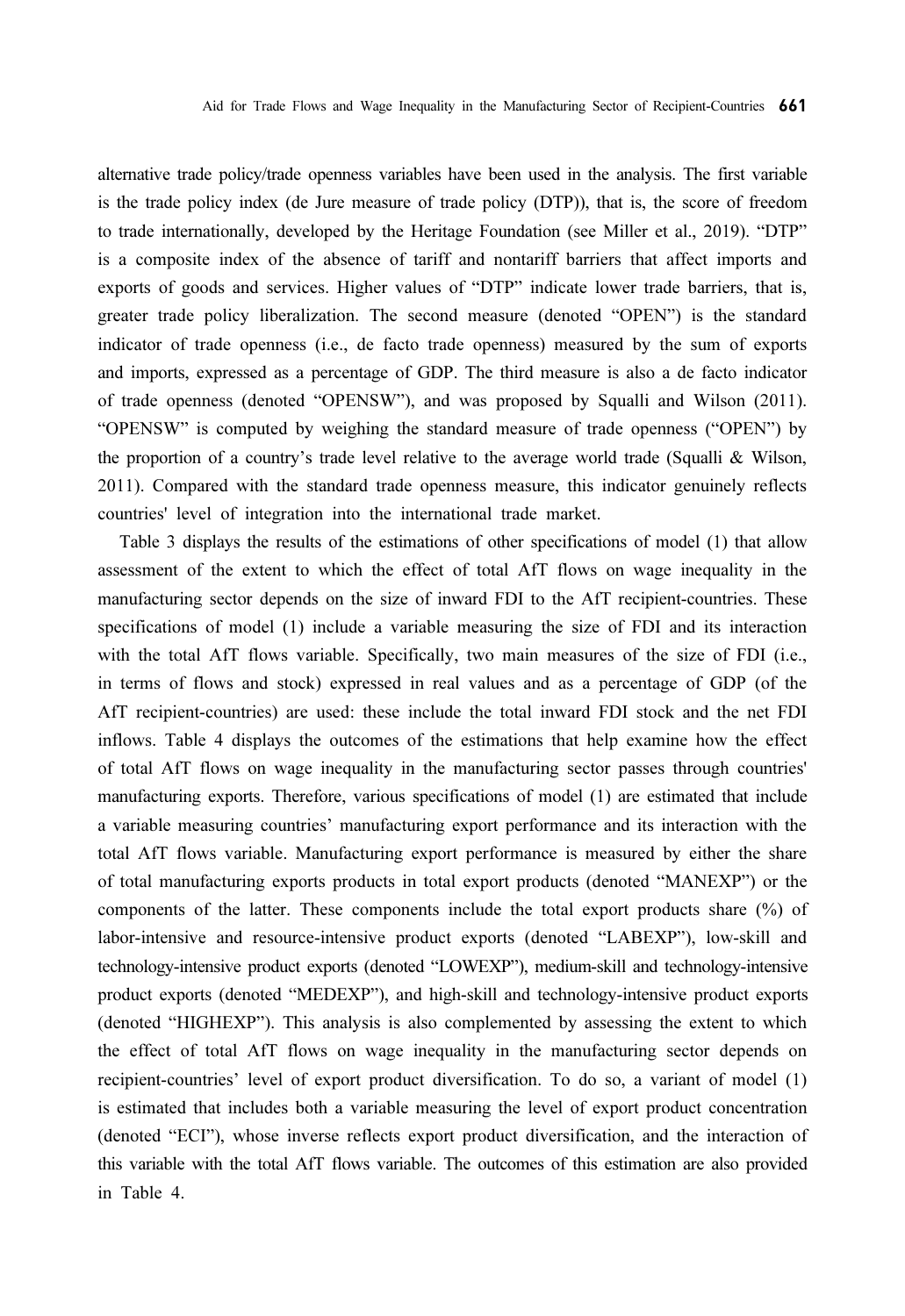| Variables                | <b>WINEQ</b> | <b>WINEQ</b> | <b>WINEQ</b> | <b>WINEQ</b> |
|--------------------------|--------------|--------------|--------------|--------------|
|                          | (1)          | (2)          | (3)          | (4)          |
| $WINEQ_{t-1}$            | $0.406***$   | $0.421***$   | $0.394***$   | 0.399***     |
|                          | (0.0220)     | (0.0191)     | (0.0124)     | (0.0102)     |
| <b>AfTTOT</b>            | $-0.00599$   | 0.0274       | $-0.0748**$  | $-0.135***$  |
|                          | (0.0242)     | (0.0429)     | (0.0365)     | (0.0327)     |
| AfTTOT*FDISTOCKCST       | $-0.135***$  |              |              |              |
|                          | (0.0284)     |              |              |              |
| AfTTOT*FDISTOCKGDP       |              | $-0.0760***$ |              |              |
|                          |              | (0.0182)     |              |              |
| AfTTOT*FDIFLOWSCST       |              |              | $-0.0841**$  |              |
|                          |              |              | (0.0358)     |              |
| AfTTOT*FDIFLOWSGDP       |              |              |              | $-0.124**$   |
|                          |              |              |              | (0.0584)     |
| <b>FDISTOCKCST</b>       | $-0.0901*$   |              |              |              |
|                          | (0.0490)     |              |              |              |
| <b>FDISTOCKGDP</b>       |              | 2.92e-05     |              |              |
|                          |              | (0.0309)     |              |              |
| <b>FDIFLOWSCST</b>       |              |              | $0.117***$   |              |
|                          |              |              | (0.0264)     |              |
| <b>FDIFLOWSGDP</b>       |              |              |              | 0.00237      |
|                          |              |              |              | (0.0446)     |
| <b>GDPC</b>              | $-0.131***$  | $-0.206***$  | $-0.358***$  | $-0.239***$  |
|                          | (0.0321)     | (0.0192)     | (0.0240)     | (0.0310)     |
| <b>EDU</b>               | $0.157***$   | 0.0190       | $0.248***$   | $0.182***$   |
|                          | (0.0201)     | (0.0512)     | (0.0330)     | (0.0292)     |
| <b>INFL</b>              | $-0.245***$  | $-0.196***$  | $-0.209***$  | $-0.205***$  |
|                          | (0.0236)     | (0.0183)     | (0.0284)     | (0.0213)     |
| Constant                 | 0.0106       | 0.0149       | 0.00239      | 0.00955      |
|                          | (0.0199)     | (0.0193)     | (0.0134)     | (0.0135)     |
| Observations - Countries | $234 - 65$   | $234 - 65$   | $234 - 65$   | $234 - 65$   |
| Number of Instruments    | 57           | 60           | 57           | 57           |
| AR1 (P-Value)            | 0.0010       | 0.0007       | 0.0007       | 0.0007       |
| AR2 (P-Value)            | 0.8394       | 0.9678       | 0.7793       | 0.7215       |
| AR3 (P-Value)            | 0.2980       | 0.2277       | 0.3265       | 0.4627       |
| OID (P-Value)            | 0.3008       | 0.4732       | 0.4787       | 0.3930       |

Table 3. Impact of AfT Flows on Wage Inequality in the Manufacturing Sector for Varying Sizes of Inward FDI Estimator: Two-Step System GMM

Note. \* p-value < 0.1; \* \* p-value < 0.05; \* \* \* p-value < 0.01. Robust Standard Errors are in parenthesis.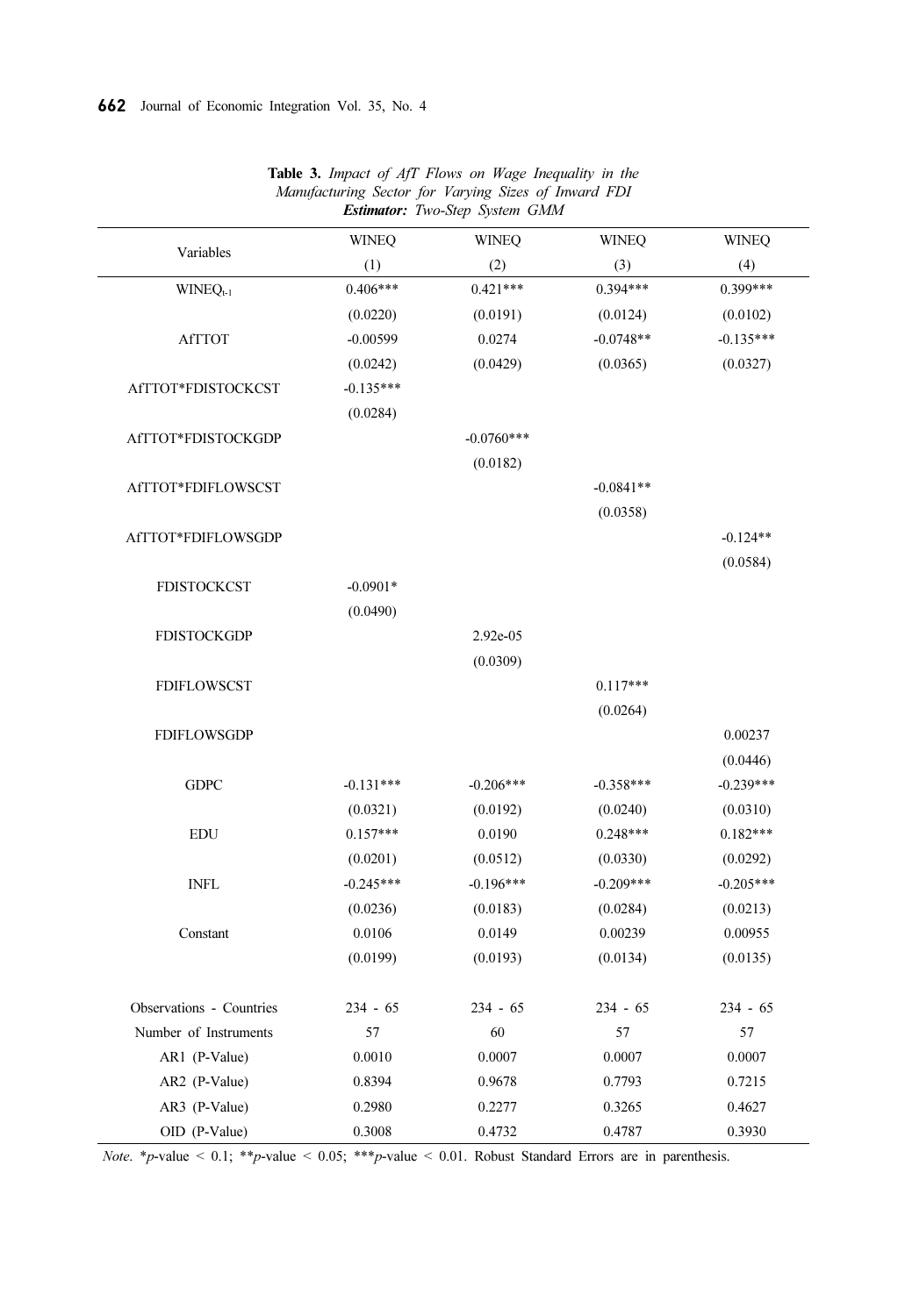| Variables                | <b>WINEQ</b> | <b>WINEQ</b> | <b>WINEQ</b> | <b>WINEQ</b> | <b>WINEQ</b> | <b>WINEQ</b>     |
|--------------------------|--------------|--------------|--------------|--------------|--------------|------------------|
|                          | (1)          | (2)          | (3)          | (4)          | (5)          | (6)              |
| WINEQ <sub>t-1</sub>     | $0.395***$   | $0.426***$   | $0.367***$   | $0.412***$   | $0.394***$   | $0.374***$       |
|                          | (0.0153)     | (0.0230)     | (0.0355)     | (0.0171)     | (0.0146)     | (0.0181)         |
| <b>AfTTOT</b>            | $-0.107***$  | $-0.0397$    | $-0.136***$  | $-0.00490$   | $-0.0820***$ | $-0.0860***$     |
|                          | (0.0167)     | (0.0439)     | (0.0288)     | (0.0258)     | (0.0268)     | (0.0293)         |
| AfTTOT*MANEXP            | $-0.00127$   |              |              |              |              |                  |
|                          | (0.00962)    |              |              |              |              |                  |
| AfTTOT*LABEXP            |              | $-0.159***$  |              |              |              |                  |
|                          |              | (0.0280)     |              |              |              |                  |
| AfTTOT*LOWEXP            |              |              | $-0.143**$   |              |              |                  |
|                          |              |              | (0.0652)     |              |              |                  |
| AfTTOT*MEDEXP            |              |              |              | $-0.00745$   |              |                  |
|                          |              |              |              | (0.0353)     |              |                  |
| AfTTOT*HIGHEXP           |              |              |              |              | $-0.0965**$  |                  |
|                          |              |              |              |              | (0.0387)     |                  |
| AfTTOT*ECI               |              |              |              |              |              | $-0.124***$      |
|                          |              |              |              |              |              | (0.0339)         |
| <b>MANEXP</b>            | $0.131***$   |              |              |              |              |                  |
|                          | (0.0282)     |              |              |              |              |                  |
| <b>LABEXP</b>            |              | 0.0174       |              |              |              |                  |
|                          |              | (0.0312)     |              |              |              |                  |
| <b>LOWEXP</b>            |              |              | $-0.0522$    |              |              |                  |
|                          |              |              | (0.0380)     |              |              |                  |
| <b>MEDEXP</b>            |              |              |              | $-0.228***$  |              |                  |
|                          |              |              |              | (0.0332)     |              |                  |
| <b>HIGHEXP</b>           |              |              |              |              | $0.151***$   |                  |
|                          |              |              |              |              | (0.0418)     |                  |
| ECI                      |              |              |              |              |              | $0.251***$       |
|                          |              |              |              |              |              | (0.0257)         |
| <b>GDPC</b>              | $-0.159***$  | $-0.270***$  | $-0.207***$  | $-0.207***$  | $-0.225***$  | $-0.305***$      |
|                          | (0.0119)     | (0.0199)     | (0.0186)     | (0.0377)     | (0.0264)     | (0.0353)         |
| <b>EDU</b>               | $0.141***$   | $0.138***$   | $0.129***$   | $0.127***$   | 0.0750       | $0.140***$       |
|                          | (0.0291)     | (0.0456)     | (0.0419)     | (0.0343)     | (0.0508)     | (0.0171)         |
| <b>INFL</b>              | $-0.194***$  | $-0.152***$  | $-0.174***$  | $-0.209***$  | $-0.193***$  | $-0.131***$      |
|                          | (0.0167)     | (0.0144)     | (0.0230)     | (0.0230)     | (0.0173)     | (0.0223)         |
| Constant                 | $-0.0113$    | $-0.0160$    | $-0.0343*$   | 0.0180       | 0.0224       | $-0.0144$        |
|                          | (0.0132)     | (0.0208)     | (0.0185)     | (0.0190)     | (0.0184)     | (0.0144)         |
| Observations - Countries | $234 - 65$   | $234 - 65$   | $234 - 65$   | $234 - 65$   | $234 - 65$   | $234 - 65$       |
| Number of Instruments    | 60           | 57           | 57           | 57           | 57           | 57               |
| AR1 (P-Value)            | 0.0008       | 0.0011       | 0.0007       | 0.0011       | 0.0004       | 0.0020           |
| AR2 (P-Value)            | 0.9329       | 0.6967       | 0.6912       | 0.9358       | 0.8291       | 0.7805           |
| AR3 (P-Value)            |              |              |              |              |              |                  |
| OID (P-Value)            | 0.3266       | 0.2573       | 0.4502       | 0.2971       | 0.2415       | 0.0866<br>0.5321 |
|                          | 0.6108       | 0.4631       | 0.4207       | 0.6616       | 0.3839       |                  |

Table 4. Impact of AfT Flows on Wage Inequality in the Manufacturing Sector for Varying Levels of Manufactured Export Performance/Export Product Diversification Estimator: Two-Step System GMM

Note. \* p-value < 0.1; \* \* p-value < 0.05; \* \* \* p-value < 0.01. Robust Standard Errors are in parenthesis.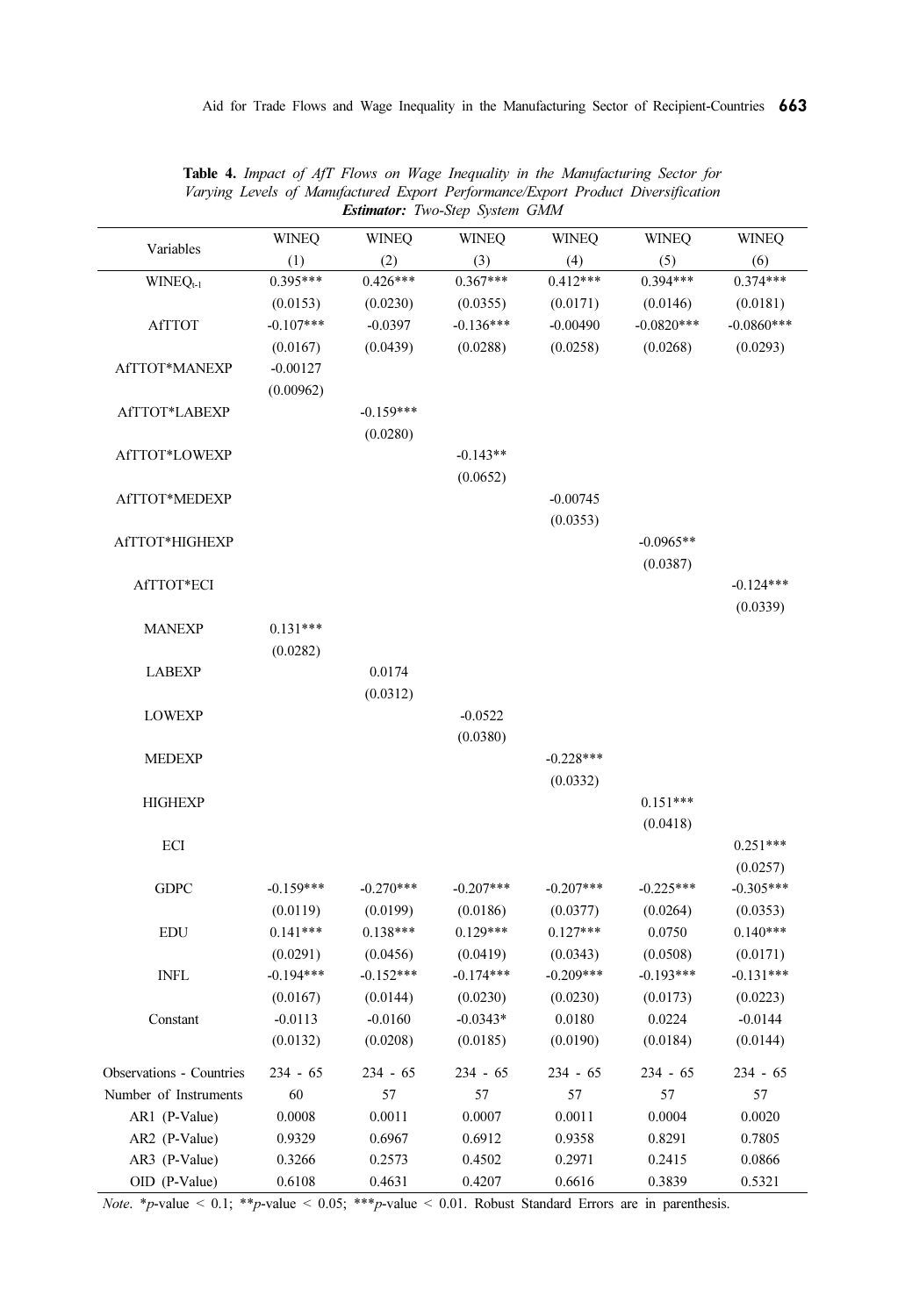This study also examined the extent to which the effect of AfT flows on wage inequality in the manufacturing sector depends on the imports of various manufacturing goods. Such estimations help understand whether an SBTC effect of AfT flows exist through imports of products that incorporate technology and knowledge and that can translate to technological progress in the importing countries that are AfT recipient-countries. This analysis is made by estimating other specifications of model (1) in which an indicator capturing the import of manufacturing products is introduced along with its interaction with the total AfT flows variable. This indicator can be the total import products share (%) of total manufacturing imports (denoted "MANIMP"), medium-skill/and high-skill and technology-intensive product imports (denoted "MEDHIGHIMP"), and machinery and transport equipment imports (denoted "MACHIMP"). Table 5 presents the results of these various estimations are provided in.

| $E$ <i>summon</i> , <i>I wo Diep Dysiem Owner</i> |                         |                         |                         |  |  |
|---------------------------------------------------|-------------------------|-------------------------|-------------------------|--|--|
|                                                   | <b>WINEO</b>            | <b>WINEO</b>            | <b>WINEO</b>            |  |  |
| Variables                                         | (1)                     | (2)                     | (3)                     |  |  |
| $WINEQ_{t-1}$                                     | $0.382***$<br>(0.0266)  | $0.367***$<br>(0.0234)  | $0.348***$<br>(0.0220)  |  |  |
| <b>AfTTOT</b>                                     | $-0.0806**$<br>(0.0321) | $-0.0293$ $(0.0187)$    | $-0.0396$ $(0.0289)$    |  |  |
| AfTTOT*MANIMP                                     | $-0.234***$ (0.0325)    |                         |                         |  |  |
| AfTTOT*MEDHIGHIMP                                 |                         | $-0.216***$ (0.0398)    |                         |  |  |
| AfTTOT*MACHIMP                                    |                         |                         | $-0.161***$<br>(0.0545) |  |  |
| <b>MANIMP</b>                                     | $-0.126***$<br>(0.0266) |                         |                         |  |  |
| <b>MEDHIGHIMP</b>                                 |                         | $-0.0330$ $(0.0210)$    |                         |  |  |
| <b>MACHIMP</b>                                    |                         |                         | $0.104**$<br>(0.0477)   |  |  |
| <b>GDPC</b>                                       | $-0.306***$<br>(0.0246) | $-0.315***$<br>(0.0263) | $-0.297***$<br>(0.0266) |  |  |
| <b>EDU</b>                                        | (0.0369)<br>$0.204***$  | $0.199***$<br>(0.0441)  | $0.227***$<br>(0.0292)  |  |  |
| <b>INFL</b>                                       | $-0.224***$<br>(0.0177) | $-0.210***$<br>(0.0123) | $-0.198***$<br>(0.0209) |  |  |
| Constant                                          | $-0.00649$ $(0.0193)$   | $0.0258$ $(0.0182)$     | $0.0292*$<br>(0.0164)   |  |  |
|                                                   |                         |                         |                         |  |  |
| <b>Observations - Countries</b>                   | $234 - 65$              | $234 - 65$              | $234 - 65$              |  |  |
| Number of Instruments                             | 57                      | 57                      | 57                      |  |  |
| AR1 (P-Value)                                     | 0.0006                  | 0.0006                  | 0.0010                  |  |  |
| AR2 (P-Value)                                     | 0.8995                  | 0.7607                  | 0.7318                  |  |  |
| AR3 (P-Value)                                     | 0.2268                  | 0.3089                  | 0.3753                  |  |  |
| OID (P-Value)                                     | 0.3801                  | 0.2762                  | 0.3742                  |  |  |

Table 5. Impact of AfT on Wage Inequality in the Manufacturing Sector for Varying Shares of Manufactured Import (In Total Import Products) Estimator: Two-Step System GMM

Note. \*p-value < 0.1; \*\*p-value < 0.05; \*\*\*p-value < 0.01. Robust Standard Errors are in parenthesis.

Finally, whether the effect of total AfT flows on wage inequality in the manufacturing sector depends on the potential degree of multilateral trade liberalization that an AfT recipient-country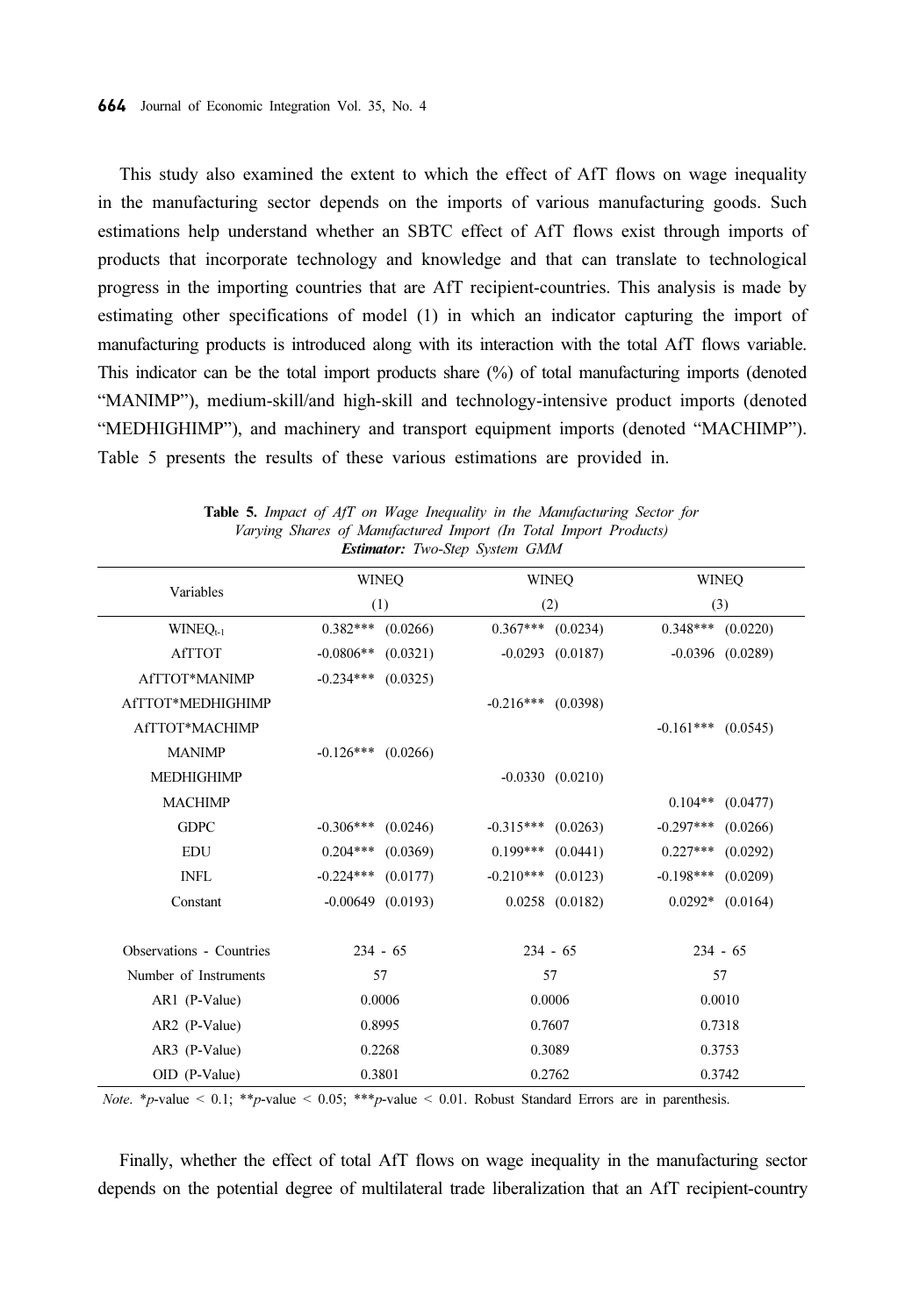can enjoy when acceding to the international trade market is analyzed in depth. A specification of model (1) that includes an indicator of multilateral trade liberalization and its interaction with the total AfT flows variable is analyzed. Table 6 presents the results of the estimation of this specification of model (1). Following Ratnaike (2012) and Gnangnon (2017a,b; 2018d; 2019d,e), multilateral trade liberalization is defined as "all trade-related decisions-including those adopted at the multilateral level under the ambit of the WTO-that ultimately contribute to the reduction of tariffs and non-tariffs barriers to trade by all countries, or at least by the overwhelming majority of countries." For the empirical analysis, multilateral trade liberalization is defined as the average "domestic" trade policy of the rest of the world. Thus, for a given country, it is the average of the score of freedom to trade internationally (the indicator "DTP" defined earlier) with the rest of the world. Multilateral trade liberalization lowers tariffs and nontariff barriers on products exported by countries including developing ones. In particular, it contributes to reducing tariff peaks and escalations that prevent developing countries from adding significant value to their export products, and diversifying their export product basket. Gnangnon (2019d) reported the positive export product diversification effect of multilateral trade liberalization. Beverelli et al. (2015) demonstrated that the WTO's (multilateral) Trade Facilitation Agreement can help countries diversify their export products basket both at the extensive margins (i.e., by increasing the number of products exported by destination) and in terms of the number of

| Variables                       | <b>WINEQ</b><br>(1)   |
|---------------------------------|-----------------------|
| $WINEQ_{t-1}$                   | $0.385***$ (0.0147)   |
| <b>AfTTOT</b>                   | $-0.113***$ (0.0254)  |
| AfTTOT*MTP                      | $-0.0623**$ (0.0257)  |
| <b>MTP</b>                      | $-0.280***$ (0.0394)  |
| <b>GDPC</b>                     | $-0.0945*$ (0.0547)   |
| <b>EDU</b>                      | $0.331***$ $(0.0237)$ |
| <b>INFL</b>                     | $-0.182***$ (0.0185)  |
| Constant                        | $0.0516***$ (0.0104)  |
| <b>Observations - Countries</b> | $234 - 65$            |
| Number of Instruments           | 60                    |
| AR1 (P-Value)                   | 0.0014                |
| AR2 (P-Value)                   | 0.6720                |
| AR3 (P-Value)                   | 0.3107                |
| OID (P-Value)                   | 0.7683                |

Table 6. Effect of AfT Flows on Wage Inequality in the Manufacturing Sector for Varying Degrees of Multilateral Trade Liberalization Estimator: Two-Step System GMM

Note. \*p-value < 0.1; \*\*p-value < 0.05; \*\*\*p-value < 0.01. Robust Standard Errors are in parenthesis.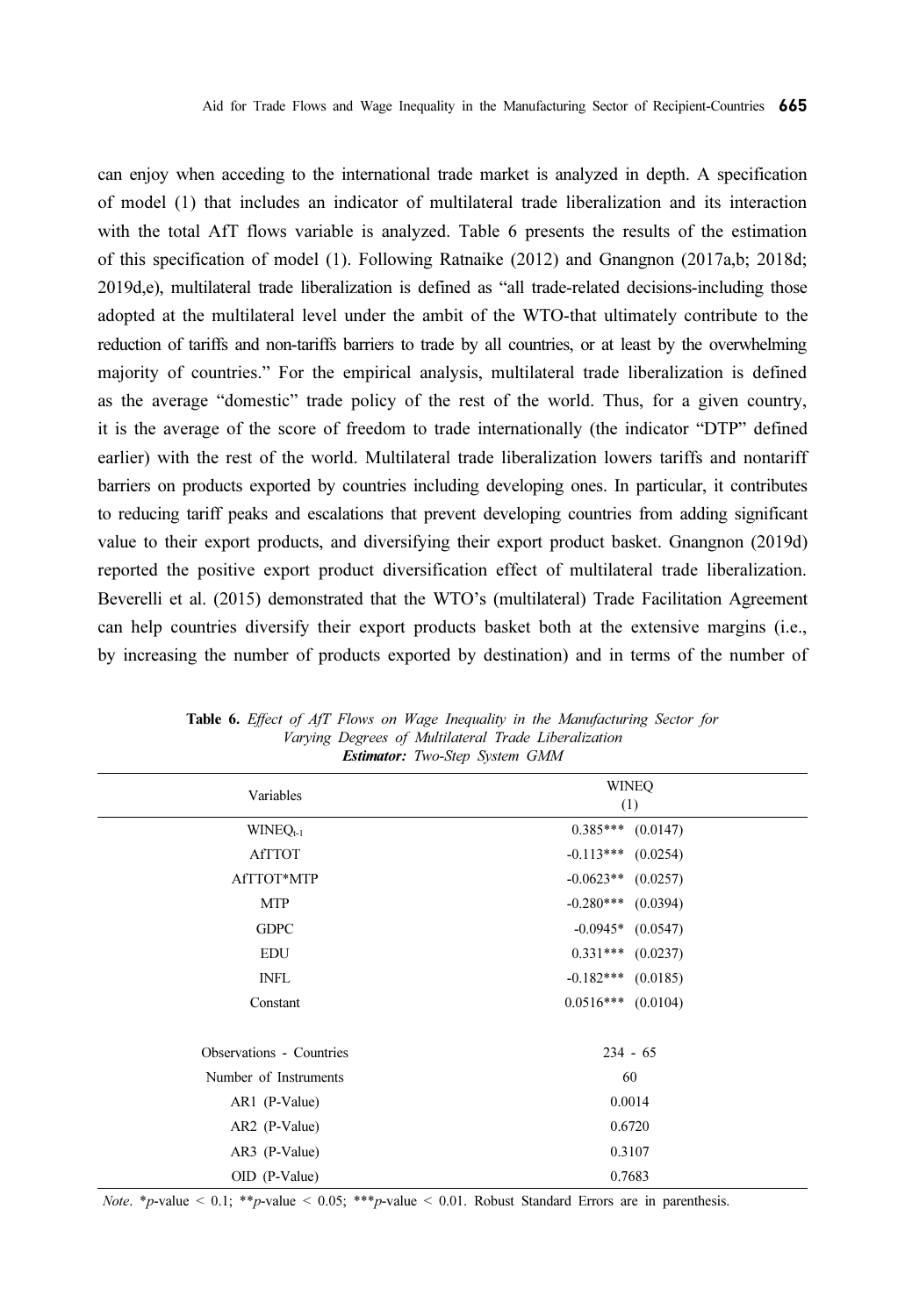export destinations. Gnangnon (2017a) also showed that multilateral trade liberalization stimulates FDI inflows. Therefore, multilateral trade liberalization can affect wage inequality through export product diversification and inward FDI channels, as discussed earlier. As AfT flows also affect wage inequality in the manufacturing sector through these two channels, both AfT interventions and multilateral trade liberalization can reinforce or substitute each other in influencing wage inequality in the manufacturing sector. Hence, AfT flows can lead to lower wage inequality in the manufacturing sector in the context of greater multilateral trade liberalization, or widen wage inequality as countries enjoy greater multilateral trade liberalization, depending on the direction in which export product diversification and inward FDI influence wage inequality in the manufacturing sector. The issue is, therefore, purely empirical.

#### VI. Empirical outcomes

First, the test outcomes help examine the validity of the two-step system GMM estimator for the empirical analysis (see the bottom of all columns of Tables 1-6) are fully satisfactory, as the null hypotheses of these tests nearly hold good<sup>15</sup>) and the p-values of the OID test are all higher than 0.10. Additionally, across the six tables, the coefficient of the one-period lag of the dependent variable is positive and always significant at the 1% level. This shows the existence of inertia in the wage inequality variable, and hence underlines the use of the dynamic specification in model (1). Moreover, the number of instruments is always lower than the number of countries used in the regressions. From now onwards, the expression "wage inequality" is sometimes used to refer to "wage inequality in the manufacturing sector."

Estimates in column [1] of Table 1 show that at the 5% level, total AfT flows are negatively associated with wage inequality, thereby suggesting that higher total AfT flows contribute to reducing wage inequality in the manufacturing sector. As previously discussed, this can occur through various channels, including trade policy liberalization (or trade openness), manufacturing export performance, export product diversification, inward FDI, imports of manufactured products, and the extent of multilateral trade liberalization. This negative effect of total AfT flows on wage inequality is confirmed when results in column [2] are considered. In particular, both AfT flows for the industry sector and those allocated to the nonindustry sectors have a negative and significant effect (at the 1% level) on wage inequality. These suggest that AfT interventions contribute to the increase in the wages of unskilled (or low-skilled) workers (or

<sup>15)</sup> The exception here concerns the results of the AR(3) test displayed at the bottom of column [6] of Table. As the p-value associated with the AR(3) test is 0.0866, we reject the null hypothesis related to this test at the 5% level. Thus, at the 5% level, results in columns [6] of Table 4 are reliable. It is important to recall that the AR(3) test is not mandatory as it is not clearly recommended by the proponents of the two-step system GMM estimator.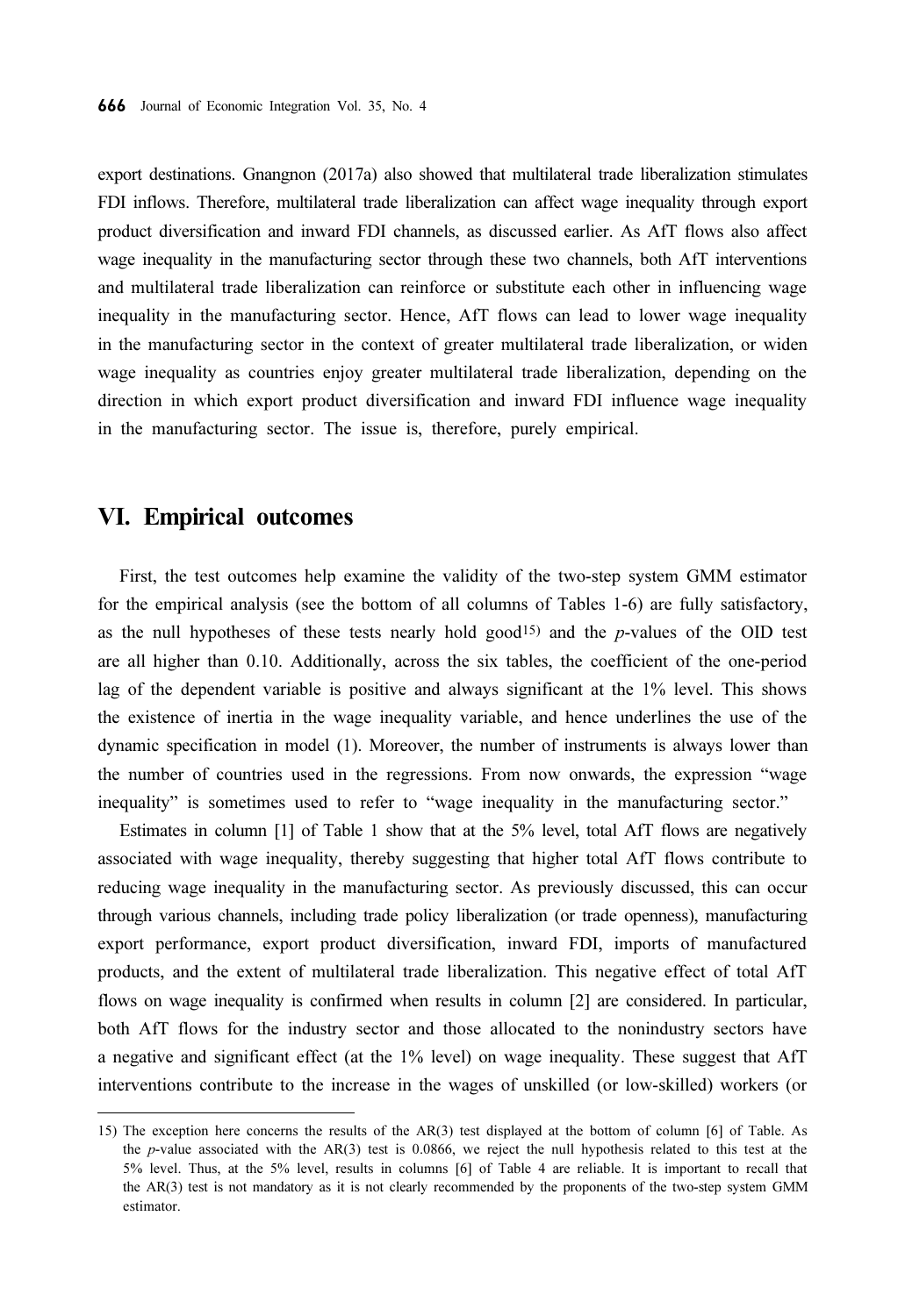to the reduction of wages across different sub-sectors) in the manufacturing sector. Regarding the magnitude of these impacts, a 1 standard deviation in total AfT flows induces a fall in wage inequality by a 0.114 standard deviation (Appendix 3a contains the standard deviation of all variables used in the analysis). Similarly, a 1 standard deviation in AfT flows for the industry sector and that related to the nonindustry sectors are associated with a fall in wage inequality, respectively, by a 0.091 standard deviation and a 0.086 standard deviation. The extent of the effect of these two components of total AfT flows on wage inequality is similar. Results in column [3] show that the coefficient of "AfTTOT" and the interaction term related to the interaction variable (between total AfT flows and the real per capita income variables) are both negative and significant (at the 1% level for the former and 5% for the latter). These two outcomes indicate that total AfT flows always have a negative effect on wage inequality (regardless of the level of the real per capita income), and the magnitude of this negative effect increases as the real per capita income rises. In sum, the total AfT flows greatly reduce wage inequality in advanced developing countries than in relatively less advanced countries. In the three columns of Table 1, coefficients of control variables exhibit the same sign and statistically significance, although these coefficients are sometimes different. In particular, a higher education level widens the wage inequality, while an increase in the real per capita income and higher inflation rates reduce wage inequality. Among all variables in columns [1] and [2] of Table 1, the real per capita income explains the most the dynamics of wage inequality. The real per capita income variable is followed by the inflation rate, the education level, and finally the AfT flows variables. Thus, AfT flows variables least explain the dynamics of wage inequality in recipient-countries. However, as the effects of AfT flows variables on wage inequality passes through several factors that are hitherto not incorporated in the regressions, the rank in terms of the contribution of AfT interventions to explain the dynamics of wage inequality might change significantly once these factors are considered.

Column [1] of Table 2 reports that the coefficient of both "AfTTOT" and the interaction of the latter with "DTP" are both negative and significant at the 1% level. These suggest that irrespective of the degree of trade policy liberalization, the total AfT flows always reduce wage inequality as countries further liberalize their domestic trade policies. In column [2] of Table 2, the coefficient of "AfTTOT" is not significant at the conventional levels, while the interaction term associated with the variable between "AfTTOT" and "OPEN" is negative and significant at the 1% level. These signify that higher total AfT flows consistently reduce wage inequality, and the magnitude of this negative effect increases as countries experience greater trade openness. Across columns [1] and [2] of Table 2, greater trade policy liberalization and trade openness are negatively and significantly associated with wage inequality. Estimates in column [3] show negative and significant coefficients (at the 1% level) of "AfTTOT" and of the interaction between the latter and the variable "OPENSW." This confirms the findings in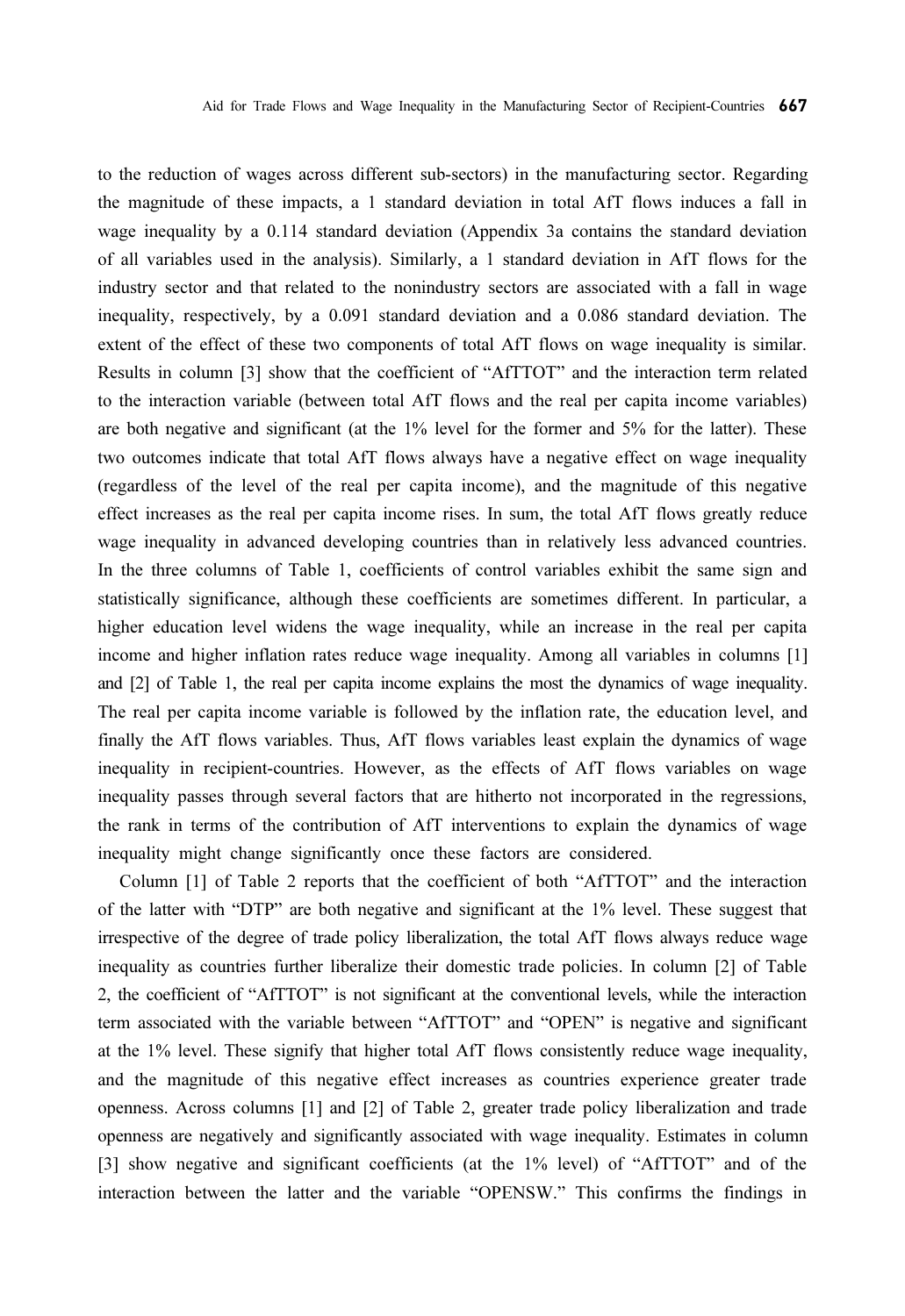columns [1] and [2] that the magnitude of the reduction in the wage inequality effect of total AfT flows increase as countries enjoy greater trade openness, including a greater "genuine" participation in world trade. Overall, the results in Table 2 show that AfT interventions (total AfT flows) favor wages of unskilled workers (or reduce wages across different sub-sectors) in the manufacturing sector, in particular, as countries experience a higher level of trade policy liberalization or greater trade openness.

Across the four columns in Table  $3,16$ ) the interaction terms of the variable between total AfT flows and size of inward FDI are all negative, but significant at the 1% level when the AfT variable is interacted with the inward FDI stock, either in real terms or as percentage of GDP) (see columns [1] and [2]) and significant at the 5% level when the AfT variable is interacted with the net FDI inflows variables, expressed either in real values or as a percentage of GDP (see columns [3] and [4]). Simultaneously, the variable "AfTTOT" exhibits coefficients in columns [1] and [2] that are not significant at the conventional levels, while in columns [3] and [4], the coefficients are significant at least at the 5% level. Therefore, AfT interventions reduce wage inequality in countries that enjoy a higher inward FDI, with the magnitude of this negative effect increasing as the size of inward FDI rises. These results can be interpreted as AfT interventions help reduce the SBTC effect of inward FDI on wage inequality by favoring the employment of low-skilled workers within a subsector of the manufacturing sector or in many sub-sectors of the manufacturing sector, and hence reducing the wage gap between low-skilled and high-skilled workers.

Column [1] of Table 4 suggests that the effect of total AfT flows on wage inequality does not depend on the share of total manufacturing exports in total export products because the term associated with the interaction variable between "AfTTOT" and "MANTOTEXP" is not significant at the conventional levels, although the coefficient of "AFTTOT" is negative and significant at the 1% level. However, this outcome hides, as shown across columns [2] to [5] of Table 4, the fact that AfT interventions can exert a significant effect on wage inequality when considering different components of total manufacturing exports as a share of total export products). In particular, across columns [2] and [3], at least at the 5% level, total AfT flows contribute to lowering wage inequality in countries with a higher share of labor-intensive and resource-intensive product exports (in total export products) or alternatively a higher share of low-skill and technology-intensive product exports (in total export products). These outcomes are consistent with our theoretical expectations that AfT flows lead to lower wage inequality if they are used to promote the export of labor-intensive (or low-skilled) manufacturing products. In addition, in column [5], at the 5% level, total AfT flows reduce wage inequality as countries

<sup>16)</sup> It is noteworthy that we have followed Figini and Görg (2011) and introduced the squared terms of the inward FDI variable in the model specifications, but we have consistently not found a non-linear effect of FDI on the wage inequality variable.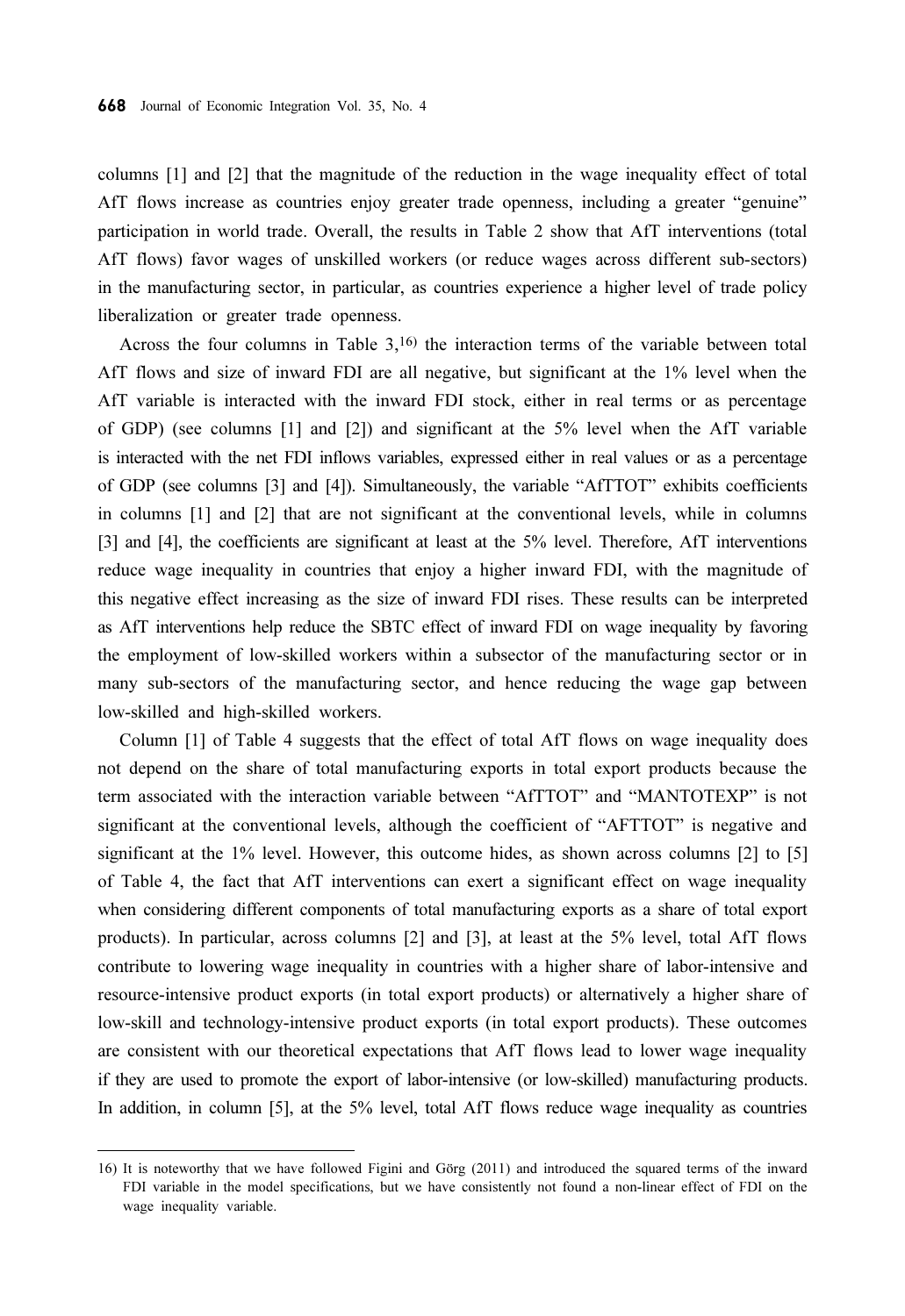experience a rise in high-skill and technology-intensive product exports. This suggests that by providing workers with jobs and income opportunities, AfT interventions contribute to reducing the wage gap between low-skilled (or unskilled) workers and high-skilled workers, when countries enjoy an increase in high-skill manufactured exports, which were supposed to stimulate the demand for skilled labor and increase wage inequality. This result also shows that AfT flows help reduce the inter-"sub"sectorial wage gap within the manufacturing sector when countries experience an increase in high-skill manufactured exports. In contrast to these findings, results in column [4] suggest that at the conventional levels, medium-skill, and technology-intensive product exports do not impact the effect of total AfT flows on wage inequality.

Finally, results in column [6] of Table 4 suggest that the coefficient of both "AfTTOT" and the coefficient of the interaction between total AfT flows and the export product concentration index are negative and significant at the 1% level. Incidentally, the variable "ECI" shows a positive and significant coefficient at the 1% level. Overall, these outcomes suggest that AfT flows reduce wage inequality in countries that experience a high level of export product concentration. Moreover, the greater this level, the higher is the magnitude of the reducing effect of total AfT flows on wage inequality. One practical interpretation of this result can be that AfT interventions provide unskilled (or low-skilled) workers with the opportunities to either have access to an income-generating activity or improve their export revenue. Therefore, AfT flows help reduce the wage gap between high-skilled and low-skilled (or unskilled) labor in countries that experience a greater export product concentration (as in many developing countries, export products are usually concentrated on low-value added products, and is, therefore, associated with a high wage inequality between skilled and unskilled workers). Table 5 shows that across the three columns, the coefficients of the interaction variables ["AfTTOT\*SHMANIMP"], ["AfTTOT\*MEDHIGHIMP"], and ["AfTTOT\*MACHIMP"] are all negative and significant at the 1% level. Concurrently, the "AfTTOT" variable holds a negative and significant coefficient (at the 1% level) only in column [1], as in the two other columns, the coefficient of this variable is not significant at the conventional levels. Therefore, total AfT flows has a higher negative effect on wage inequality as countries experience a higher share of total imports of manufacturing products, a higher share of imports of manufacturing products intensive in both medium-skill and high-skill and technology, or a rise in the share of imports of machinery and transport equipment (all expressed as a percentage of total import products). Thus, AfT flows helps dampen the widening wage inequality effect that may be associated with the import of manufacturing products (and its possibly associated SBTC effect).

Table 6 indicates negative and significant coefficients (at the 1% level) for both "AfTTOT" and the interaction variable ["AfTTOT\*SMTP"]. Hence, higher amounts of total AfT flows negatively influence wage inequality in the context of greater multilateral trade liberalization. In particular, the magnitude of this reducing wage inequality effect of AfT flows increases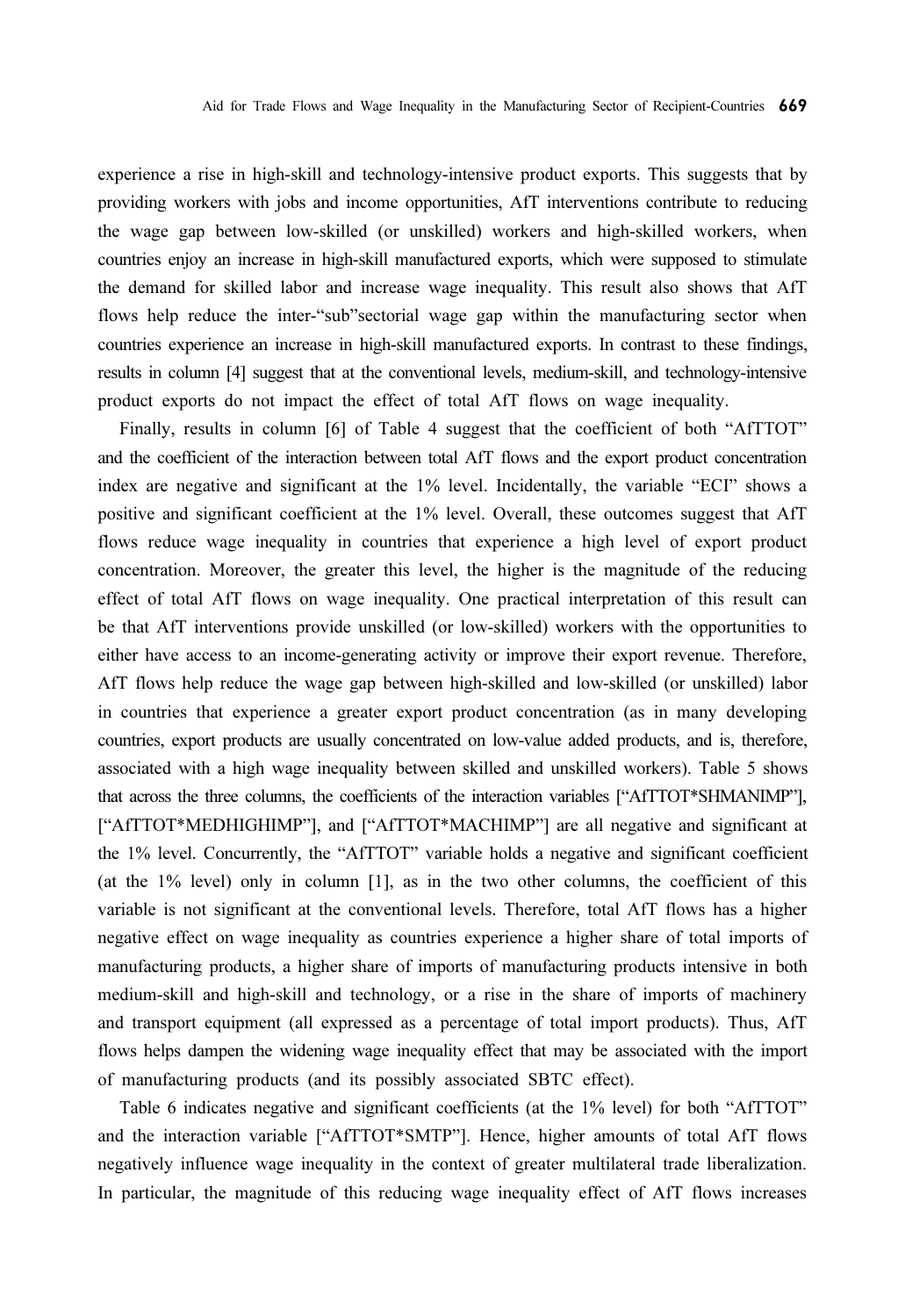as countries enjoy a greater extent of multilateral trade liberalization. However, the variable "MTP" holds a negative and significant coefficient (at the 1% level) thereby suggesting greater multilateral trade liberalization induces lower wage inequality (though this coefficient should be interpreted along with the interaction term of the interaction variable).

Results concerning the control variables in Tables 2-6 are similar to those in Table 1.

### VII. Conclusion

This study provided an empirical analysis of the effect of AfT interventions on wage inequality in the manufacturing sector of recipient-countries. The analysis used a sample of 65 countries during 1996-2016 and produced interesting results. AfT flows reduce wage inequality in the manufacturing sector of recipient-countries that have liberalized their trade regimes, enjoy greater trade openness, increase their manufacturing exports (labor-intensive manufacturing export products, low-skill-intensive manufacturing exports and high-skill-intensive manufacturing exports), and import manufacturing products (e.g., imports of machinery and transport equipment goods). AfT interventions also help in mitigating the negative effect of export product concentration (including on primary products) on wage inequality in the manufacturing sector. Finally, AfT flows reduce wage inequality in the manufacturing sector of countries that enjoy much multilateral trade liberalization.

Overall, this analysis reveals that AfT flows affect not only recipient-countries' trade performance but also the wage inequality in the manufacturing sector of these countries through various channels.

# **References**

- Acemoglu, D. (2003). Cross-country inequality trends. The Economic Journal, 113(485), F121-F149. Albanesi, S. (2007). Inflation and inequality. Journal of Monetary Economics, 54(4), 1088-1114.
- 
- Alvarez, R., & López, R. A. (2005). Exporting and performance: evidence from Chilean plants. Canadian Journal of Economics, 38(4), 1384-1400.
- Amiti, M., & Davis, D. R. (2012). Trade, firms, and wages: Theory and evidence. The Review of Economic Studies, 79(1), 1-36.
- Anwar, S., & Sun, S. (2012). Trade liberalisation, market competition and wage inequality in China's manufacturing sector. Economic Modelling, 29(4), 1268-1277.
- Arellano, M., & Bover, O. (1995). Another look at the instrumental variable estimation of error-components models. Journal of Econometrics, 68(1), 29-51.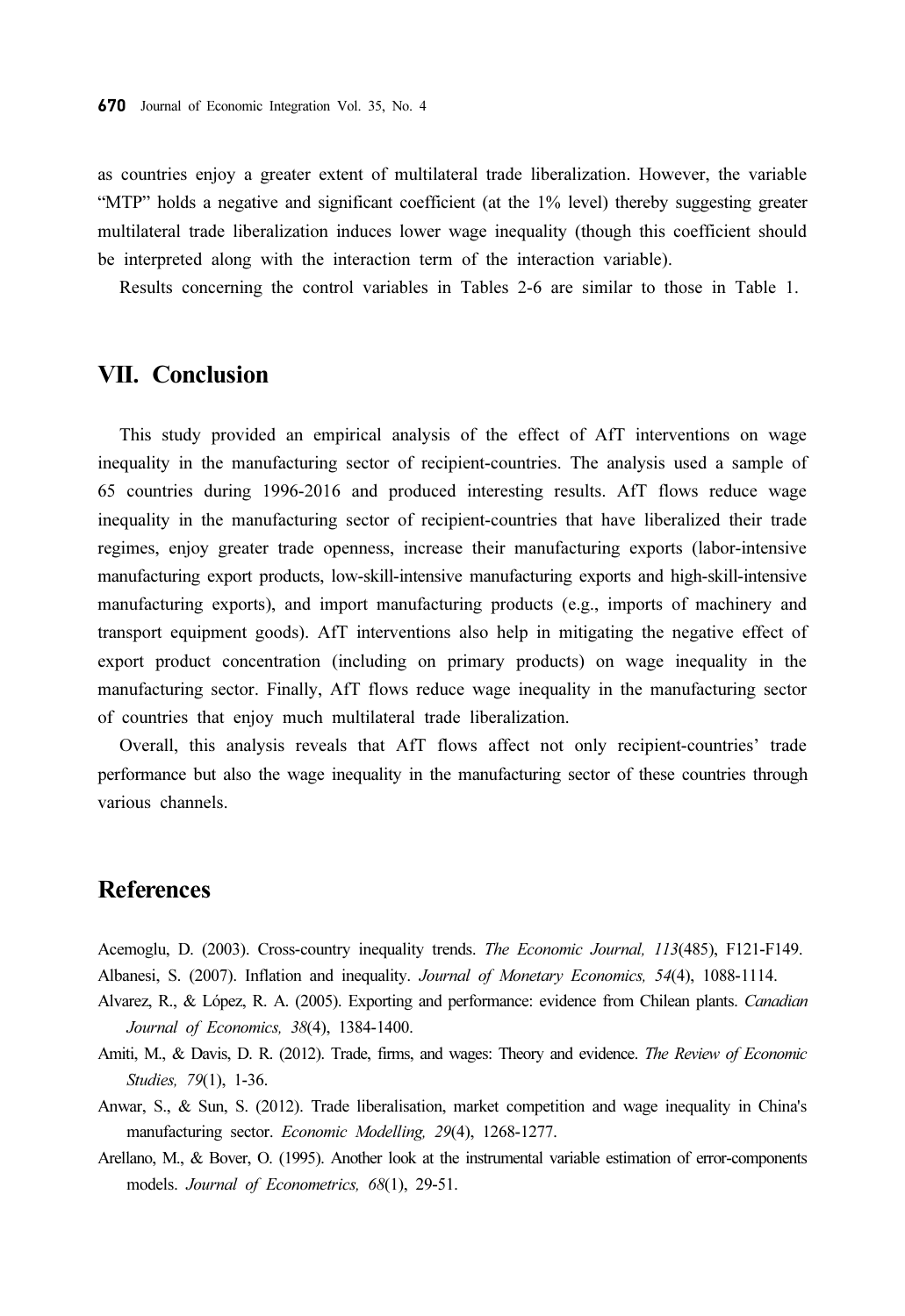- Attanasio, K. P., Goldberg, P., & Pavcnik, N. (2004). Trade reforms and wage inequality in Colombia. Journal of development Economics, 74, 331-366.
- Autor, D. H., Dorn, D., & Hanson, G. H. (2015). Untangling trade and technology: evidence from local labor markets. Economic Journal, 125(584), 621-46.
- Aw, B. Y., & Hwang, A. R. M. (1995). Productivity and the export market: A firm-level analysis. Journal of Development Economics, 47(2), 313-32.
- Bas, M. (2012). Technology adoption, export status, and skill upgrading: Theory and evidence. Review of International Economics, 20(2), 315-31.
- Baumgarten, D. (2013). Exporters and the rise in wage inequality: Evidence from German linked employer-employee data. Journal of International Economics, 90(1), 201-17.
- Berman, E., & Machin, S. (2000). Skill-Biased technology transfer around the world. Oxford Review of Economic Policy, 16(1), 12-22.
- Berman, E., Somanathan, R., & Tan, H. (2005). Is skill-biased technological change here yet? Evidence from Indian manufacturing in the 1990s. Annals d'Economie et de Statistique, ENSAE, 79(80), 299-321.
- Bernard, A. B., & Jensen, J. B. (1995). Exporters, jobs, and wages in U.S. manufacturing: 1976-1987. Brookings Papers on Economic Activity. Microeconomics, 67-119.
- Bernard, A., & Jensen, J. (1997). Exporters, skill upgrading, and the wage gap. Journal of International Economics, 42(1-2), 3-31.
- Bernard, A., & Jensen, J. (1999). Exceptional exporter performance: cause, effect, or both? Journal of International Economics, 47(1), 1-25.
- Bernard, A. B., & Wagner, J. (1997). Exports and success in German manufacturing. Weltwirtschaftliches Archiv, 133(1), 134-57.
- Bernard, A. B., Jensen, J. B., & Schott, P. K. (2009). Importers, Exporters and Multinationals: A Portrait of Firms in the US that Trade Goods. In Producer Dynamics (Eds.), New Evidence from Micro Data (pp. 513-552). Cambridge, MA: National Bureau of Economic Research.
- Berrittella, M. (2017). Can stability of foreign aid agreement reduce global income inequality? Economic Analysis and Policy, 54, 105-111.
- Beverelli, C., Neumueller, S., & The, R. (2015). Export Diversification Effects of the WTO Trade Facilitation Agreement, World Development, 76, 293-310.
- Bigsten, A., Collier, P., Dercon, S., Fafchamps, M., Gauthier, B., Willem Gunning, J., Oduro, A., Oostendorp, R., Pattillo, C., Söderbom, M., & Teal, F. (2004). Do African manufacturing firms learn from exporting? Journal of Development Studies, 40(3), 115-41.
- Bjørnskov, C. (2010). Do elites benefit from democracy and foreign aid in developing countries? Journal of Development Economics, 92(2), 115-124.
- Blalock, G., & Gertler, P. J. (2004). Learning from exporting revisited in a less developed setting. Journal of Development Economics, 75(2), 397-416.
- Blundell, R., & Bond, S. (1998). Initial conditions and moment restrictions in dynamic panel data models. Journal of Econometrics, 87, 115-143.
- Bourguignon, F., Levin, V., & Rosenblatt, D. (2009). International Redistribution of Income. World Development, 37(1), 1-10.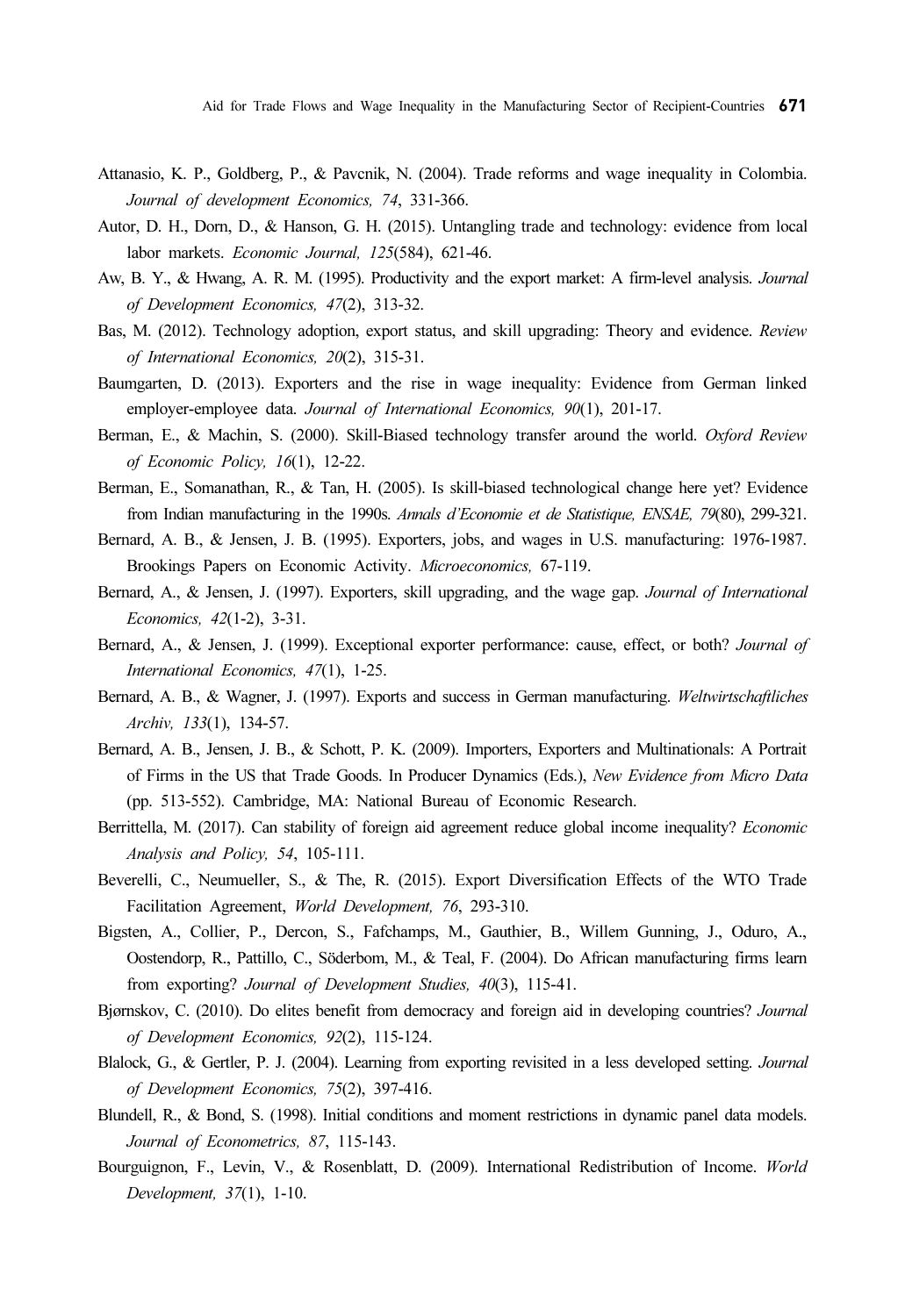- Bowsher, C. G. (2002). On testing overidentifying restrictions in dynamic panel data models. Economics Letters, 77(2), 211-220.
- Brambilla, I., & Porto, G. G. (2016). High-income Export Destinations, Quality and Wages. Journal of International Economics, 98, 21-35.
- Brambilla, I., Carneiro, R. D., Lederman, D., & Porto, G. (2012). Skills, Exports, and the Wages of Seven Million Latin American Workers. The World Bank Economic Review, 26(1), 34-60.
- Brambilla, I., Lederman, D., & Porto, G. (2012). Exports, export destinations, and skills. The American Economic Review, 102(7), 3406-38.
- Brambilla, I., N. D. Chauvin, & G. Porto (2015). Wage and Employment Gains from Exports: Evidence from Developing Countries. CEPII Working Paper No 2015-28. Available at: http://www.cepii.fr/PDF\_ PUB/wp/2015/wp2015-28.pdf (accessed on 19 January 2017).
- Broecke, S., Quintini, G., & Vandeweyer, M. (2017). Explaining international differences in wage inequality: Skills matter. Economics of Education Review, 60, 112-124.
- Bulíř, A. (2001). Income inequality: Does inflation matter? IMF Staff Papers, 48(1), 139-159.
- Bustos, P. (2011). The impact of trade liberalization on skill upgrading evidence from Argentina. The American Economic Review, 101(1), 304-340.
- Bustos, P. (2011). Trade liberalization, exports, and technology upgrading: Evidence on the impact of MERCOSUR on Argentinian firms. The American Economic Review, 101(1), 304-340.
- Cadot, O., Fernandes, A., Gourdon, J., Mattoo, A., & de Melo, J. (2014). Evaluating Aid for Trade: A Survey of Recent Studies. The World Economy, 37(4), 516-529.
- Calderon, C., Chong, A., & Gradstein, M. (2009). Can foreign aid reduce income inequality and poverty? Public Choice, 140, 59-84.
- Card, D., & DiNardo, J. E. (2002). Skill-biased technological change and rising wage inequality: Some problems and puzzles. Journal of Labor Economics, 20(4), 733-783.
- Chao, C-C., Laffargue J-P., & Sgro, P. M. (2010). Foreign Aid, Wage Inequality, and Welfare for a Small Open Economy with Tourism. Review of International Economics, 18(3), 454-464.
- Charles, K. K., Hurst, E., & Notowidigdo, M. J. (2019). Housing booms, manufacturing decline and labor market outcomes. Economic Journal, 129(617), 209-248.
- Chaudhuri, S., & Yabuuchi, S. (2007). Economic liberalization and wage inequality in the presence of labor market imperfection. International Review of Economics and Finance, 16(4), 592-603.
- Chen, C., H. Zhao, & Y. Zhou (2017). Foreign Direct Investment and Wage Inequality: Evidence from the People's Republic of China. ADBI Working Paper 734. Tokyo: Asian Development Bank Institute.
- Chen, Z., Ge, Y., & Lai, H. (2010). Foreign direct investment and wage inequality: Evidence from China. World Development, 39(8), 1322-1332.
- Chen, Z., Ge, Y., & Lai, H. (2011). Foreign direct investment and wage inequality: evidence from China. World Development, 39(8), 1322-1332.
- Chu, A. C., Cozzi, G., Fan, H., Furukawa, Y., & Liao, C. H. (2019). Innovation and inequality in a monetary schumpeterian model with heterogeneous households and firms. Review of Economic Dynamics, 34, 141-164.
- Clemens, M., Radelet, S., Bhavnani, R., & Bazzi, S. (2012). Counting chickens when they hatch: The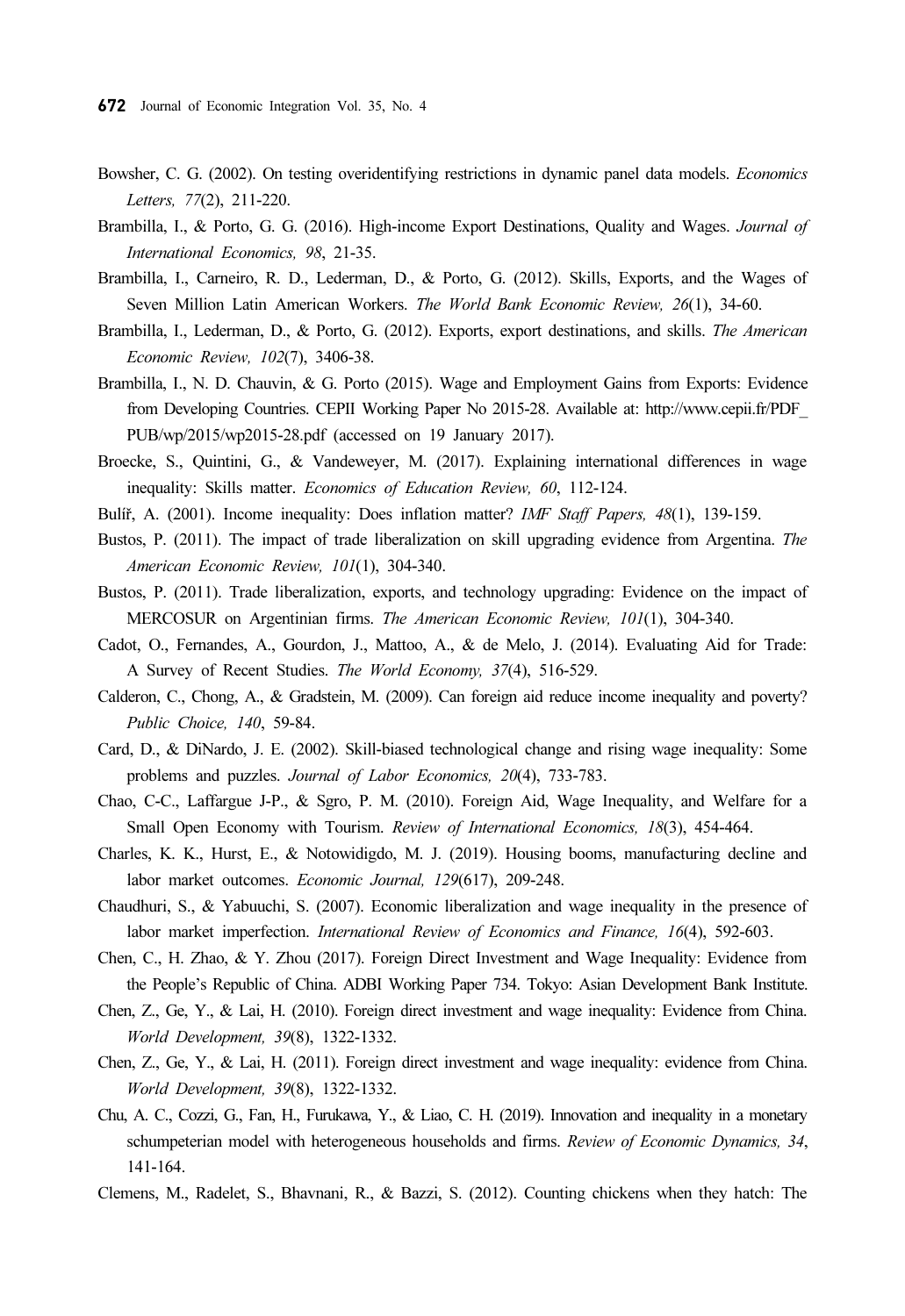short-term effect of aid on growth. Economic Journal, 122(561), 590-617.

- Coibion, O., Gorodnichenko, Y., Kueng, L., Silvia, J. (2017). Innocent bystanders? Monetary policy and inequality. Journal of Monetary Economics, 88, 70-89.
- Currie, J., & Harrison, A. (1997). Sharing the costs: the impact of trade reform on capital and labor in Morocco. Journal of Labor Economics, 15, 44-69.
- Davis, D. R. (1996). Trade *liberalisation and income distribution*. NBER Working Papers #5693 Cambridge, M.A., National Bureau of Economic Research.
- Donaubauer, J., Meyer, B., & Nunnenkamp, P. (2016). Aid, infrastructure and FDI: Assessing the transmission channel with a new index of infrastructure. World Development, 78, 230-245.
- Dong, Y., & Fan, G. (2017). The effects of China's aid and trade on its ODI in African countries. Emerging Markets Review, 33, 1-18.
- Ebenstein, A., Harrison, A., McMillan, M., & Phillips, S. (2014). Estimating the impact of trade and offshoring on American workers using the current population surveys. Review of Economics and Statistics, 96(4), 581-95.
- Egger, H., & Kreickemeier, U. (2009). Firm heterogeneity and the labor market effects of trade liberalization. International Economic Review 50(1), 187-216.
- Feenstra, R. C., & Hanson, G. H. (1996). Foreign investment, outsourcing and relative wages. In R. C. Feenstra, G. M. Grossman, & D. A. Irwin (Eds.), The political economy of trade policy: Papers in honor of Jagdish Bhagwati (pp. 89-127). Cambrige, MA: MIT Press.
- Feenstra, R. C., & Hanson, G. H. (1997). Foreign direct investment and relative wages: evidence from Mexico's maquiladoras. Journal of International Economics, 42(3-4), 371-393.
- Feenstra, R. C., & Hanson, G. H. (1999). The impact of outsourcing and high-technology capital on wages: Estimates for the U.S., 1979-1990. Quarterly Journal of Economics, 114(3), 907-940.
- Feenstra, R. C., & Hanson, G. H. (2001). Global production sharing and rising inequality: A survey of trade and wages. In E. K. Choi & J. Harrigan (Eds.), Handbook of international trade (pp. 146-185). Oxford: Blackwell.
- Feliciano, Z. M. (2001). Workers and trade liberalization: the impact of trade reforms in Mexico on wages and employment. Industrial and Labor Relations Review, 55(1), 95-115.
- Figini, P., & Görg, H. (2011). Does foreign direct investment affect wage inequality? An empirical investigation. The World Economy, 34(9), 1455-1475.
- Galiani, S., & Sanguinetti, P. (2003). The impact of trade liberalization on wage inequality: evidence from Argentina. Journal of Development Economics, 72, 2-17.
- Ghazali, M. (2011). Trade liberalization, rent sharing and wage inequality in Tunisia, 1998-2002. Economie internationale, 1(125), 5-39.
- Ghimire, S., Mukherjee, D., & Alvi, E. (2013). Sectoral aid for trade and sectoral exports: a seemingly unrelated regression analysis. Economic Bulletin, 33(4), 2744-2755.
- Gnangnon, S. K. (2017a). Multilateral trade liberalization and foreign direct investment inflows. Economic Affairs, 37(1), 66-84.
- Gnangnon, S. K. (2017b). Multilateral trade liberalization and government revenue. Journal of Economic Integration, 32(3), 586-614.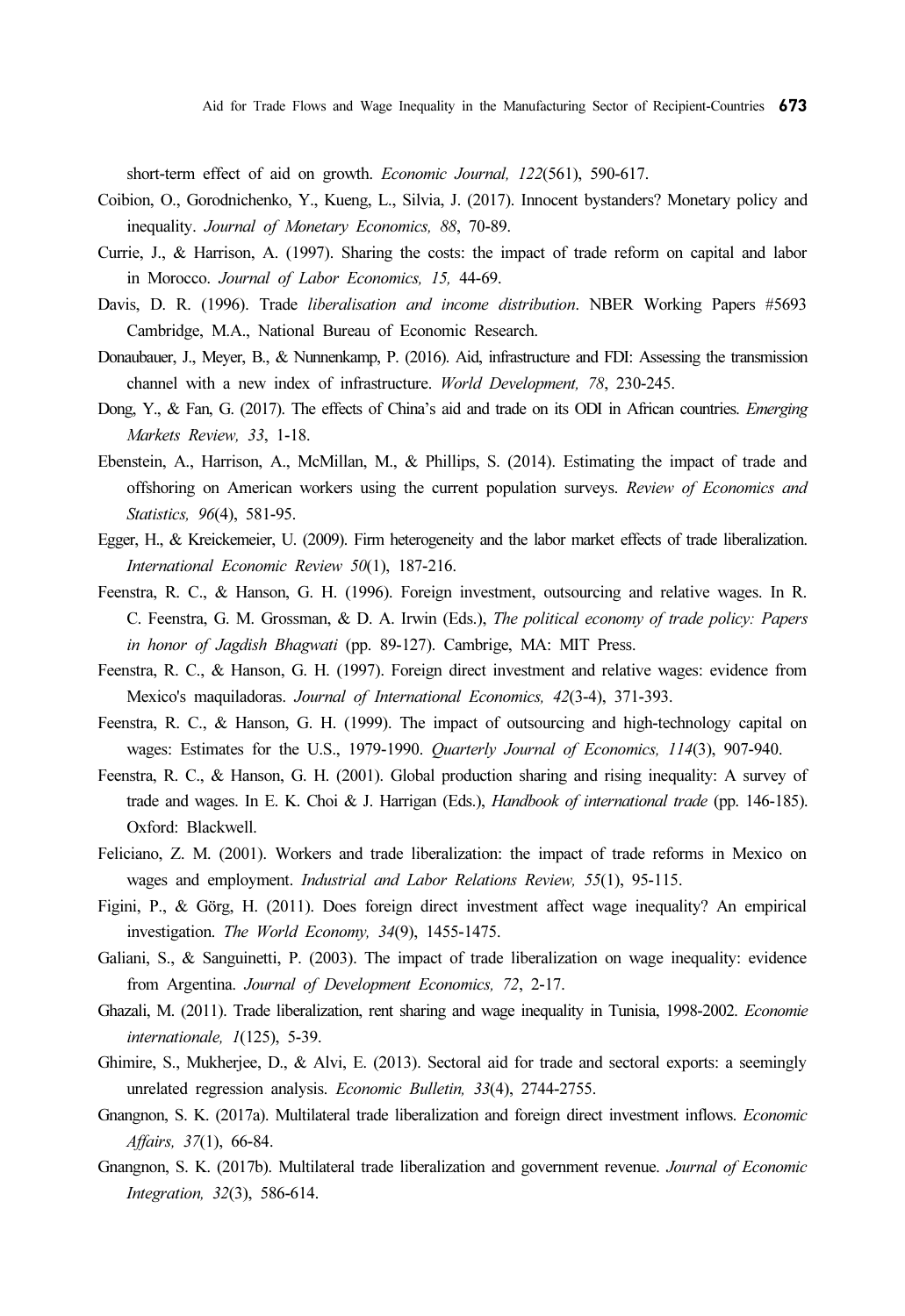- Gnangnon, S. K. (2018a). Aid for Trade and trade policy in recipient-countries. The International Trade Journal, 32(5), 439-464.
- Gnangnon, S. K. (2018b). Aid for Trade and sectoral employment diversification in recipient-countries. Economic Change and Restructuring, 53(2), 1-31.
- Gnangnon, S. K. (2018c). Aid for trade and recipient-countries' export structure: Does trade policy liberalization matter? Arthaniti: Journal of Economic Theory and Practice, 18(1), 56-85.
- Gnangnon, S. K. (2018d). Impact of trade imbalances on domestic trade policy: Does multilateral trade policy matter? Review of Development Economics, 22(4), e266-e289.
- Gnangnon, S. K. (2019a). Aid for trade and employment in developing countries: An empirical evidence. Labor, Review of Labor Economics and Industrial Relations, 33(1), 77-100.
- Gnangnon, S. K. (2019b). Aid for trade and export diversification in recipient-countries. The World Economy, 42(2), 396-418.
- Gnangnon, S. K. (2019c). Does the impact of aid for trade on export product diversification depend on structural economic policies in recipient-countries? Economic Issues, 24(1), 59-87.
- Gnangnon, S. K. (2019d). Multilateral trade liberalisation helps promote export product diversification: Trade tensions damage the prospects of the poorest economies. Economic Affairs, 39(3), 363-380.
- Gnangnon, S. K. (2019e). Fiscal space for trade: How could the international trade community help? Journal of International Commerce, Economics and Policy, 10(1), 1950001.
- Gnangnon, S. K. (2020a). Aid for trade and services export diversification in recipient-countries. ECONSTOR Preprints 210467, ZBW - Leibniz Information Centre for Economics.
- Gnangnon, S. K. (2020b). Comparative Advantage Following (CAF) development strategy, Aid for Trade flows and structural change in production. Journal of Economic Structures 2020, 9, 1.
- Goh, C. C., & Javorcik, B. S. (2005). Trade protection and industry wage structure in Poland. Policy. Research Working Paper Series, 3552, The World Bank, 15-17.
- Goldberg, P. K., & Nina, P. (2004). Trade, inequality, and poverty: what do we know? Evidence from recent trade liberalization episodes in developing countries. In Collins, S.M., Graham, C. (Eds.), Brookings Trade Forum2004 (pp. 223-269). Washington, D.C.: Brookings Institution Press.
- Goldberg, P. K., & Nina, P. (2005). Trade, wages, and the political economy of trade protection: evidence from the Colombian trade reforms. Journal of International Economics 66(1), 75-105.
- Goldberg, P. K., & Nina, P. (2007). Distributional effects of globalization in developing countries. Journal of Economic Literature 45(1), 39-82.
- Gould, E. D. (2018). Explaining the unexplained: Residual wage inequality, manufacturing decline and low-skilled immigration. The Economic Journal, Early View - Online Version at https://doi.org/10.1111 /ecoj.12611
- Gourdon, J. (2011). Wage inequality in developing countries: South-South trade matters. *International* Review of Economics, 58(4), 359-383.
- Hahn, C. H., & Choi, Y. S. (2017). Trade liberalisation and the wage skill premium in korean manufacturing plants: do plants' R&D and investment matter? The World Economy, 40(6), 1214-1232.
- Hanson, G., & A. Harrison (1999). Trade and wage inequality in Mexico. *Industrial and Labor Relations* Review, 52(2), 271-288.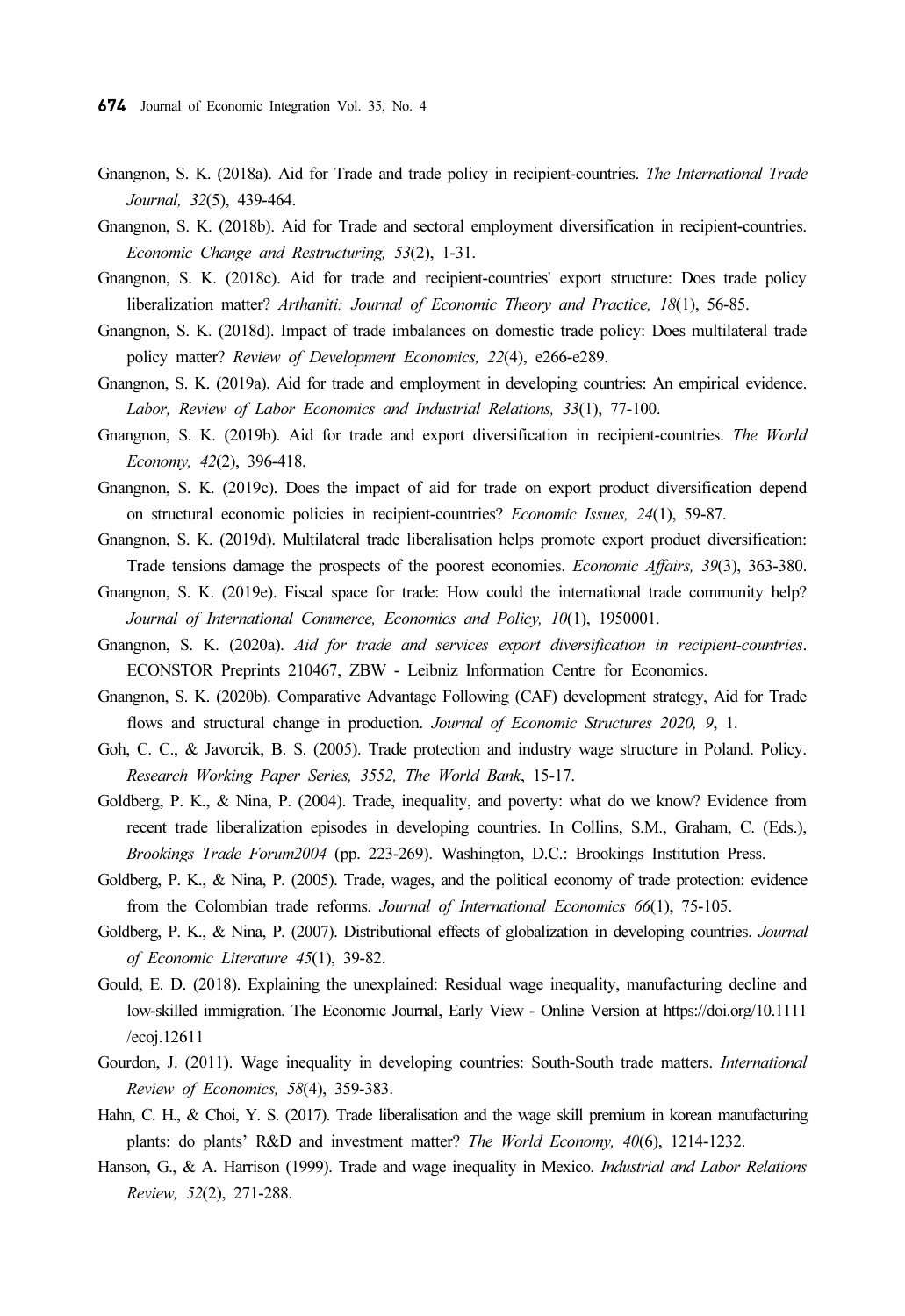Aid for Trade Flows and Wage Inequality in the Manufacturing Sector of Recipient-Countries 675

- Harrison, A., McLaren, J., & McMillan, M. (2011). Recent perspectives on trade and inequality. Annual Review of Economics, 3, 261-289.
- Harrison, R. (2008). Skill-biased technology adoption: Firm-level evidence from Brazil and India (No.08/03). The Institute for Fiscal Studies Working Paper.
- Helpman, E., & Krugman, P. (1989). Trade policy and market structure. Cambridge, MA: MIT Press.
- Helpman, E., Itskhoki, O., & Redding, S. (2010). Inequality and unemployment in a global economy. Econometrica, 78(4), 1239-1283.
- Herzer, D. (2011). The long-run relationship between outward FDI and total factor productivity: Evidence for developing countries. Journal of Development Studies, 47, 767-785.
- Herzer, D., & Nunnenkamp, P. (2012). The effect of foreign aid on income inequality: Evidence from panel cointegration. Structural Change and Economic Dynamics, 23(3), 245-255.
- Hühne, P., Meyer, B., & Nunnenkamp, P. (2014a). Aid for trade: Assessing the effects on recipient exports of manufactures and primary commodities to donors and non-donors. Kiel Working Papers, No 1953. Kiel Institute for the World Economy (IfW), Kiel, Germany.
- Hühne, P., Meyer, B., & Nunnenkamp, P. (2014b). Who benefits from aid for trade? Comparing the effects on recipient versus donor exports. Journal of Development Studies, 50(9), 1275-1288.
- Isgut, A. (2001). What's different about exporters? Evidence from Colombian manufacturing. Journal of Development Studies, 37(5), 57-82.
- ITC/WTO. (2014). SME competitiveness and Aid for Trade Connecting developing country SMEs to global value chains. International Trade Centre (ITC)- World Trade Organization (WTO) Technical Paper No. DMD-14-264-E, 40 pages. Geneva: ITC/WTO.
- Kaufmann, D., Kraay, A., & Mastruzzi, M. (2010). The worldwide governance indicators methodology and analytical issues. World Bank Policy Research  $N^{\circ}$  5430 (WPS5430), Washington, D.C.
- Kijima, Y. (2006). Why did wage inequality increase? Evidence from urban India 1983-99. Journal of Development Economics, 81(1), 97-117.
- Kim, Y. R. (2019). Does aid for trade diversify the export structure of recipient countries? The World Economy, 42(9), 2684-2722.
- Klein, M. W., Moser, C., & Urban, D. M. (2013). Exporting, skills and wage inequality. Labor Economics, 25, 76-85.
- Kong, D., Kong, G., Pang, L., & Zhang, J. (2018). Who gets the wage premium from export: Top managers or employees? International Review of Economics & Finance, 58, 356-370.
- Lankisch, C., Prettner, K., & Prskawetz, A. (2019). How can robots affect wage inequality? Economic Modelling, 81, 161-169.
- Layton, T., & Nielson, D. (2008). Aiding inequality: The effect of foreign aid on income inequality. Mimeo, Brigham Young University.
- Lee, H. H., & Ries, J. (2016). Aid for Trade and Greenfield Investment. World Development, 84(C), 206-218.
- Lee, J. W., & Wie, D. (2015). Technological change, skill demand, and wage inequality: Evidence from Indonesia. World Development, 67, 238-250.
- Lundberg, M., & Squire, L. (2003). The simultaneous evolution of growth and inequality. Economic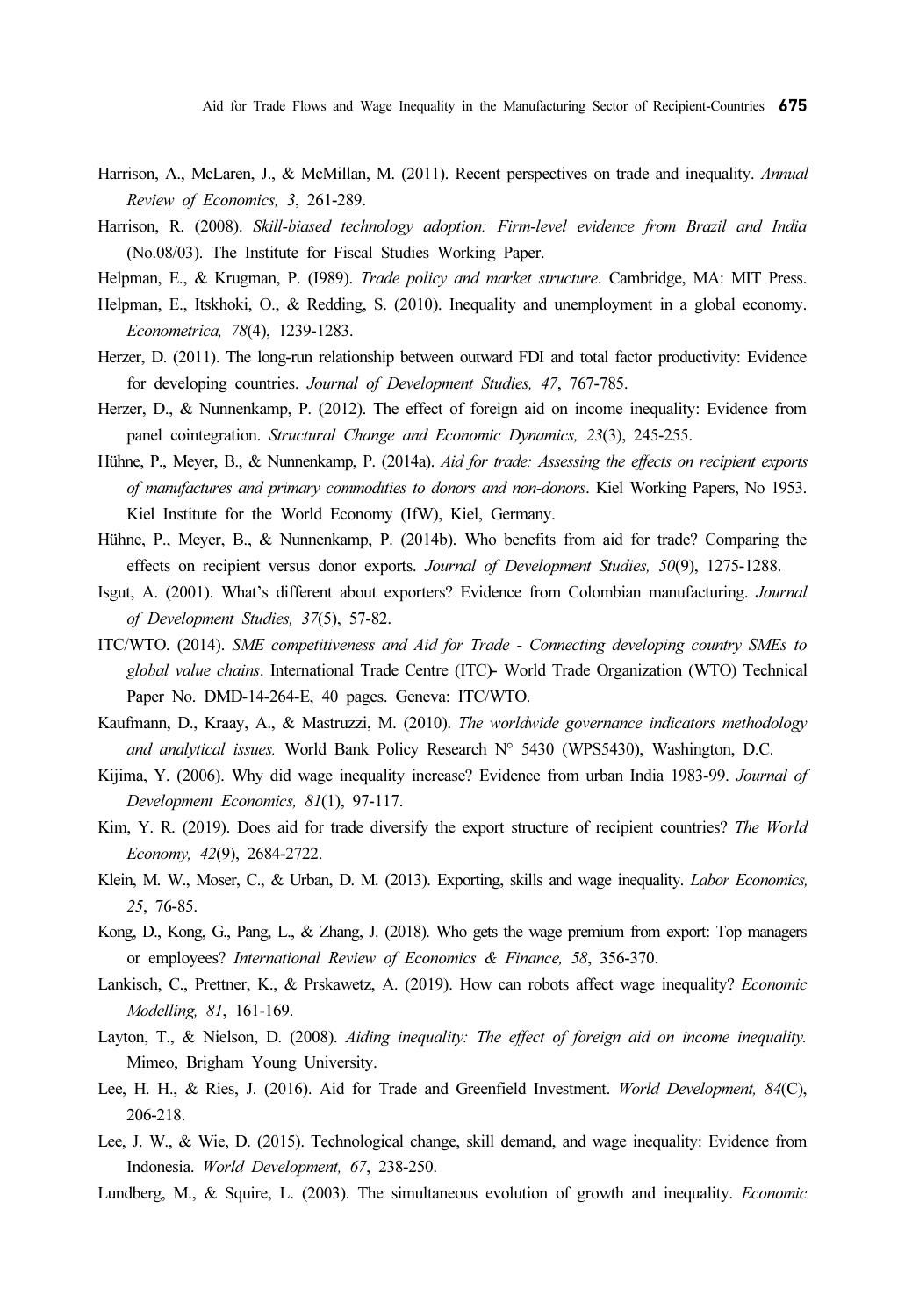Journal, 113(487), 326-344.

- Ly-My, D., & Lee, H. H. (2019). Effects of aid for trade on extensive and intensive margins of greenfield FDI. The World Economy, 42(7), 2120-2143.
- Martorano, B., & Sanfilippo, M. (2015). Structural change and wage inequality in the manufacturing sector: Long run evidence from East Asia. Oxford Development Studies, 43(2), 212-231.
- Matthee, M., Rankin, N., & Bezuidenhout, C. (2017). Labor demand and the distribution of wages in South African manufacturing exporters. UNU-WIDER Working Paper 2017/11. Helsinki: UNU-WIDER.
- Matthee, M., Rankin, N., Naughtin, T., & Bezuidenhout, C. (2016). The South African Manufacturing Exporter Story. UNU-WIDER Working Paper 2016/038. Helsinki: UNU-WIDER.
- Melitz, M. J. (2003). The impact of trade on intra-industry reallocations and aggregate industry productivity. Econometrica, 71(6), 1695-1725.
- Miller, T., Kim, A. B., Roberts, J. M., & Tyrrell, P. (2019). 2019 Index of Economic Freedom, Institute for Economic Freedom, The Heritage Foundation, Washington, DC. See online: https://www.heritage.o rg/index/pdf/2019/book/index\_2019.pdf
- Milner, C., & Tandrayen, V. (2007). The impact of exporting and export destination on manufacturing wages: Evidence for Sub-Saharan Africa. Review of Development Economics, 11(1), 13-30.
- Mishra, P., & Kumar, U. (2005). Trade liberalization and wage inequality: Evidence from India, IMF staff working paper WP/05/20, International Monetary Fund, Washington, D.C.
- Nagel, K., Herzer, D., & Nunnenkamp, P. (2015). How does FDI affect health? International Economic Journal, 29(4), 655-679.
- Nickell, S. (1981). Biases in dynamic models with fixed effects. Econometrica, 49(6), 1417-1426.
- Odedokun, M. (2003). Analysis of deviations and delays in aid disbursements. Journal of Economic Development, 137(28), 137-169.
- OECD. (2010). Trading out of poverty How aid for trade can help? OECD Journal on Development,  $10(2)$ , 7-41.
- OECD/WTO. (2015). Aid for Trade at a Glance 2015: Reducing Trade Costs for Inclusive, Sustainable Growth. In Chapter 7: How Aid for Trade helps reduce the burden of trade costs on SMEs. Contributed by the International Trade Centre. WTO, Geneva/OECD Publishing, Paris.
- OECD/WTO. (2017). Aid for Trade at a Glance 2017: Promoting Trade, Inclusiveness and Connectivity for Sustainable Development. In Chapter 11: Financing Connectivity: Aid for Trade Priorities, Policies, and Programmes. Contributed by the Organisation for Economic Cooperation and Development. WTO, Geneva/OECD Publishing, Paris.
- OECD/WTO. (2019). Aid for Trade at a Glance 2019: Economic Diversification and Empowerment. In Chapter 9: Empowering youth for sustainable trade. Contributed by the International Trade Centre. WTO, Geneva/OECD Publishing, Paris.
- Peluffo, A. (2015). Foreign direct investment, productivity, demand for skilled labor and wage inequality: An analysis of Uruguay. The World Economy, 38(6), 962-983.
- Pham, T. H. H. (2015). Income inequality and foreign aid. Working Paper n° 2015/13, LEMNA, Institute of Economics and Management, University of Nantes, France.
- Rankin, N., & Schöer, V. (2013). Export destination, product quality and wages in a middle-income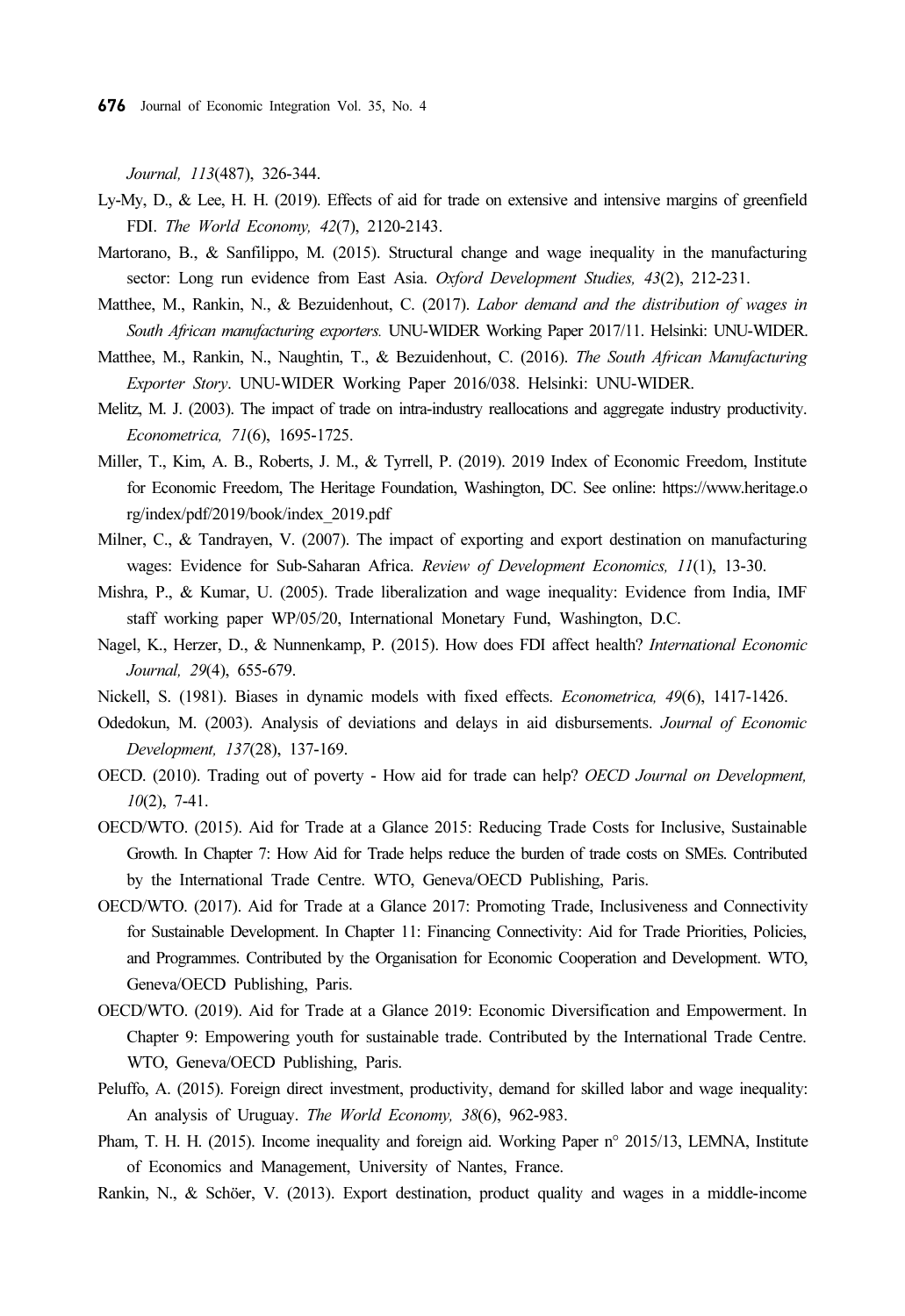country. The case of South Africa. Review of Development Economics, 17(1), 64-73.

- Rankin, N. A., Söderbom, M., & Teal, F. (2006). Exporting from manufacturing firms in sub-Saharan Africa. Journal of African Economies, 15(4), 671-87.
- Ratnaike, Y. C. (2012). Is there an empirical link between trade liberalisation and export performance? Economics Letters, 117, 375-378.
- Revenga, A. (1997). Employment and Wage Effects of Trade Liberalization: The Case of Mexican Manufacturing. Journal of Labor Economics, 15(3), 20-43.
- Roodman, D. M. (2009). A note on the theme of too many instruments. Oxford Bulletin of Economic and Statistics, 71(1), 135-158.
- Rose, N. L. (1987). Labor market sharing and regulation: evidence from the tracking industry. The Journal of political Economy, 95(6), 1146-1178.
- Sbardella, A., Pugliese, E., & Pietronero, L. (2017). Economic development and wage inequality: A complex system analysis. PLoS ONE, 12(9), e0182774.
- Schank, T., Schnabel, C., & Wagner, J. (2007). Do exporters really pay higher wages? First evidence from German linked employer-employee data. Journal of International Economics, 72(1), 52-74.
- Selaya, P., & Sunasen, E. R. (2012). Does foreign aid increase foreign direct investment?. World Development, 40(11), 2155-76.
- Sen, K. (2008). Trade policy and wage inequality: evidence from Indian manufacturing. Indian Growth and Development Review, 1(2), 147-171.
- Serti, F., Tomasi, C., & Zanfei A. (2010). Who trades with whom? Exploring the links between firms' international activities, skills, and wages. Review of International Economics, 18(5), 951-71.
- Squalli, J., & Wilson, K. (2011). A new measure of trade openness. The World Economy, 34(10), 1745-1770.
- Suanes, M. (2016). Foreign direct investment and income inequality in Latin America: a sectoral analysis. Cepal Review, 118.
- Thiele, R., Nunnenkamp, P., & Dreher, A. (2006). Sectoral aid priorities: Are donors really doing their best to achieve the millennium development goals?. Kiel Institute for World Economics Working Paper No. 1266.
- Topalova, P. (2010). Factor immobility and regional impacts of trade liberalization: evidence on poverty from India. American Economic Journal: Applied Economics, 2(4), 1-41.
- Tsou, M. W., Liu, J. T., & Huang, C. J. (2006). Export activity, firm size and wage structure: evidence from Taiwanese manufacturing firms. Asian Economic Journal, 20(4), 333-354.
- Turco, A. L., & Maggioni, D. (2013). Does trade foster employment growth in emerging markets? Evidence from Turkey. World Development, 52, 1-18.
- Van Biesebroeck, J. (2005). Exporting raises productivity in sub-Saharan African manufacturing firms. Journal of International economics, 67(2), 373-91.
- Verhoogen, E. A. (2008). Trade, Quality Upgrading, and Wage Inequality in the Mexican Manufacturing Sector. The Quarterly Journal of Economics, 123(2), 489-530.
- Wood, A. (1995). How trade hurt unskilled workers. Journal of Economic Perspectives, 9(3), 57-80.
- Yeyati, E. L., Panizza, U., & Stein, E. (2007). The cyclical nature of North-South FDI flows. Journal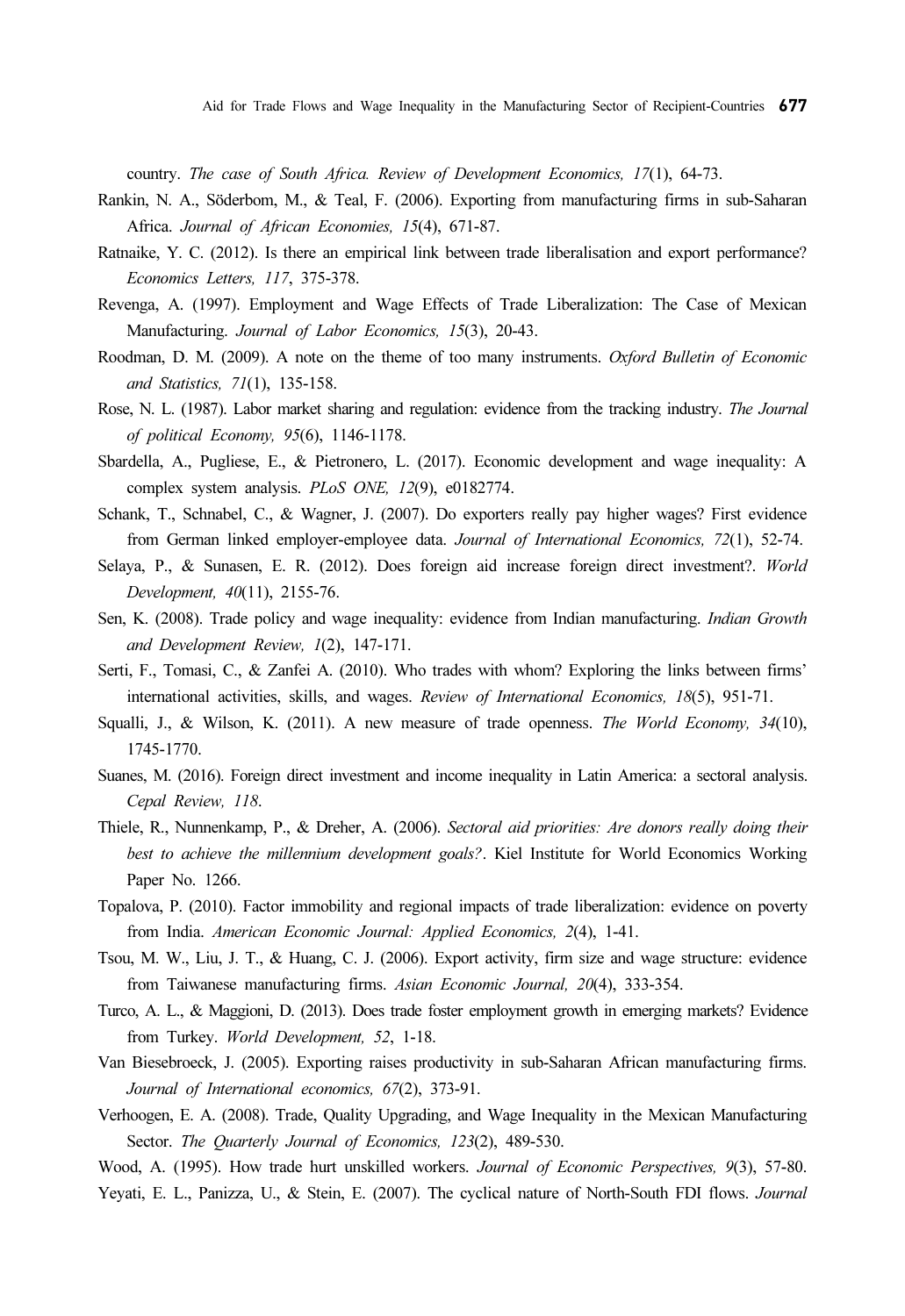of International Money and Finance, 26, 104-130.

- Younsi, M., Khemili, H., & Bechtini, M. (2019). Does foreign aid help alleviate income inequality? New evidence from African countries. International Journal of Social Economics, 46(4), 549-561.
- Zheng, Z. (2020). Inflation and income inequality in a Schumpeterian economy with menu costs. Economics Letters, 186, Article 108524.
- Zhu, S. C., & Trefler, C. D. (2005). Trade and inequality in developing countries: a general equilibrium analysis. Journal of International Economics, 65(1), 21-48.
- Ziliak, J. P. (1997). Efficient estimation with panel data when instruments are predetermined: an empirical comparison of moment-condition estimators. Journal of Business and Economic Statistics, 15(4), 419-431.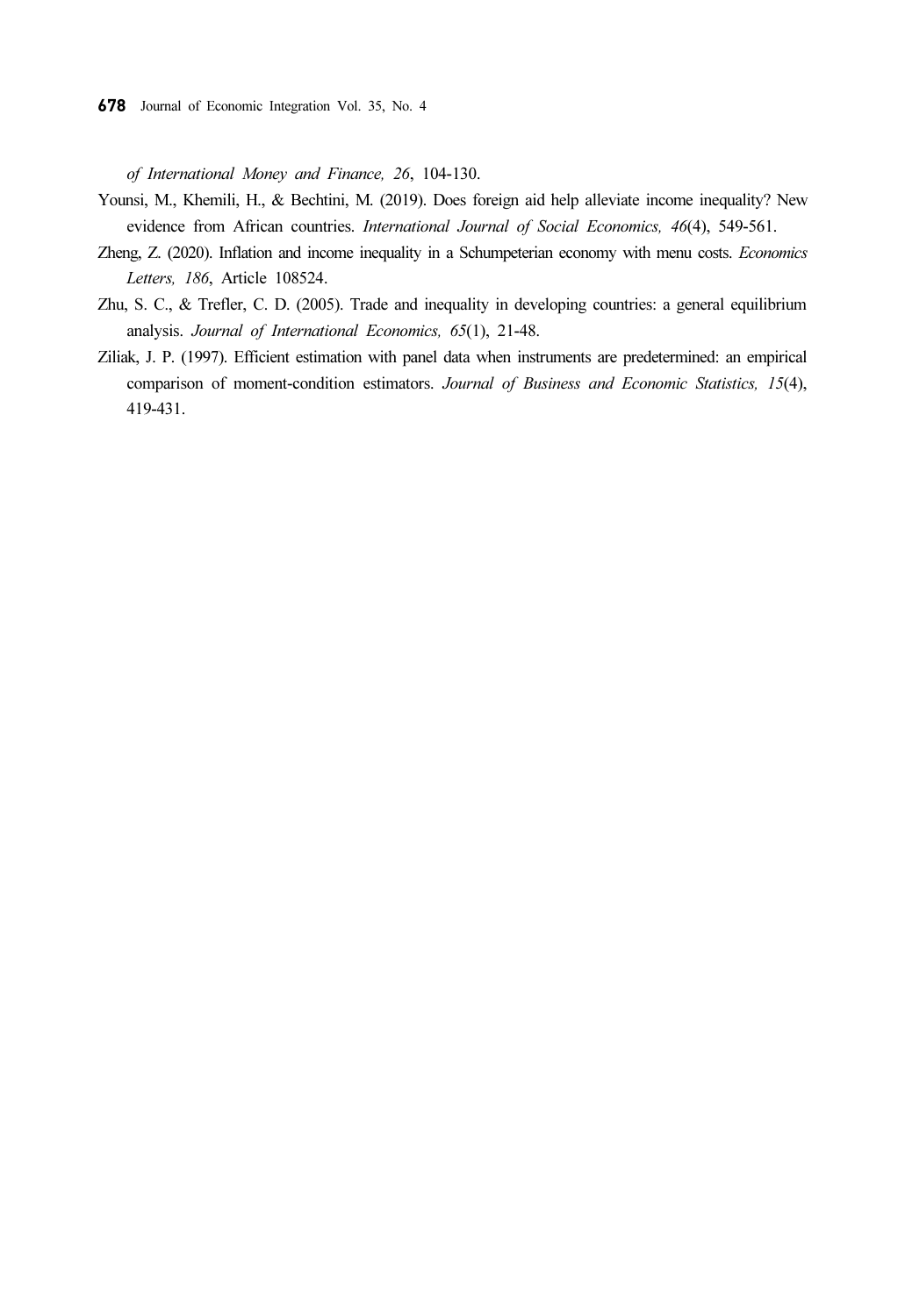| Variables        | Definition                                                                                                                                                                                                                                                                                                                                                                                                                                                                                                                  | Sources                                                                                                                                                                                                                                                                                                                                                                                                                                                                                                                                                                                                                                                                                                                                                                                                                                                                                                   |
|------------------|-----------------------------------------------------------------------------------------------------------------------------------------------------------------------------------------------------------------------------------------------------------------------------------------------------------------------------------------------------------------------------------------------------------------------------------------------------------------------------------------------------------------------------|-----------------------------------------------------------------------------------------------------------------------------------------------------------------------------------------------------------------------------------------------------------------------------------------------------------------------------------------------------------------------------------------------------------------------------------------------------------------------------------------------------------------------------------------------------------------------------------------------------------------------------------------------------------------------------------------------------------------------------------------------------------------------------------------------------------------------------------------------------------------------------------------------------------|
| <b>WINEO</b>     | This is the Theil index of inequality in wages in<br>the manufacturing sector. Its values range from<br>0 to 100, with higher values indicating a rising<br>of the wage inequality.                                                                                                                                                                                                                                                                                                                                         | The database includes information on total wages,<br>employment, capital, value added, and production<br>disaggregated at the 3-digit level of the<br>International Standard Industrial Classification<br>(ISIC) revision 3. Data used for the computation<br>of the wage inequality index includes wages and<br>salaries in the manufacturing industries classified<br>into categories based on R&D intensities.<br>The data is sourced from the industrial statistics<br>database of the United Nations Industrial<br>Development Organization (UNIDO).                                                                                                                                                                                                                                                                                                                                                 |
| <b>AfTTOT</b>    | This is the real Gross disbursements of total Aid<br>for Trade (expressed in constant prices 2016, US<br>Dollar).                                                                                                                                                                                                                                                                                                                                                                                                           | Author's calculation based on data extracted from<br>the database of the OECD/DAC-CRS (Organization<br>for Economic Cooperation and Development/Donor<br>Assistance Committee)-Credit Reporting System<br>(CRS). Aid for Trade data cover the following three<br>main categories (the CRS Codes are in brackets):<br>Aid for Trade for Economic Infrastructure, which<br>includes: transport and storage (210), communications<br>$(220)$ , and energy generation and supply $(230)$ ;<br>Aid for Trade for Building Productive Capacity,<br>which includes banking and financial services<br>(240), business and other services (250), agriculture<br>(311), forestry (312), fishing (313), industry (321),<br>mineral resources and mining (322), and tourism<br>(332); and Aid for Trade policy and regulations,<br>which includes trade policy and regulations and<br>trade-related adjustment (331). |
| <b>AfTIND</b>    | Trade allocated to the industry sector (expressed<br>in constant prices 2016, US Dollar).                                                                                                                                                                                                                                                                                                                                                                                                                                   | This is the real Gross disbursements of Aid for This variable is one component of the total AfT,<br>and represents the part of AfT covering industry<br>sector (321). See OECD/DAC-CRS Database.                                                                                                                                                                                                                                                                                                                                                                                                                                                                                                                                                                                                                                                                                                          |
| <b>AfTNONIND</b> | This is the real Gross disbursements of Aid for<br>Trade allocated to all other sectors than the<br>industry sector (expressed in constant prices 2016,<br>US Dollar).                                                                                                                                                                                                                                                                                                                                                      | Author's calculation based on data from the<br>OECD/DAC-CRS Database.                                                                                                                                                                                                                                                                                                                                                                                                                                                                                                                                                                                                                                                                                                                                                                                                                                     |
| <b>GDPC</b>      | GDP per capita (constant 2010 US\$)                                                                                                                                                                                                                                                                                                                                                                                                                                                                                         | World Development Indicators of the World Bank<br>(WDI).                                                                                                                                                                                                                                                                                                                                                                                                                                                                                                                                                                                                                                                                                                                                                                                                                                                  |
| <b>DTP</b>       | This is the measure of the domestic trade policy.<br>It is the score of "trade freedom" index. The latter<br>is an important component of the Economic<br>Freedom Index. It is composite measure of the<br>absence of tariff and nontariff barriers that affect Heritage Foundation (see Miller et al., 2019)<br>imports and exports of goods and services. Higher<br>values of TP reflect lower trade barriers, that is,<br>higher trade liberalisation. Lower values of TP<br>indicate rising trade restrictive measures. |                                                                                                                                                                                                                                                                                                                                                                                                                                                                                                                                                                                                                                                                                                                                                                                                                                                                                                           |
| MTP              | Average trade policy of the rest of the world. For<br>as the average trade freedom score of the rest of extracted from the Heritage Foundation.<br>the world.                                                                                                                                                                                                                                                                                                                                                               | a given country, this variable has been calculated Author's calculation based on the "DTP" variable,                                                                                                                                                                                                                                                                                                                                                                                                                                                                                                                                                                                                                                                                                                                                                                                                      |

Appendix 1: Definition and Source of Variables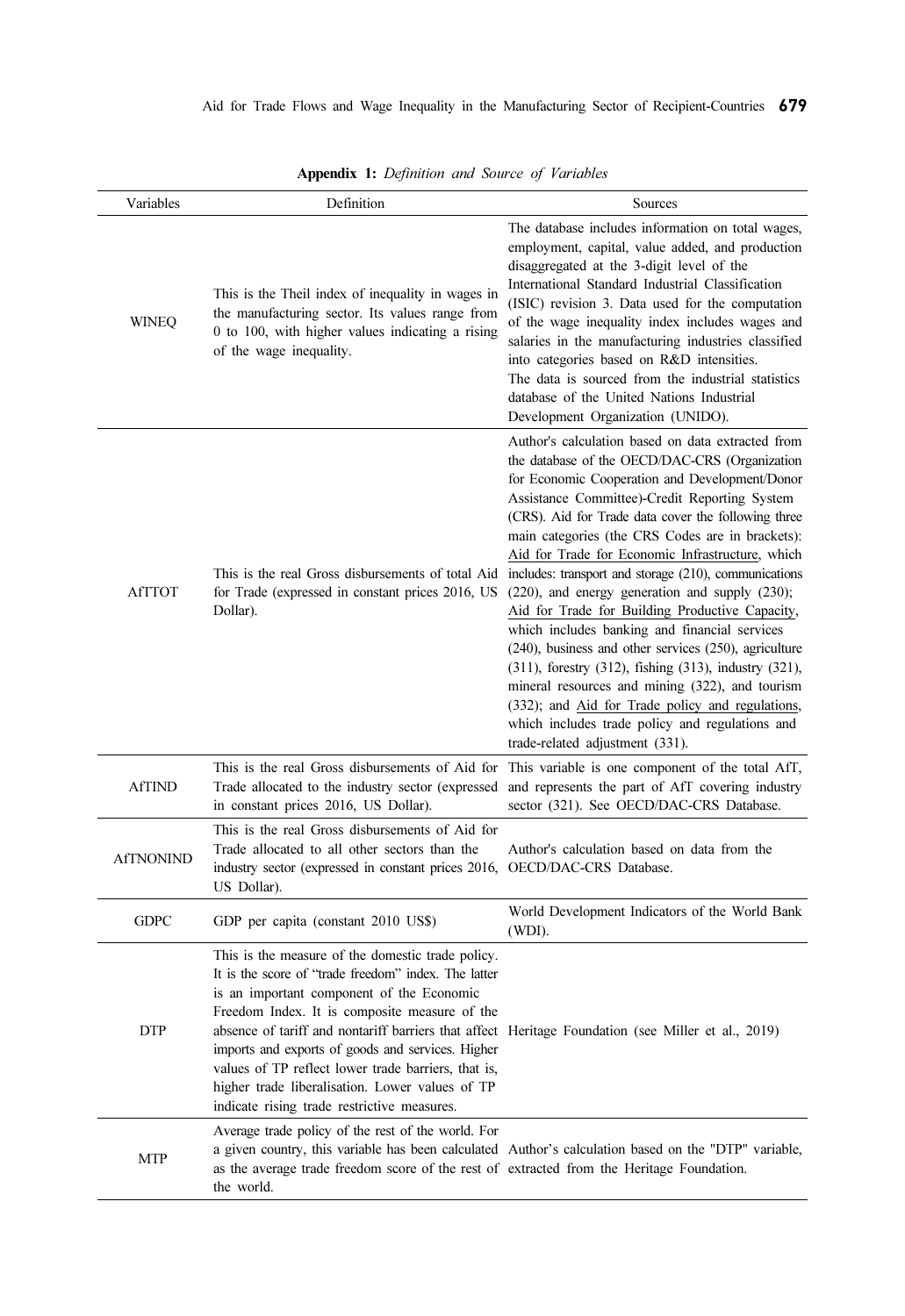| Variables          | Definition                                                                                                                                                                                                                                                                                                                                                                                                        | Sources                                                                                                                                       |
|--------------------|-------------------------------------------------------------------------------------------------------------------------------------------------------------------------------------------------------------------------------------------------------------------------------------------------------------------------------------------------------------------------------------------------------------------|-----------------------------------------------------------------------------------------------------------------------------------------------|
| <b>OPEN</b>        | This is a second measure of trade openness,<br>calculated as the sum of exports and imports of<br>goods and services, as a share of GDP (expressed<br>in percentage).                                                                                                                                                                                                                                             | <b>WDI</b>                                                                                                                                    |
| <b>OPENSW</b>      | This is the measure of trade openness suggested<br>by Squalli and Wilson (2011). It is calculated as<br>the measure of trade openness (the variable<br>"OPEN" previously described) adjusted by the<br>proportion of a country's trade level relative to<br>the average world trade (see Squalli and Wilson,<br>2011: p1758).                                                                                     | Authors' calculation based on data extracted from<br>the WDI                                                                                  |
| ECI                | This is the Export Product Concentration Index.<br>It is calculated using the Herfindahl-Hirschmann<br>Index. Its values are normalized so that they range<br>between 0 and 1. An index value closer to 1<br>indicates a country's imports are highly concentrated<br>on a few products. On the contrary, values closer<br>to 0 reflect exports are more homogeneously<br>distributed among a series of products. | UNCTAD Database.                                                                                                                              |
| <b>EDU</b>         | This is the measure of the education level. It is<br>calculated as the average of the gross primary<br>school enrolment rate (in percentage), secondary<br>school enrolment rate (in percentage) and tertiary<br>school enrolment rate (in percentage).                                                                                                                                                           | Author's calculation based on data collected from<br>the WDI.                                                                                 |
| <b>MANEXP</b>      | This is the share $(\%)$ of total exports of<br>manufactured products in total export products.                                                                                                                                                                                                                                                                                                                   |                                                                                                                                               |
| <b>LABEXP</b>      | This is the share $(\% )$ of exports of<br>Labour-intensive and resource-intensive<br>manufactures in total export products.                                                                                                                                                                                                                                                                                      |                                                                                                                                               |
| <b>LOWEXP</b>      | This is the share $(\%)$ of exports of Low-skill and<br>technology-intensive manufactures in total export<br>products.                                                                                                                                                                                                                                                                                            |                                                                                                                                               |
| <b>MEDEXP</b>      | This is the share $(\%)$ of exports of Medium-skill<br>and technology-intensive manufactures in total<br>export products.                                                                                                                                                                                                                                                                                         | Author's calculation based on data extracted from<br>the United Nations Conference on Trade and<br>Development (UNCTAD) Database. See online: |
| <b>HIGHEXP</b>     | This is the share $(\%)$ of the value of exports of<br>High-skill and technology-intensive manufactures<br>in total export products.                                                                                                                                                                                                                                                                              | http://unctadstat.unctad.org/wds/TableViewer/table<br>View.aspx?ReportId=120                                                                  |
| <b>MANIMP</b>      | Share (%) of total manufacturing imports in total<br>import products.                                                                                                                                                                                                                                                                                                                                             |                                                                                                                                               |
| MEDHIGHIMP         | Share (%) of Medium-skill/and High-skill and<br>technology-intensive manufactures imports in<br>total import products.                                                                                                                                                                                                                                                                                            |                                                                                                                                               |
| <b>MACHIMP</b>     | Share (%) of Machinery and transport equipment<br>imports in total import products.                                                                                                                                                                                                                                                                                                                               |                                                                                                                                               |
| <b>FDISTOCKGDP</b> | This is the measure of the share of inward Foreign<br>Direct Investment stock, in percentage of GDP.                                                                                                                                                                                                                                                                                                              |                                                                                                                                               |

Appendix 1: Continued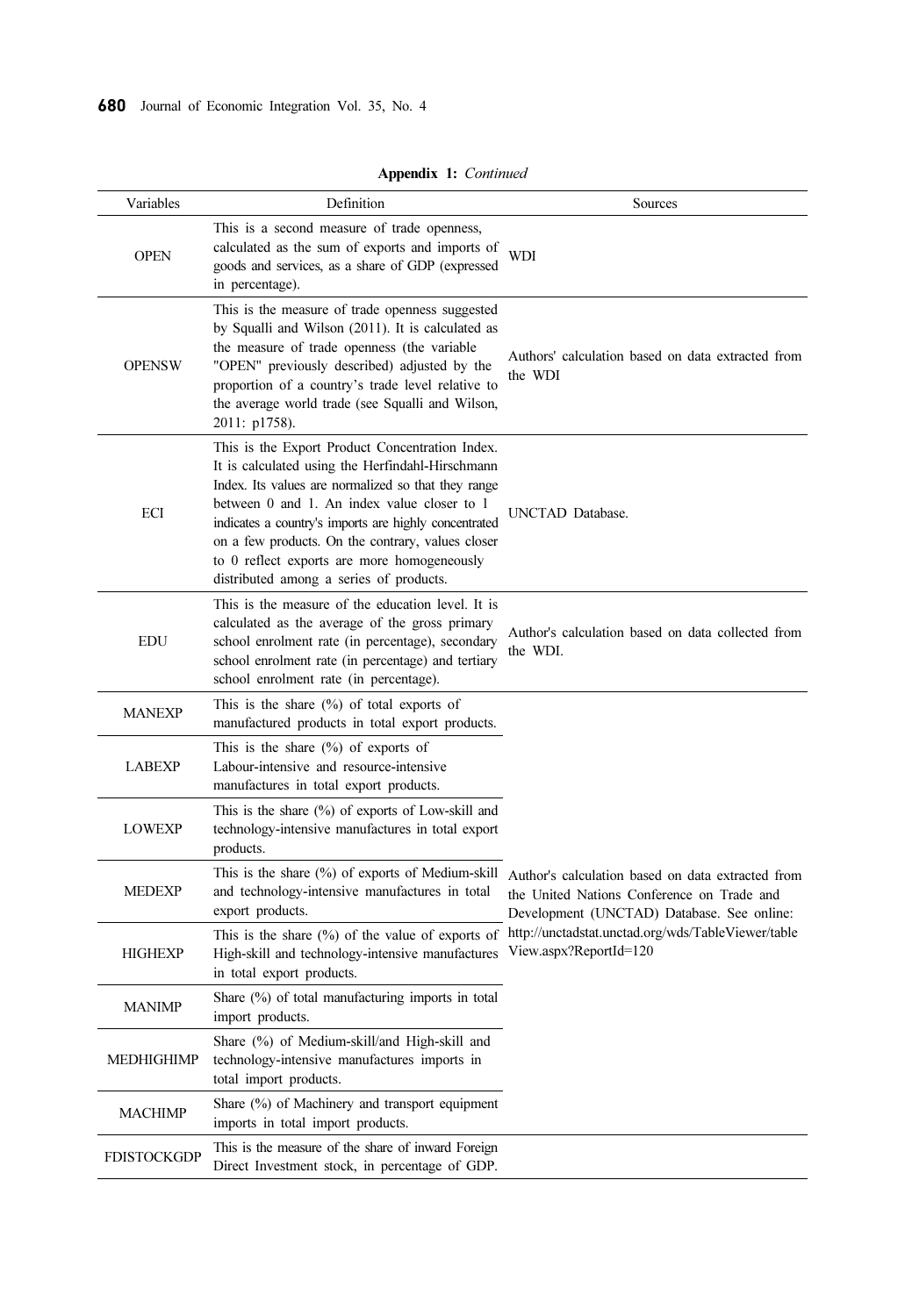|                    |                                                                                                                                                                                                                                                                                                                       | Aid for Trade Flows and Wage Inequality in the Manufacturing Sector of Recipient-Countries 681                                                                                                |
|--------------------|-----------------------------------------------------------------------------------------------------------------------------------------------------------------------------------------------------------------------------------------------------------------------------------------------------------------------|-----------------------------------------------------------------------------------------------------------------------------------------------------------------------------------------------|
|                    | Appendix 1: Continued                                                                                                                                                                                                                                                                                                 |                                                                                                                                                                                               |
| Variables          | Definition<br>This variable represents the transformation of the<br>variable capturing the inward Foreign Direct<br>Investment stock (constant US\$ 2010 prices). The Authors' calculation based on data on Foreign                                                                                                   | Sources                                                                                                                                                                                       |
| <b>FDISTOCKCST</b> | variable capturing the inward FDI stock (constant Direct Investment stock (% of GDP) from the<br>US\$ 2010 prices) has been calculated by<br>multiplying the FDI stock (% of GDP) by the real the WDI.<br>GDP (constant 2010 US\$) (e.g., Nagel et al., 2015<br>and Herzer, 2011).                                    | UCNTAD database, and real GDP extracted from                                                                                                                                                  |
| <b>FDIFLOWSGDP</b> | This is the measure of the net Foreign Direct<br>Investment inflows, in percentage of GDP.<br>The variable "FDIFLOWS" is the transformation<br>of the variable capturing inflows of Foreign Direct                                                                                                                    | WDI                                                                                                                                                                                           |
| FDIFLOWSCST        | Investment (constant US\$ 2010 prices). The<br>variable capturing the Foreign Direct Investment<br>inflows (constant US\$ 2010 prices) has been<br>calculated by multiplying the Foreign Direct<br>Investment inflows (% of GDP) by the real GDP<br>(constant 2010 US\$) (e.g., Nagel et al., 2015 and                | Authors' calculation based on data on net Foreign<br>Direct Investment inflows (% of GDP) from the<br>UCNTAD database, and real GDP extracted from<br>the WDI.                                |
|                    | Herzer, 2011).<br>This is the variable representing the institutional<br>and governance quality in a given country. It has<br>been computed by extracting the first principal<br>component (based on factor analysis) of the                                                                                          |                                                                                                                                                                                               |
| <b>INST</b>        | following six indicators of governance. These<br>indicators include a measure of political stability<br>and absence of violence/terrorism; the regulatory<br>quality; an index of rule of law index; the<br>government effectiveness index; the index of<br>Voice and Accountability; and the index of<br>corruption. | Data on the components of the variable "INST" has<br>been collected from World Bank Governance<br>Indicators (WGI) developed by Kaufmann, Kraay<br>and Mastruzzi (2010) and recently updated. |
|                    | Higher values of this index are associated with<br>better governance and institutional quality, while<br>lower values reflect worse governance and<br>institutional quality.<br>This is the annual inflation rate $(\%)$ is based on                                                                                  |                                                                                                                                                                                               |
| <b>INFL</b>        | Consumer Price Index -CPI- (annual %) where<br>missing values has been replaced with values of<br>the GDP Deflator (annual %).                                                                                                                                                                                        | Authors' calculation based on data from the WDI.                                                                                                                                              |
|                    |                                                                                                                                                                                                                                                                                                                       |                                                                                                                                                                                               |

Appendix 1: Continued

#### Appendix 2: Description of the Method Used to Expand AfT Data

We rely on AfT commitment data and adopt the approach used in Clemens et al. (2012), Thiele et al. (2006) and Selaya and Sunesen (2012) to expand AfT data to the period 1996-2016. The approach assumes that the proportion of AfT actually disbursed to sector "x" ( $A f T<sub>x</sub>$ ) (for example, AfT disbursed for economic infrastructure; productive capacity building; and trade policies and regulations) during a given period is equal to the proportion of aid committed  $\frac{Commit_x}{\sum_{x} Commit_x} \sum_{x} Affx,$  where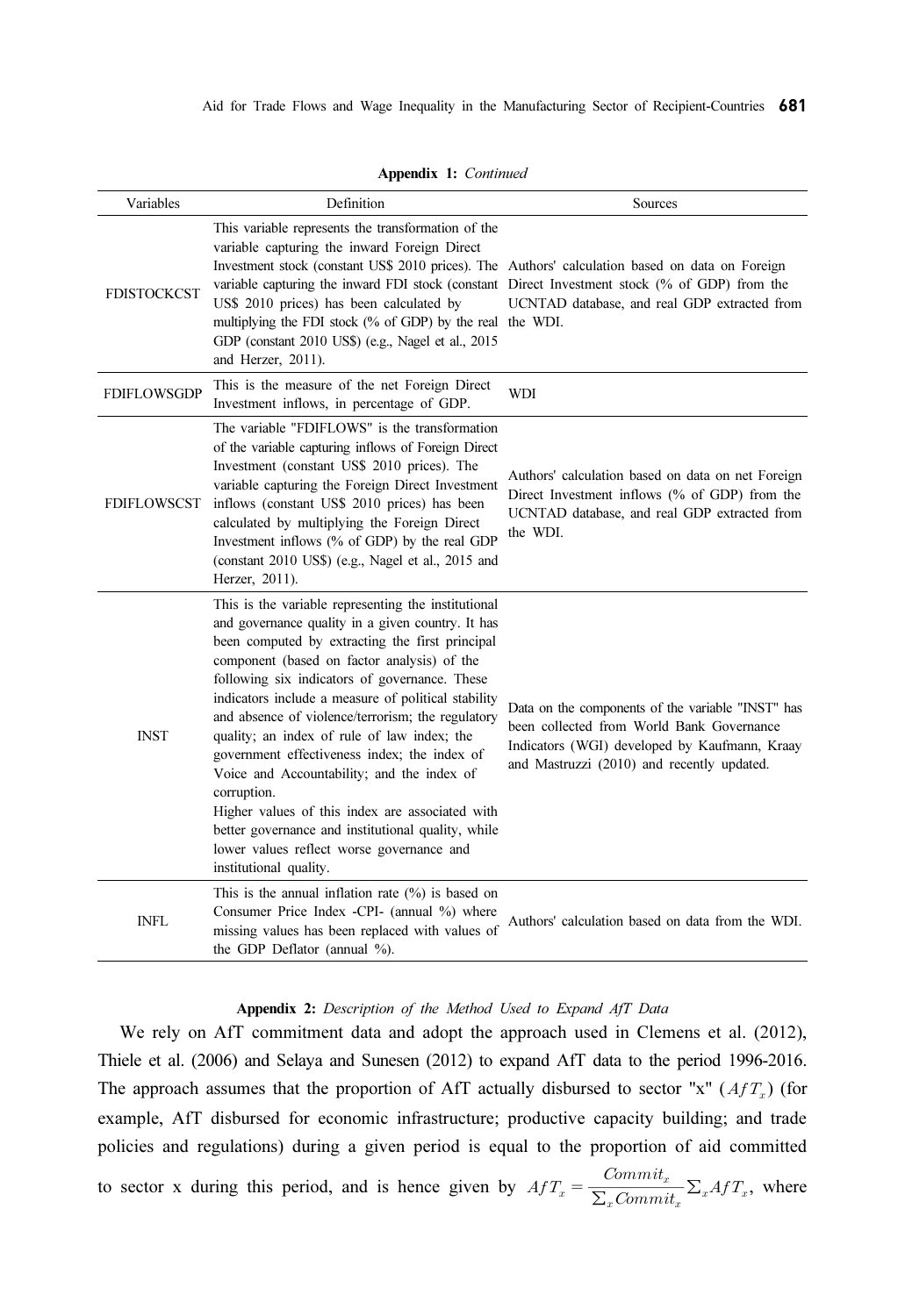$Commit<sub>x</sub>$  stands for the amount of real AfT commitments (constant US dollar 2016 prices) to sector x;  $\sum_{x} AfT_{x}$  is the total amounts of AfT commitments and disbursements (constant US dollar 2016 prices) received during each period respectively. While there may be some concerns about the approximation of sectoral disbursements with sectoral commitments because of differences in definitions and statistical record (see Clemens et al., 2012 for more details), Odedokun (2003) and Clemens et al. (2012) have noted that this problem is likely to be small since aid disbursements and commitments (both on the aggregate and sectoral levels) are highly correlated. Using this formula and based on AfT commitments and disbursements (constant US dollar 2016 prices) extracting from the OECD/CRS database, we have calculated for each country-year, from 1996 to 2001, data on gross disbursements of AfT (including for all components of total AfT flows considered in the analysis). This dataset has been merged with the available dataset on OECD/CRS database over the period 2002-2016 (of the OECD/CRS database), and we finally get our dataset of 65 countries over the period 1996-2016.

| Variable           | Observations | Mean         | Standard deviation | Minimum      | Maximum      |
|--------------------|--------------|--------------|--------------------|--------------|--------------|
| <b>WINEQ</b>       | 325          | 22.92922     | 11.57086           | .001837      | 100          |
| <b>AfTTOT</b>      | 427          | $2.98e + 08$ | $4.96e + 08$       | 375209.3     | $3.65e + 09$ |
| <b>AfTIND</b>      | 423          | $1.60e+07$   | 3.41e+07           | 1640         | $3.49e + 08$ |
| <b>AfTNONIND</b>   | 423          | $2.84e+0.8$  | $4.74e+08$         | 206329.4     | $3.51e+09$   |
| <b>EDU</b>         | 445          | 71.653       | 18.794             | 4.669        | 111.962      |
| <b>GDPC</b>        | 453          | 4966.359     | 5120.720           | 222.965      | 25027.410    |
| <b>INFL</b>        | 452          | 8.494        | 12.074             | $-2.724$     | 174.478      |
| <b>DTP</b>         | 432          | 68.057       | 12.386             | 13.467       | 88.533       |
| <b>OPEN</b>        | 434          | 81.177       | 42.511             | 0.175        | 317.364      |
| <b>OPENSW</b>      | 434          | 0.003        | 0.006              | 0.000        | 0.044        |
| <b>FDISTOCKCST</b> | 449          | $4.60e + 12$ | $1.03e+13$         | $1.38e + 09$ | $9.88e + 13$ |
| <b>FDISTOCKGDP</b> | 451          | 42.524       | 137.647            | 0.380        | 1708.986     |
| <b>FDIFLOWSCST</b> | 450          | $6.48e+11$   | $2.17e+12$         | $-8.95e+11$  | $2.30e+13$   |
| <b>FDIFLOWSGDP</b> | 450          | 5.213        | 19.383             | $-11.196$    | 387.716      |
| <b>MANEXP</b>      | 451          | 42.211       | 28.325             | 0.888        | 93.878       |
| <b>LABEXP</b>      | 451          | 15.784       | 17.655             | 0.072        | 86.920       |
| <b>LOWEXP</b>      | 451          | 5.163        | 6.512              | 0.026        | 43.244       |
| <b>MEDEXP</b>      | 451          | 8.414        | 9.147              | 0.038        | 45.388       |
| <b>HIGHEXP</b>     | 451          | 12.850       | 13.881             | 0.406        | 68.966       |
| ECI                | 451          | 0.300        | 0.181              | 0.071        | 0.874        |
| <b>MANIMP</b>      | 451          | 64.564       | 10.442             | 36.847       | 87.850       |
| <b>MEDHIGHIMP</b>  | 451          | 44.845       | 10.895             | 23.344       | 73.511       |
| <b>MACHIMP</b>     | 451          | 30.151       | 9.494              | 11.857       | 61.753       |
| <b>MTP</b>         | 455          | 68.134       | 6.135              | 58.487       | 75.434       |

Appendix 3a: Standard Descriptive Statistics on the Unstandardized Variables Used in the Analysis